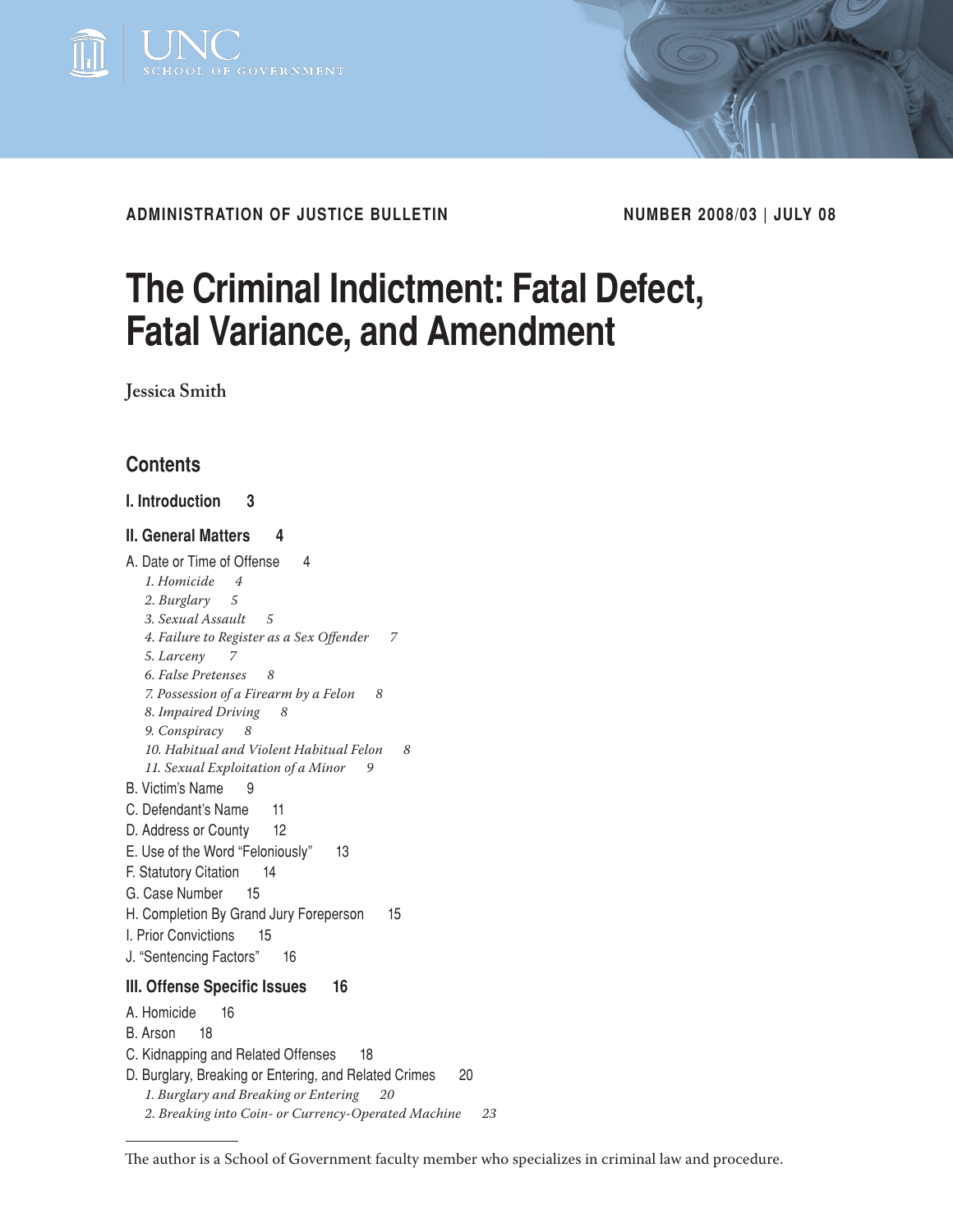[E. Robbery 2](#page-23-0)3 [F. Assaults 25](#page-25-0) *[1. Generally 2](#page-25-0)5 [2. Injury Assaults 26](#page-25-0) [3. Deadly Weapon Assaults 26](#page-25-0) [4. Assault on a Government Official 28](#page-27-0) [5. Habitual Misdemeanor Assault 28](#page-28-0) [6. Malicious Conduct by Prisoner 2](#page-28-0)8* [G. Stalking 2](#page-28-0)8 [H. Resist, Delay, and Obstruct Officer 29](#page-28-0) [I. Disorderly Conduct](#page-29-0) 29 [J. Child Abuse](#page-29-0) 29 [K. Sexual Assault](#page-29-0) 29 [L. Indecent Liberties 32](#page-31-0) [M. Larceny, Embezzlement, and Related Crimes Interfering with Property Rights 32](#page-32-0) [N. Receiving or Possession of Stolen Property 38](#page-37-0) [O. Injury to Personal Property 38](#page-37-0) [P. False Pretenses and Forgery 3](#page-38-0)8 *[1. False Pretenses 3](#page-38-0)8 [2. Identity Theft](#page-39-0) 39 [3. Forgery 40](#page-39-0)* [Q. Perjury and Related Offenses 40](#page-40-0) [R. Habitual and Violent Habitual Felon 40](#page-40-0) [S. Drug Offenses 43](#page-43-0) *[1. Sale or Delivery 4](#page-43-0)3 [2. Possession and Possession With Intent to Manufacture, Sell, or Deliver 4](#page-44-0)4 [3. Trafficking 45](#page-44-0) [4. Maintaining a Dwelling 45](#page-44-0) [5. Drug Paraphernalia 4](#page-45-0)5 [6. Obtaining Controlled Substance by Fraud or Forgery 46](#page-45-0) [7. Amount of Controlled Substance 4](#page-46-0)6 [8. Drug Name 47](#page-46-0)* [T. Weapons Offenses and Firearm Enhancement 48](#page-47-0) *[1. Shooting into Occupied Property 48](#page-47-0) [2. Possession of Firearm by Felon 48](#page-47-0) [3. Possession of Weapon of Mass Destruction 50](#page-49-0) [4. Firearm Enhancement 50](#page-49-0)* [U. Motor Vehicle Offenses 50](#page-49-0) *[1. Impaired Driving 50](#page-49-0) [2. Habitual Impaired Driving 50](#page-49-0) [3. Speeding to Elude Arrest 51](#page-50-0) [4. Driving While License Revoked 51](#page-51-0)* [V. General Crimes 52](#page-51-0) *[1. Attempt 52](#page-51-0) [2. Solicitation 52](#page-51-0) [3. Conspiracy 52](#page-51-0) [4. Accessory After the Fact to Felony 52](#page-52-0)* [W. Participants in Crime 53](#page-52-0)

This bulletin replaces Administration of Justice Bulletin No. 2004/03.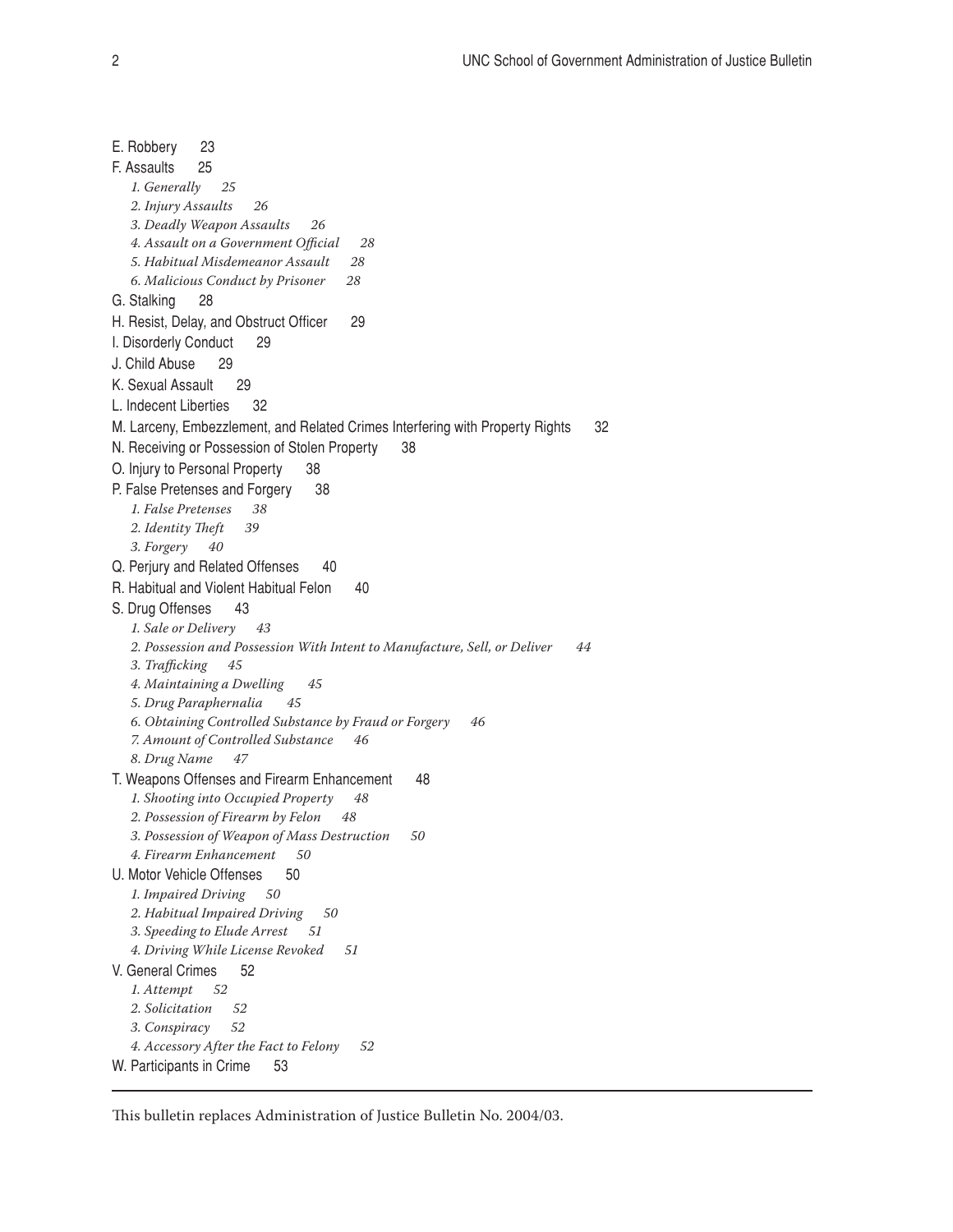# <span id="page-2-0"></span>**I. Introduction**

To pass constitutional muster, an indictment "must allege lucidly and accurately all the essential elements of the  $[$ crime $] \ldots$  charged." $^1$  This requirement ensures that the indictment will (1) identify the offense charged; (2) protect the accused from being twice put in jeopardy for the same offense; (3) enable the accused to prepare for trial; and (4) enable the court, on conviction or plea of *nolo contendere* or guilty, to pronounce sentence according to the rights of the case.<sup>2</sup> If the indictment satisfies this requirement, it will not be quashed for "informality or refinement."<sup>3</sup> However, if it fails to meet this requirement, it suffers from a fatal defect and cannot support a conviction.

As a general rule, an indictment for a statutory offense is sufficient if it charges the offense in the words of the statute.<sup>4</sup> However, an indictment charging a statutory offense need not exactly track the statutory language, provided that it alleges the essential elements of the crime charged.<sup>5</sup> If the words of the statute do not unambiguously set out all of the elements of the offense, the indictment must supplement the statutory language.<sup>6</sup> Statutory short form indictments, such as for murder, rape, and sex offense, are excepted from the general rule that an indictment must state each element of the offense charged.<sup>7</sup>

Although G.S. 15A-923(e) states that a bill of indictment may not be amended, the term "amendment" has been construed to mean any change in the indictment that "substantially alter[s] the charge set forth in the indictment."8 Thus, amendments that do not substantially alter the charge are permissible.

Even an indictment that is sufficient on its face may be challenged. Specifically, an indictment may fail when there is a fatal variance between its allegation and the evidence introduced at trial. In order for a variance to be fatal, it must pertain to an essential element of the crime charged. $^{\rm 9}$  If the variance pertains to an allegation that is merely surplusage, it is not fatal.<sup>10</sup>

Fatal defects in indictments are jurisdictional, and may be raised at any time.<sup>11</sup> However, a dismissal based on a fatal variance between the indictment and the proof at trial or based on a fatal defect does not create a double jeopardy bar to a subsequent prosecution.<sup>12</sup>

3. G.S. 15-153.

7. *See Hunt*, 357 N.C. at 272-73; *see also infra* pp. 16-17 (discussing short form for murder in more detail) and pp. 29-32 (discussing short forms for rape and sex offense in more detail).

Also, G.S. 20-138.1(c) allows a short form pleading for impaired driving. G.S. 20-138.2(c) does the same for impaired driving in a commercial vehicle.

8. *See* State v. Price, 310 N.C. 596, 598 (1984) (quotation omitted).

11. *See, e.g.,* State v. Snyder, 343 N.C. 61, 65 (1996); State v. Sturdivant, 304 N.C. 293, 308 (1981).

<sup>1.</sup> State v. Hunt, 357 N.C. 257, 267 (2003) (quotation omitted). *See generally* G.S. 15A-924 (contents of pleadings).

<sup>2.</sup> *See Hunt*, 357 N.C. at 267; State v. Hines, 166 N.C. App. 202, 206-07 (2004).

<sup>4.</sup> *See, e.g.,* State v. Wade, 161 N.C. App. 686, 692 (2003).

<sup>5.</sup> *See, e.g.,* State v. Hunter, 299 N.C. 29, 40-42 (1980) (although kidnapping indictment did not track the language of the statute completely, it did charge every necessary element).

<sup>6.</sup> *See* State v. Greer, 238 N.C. 325, 328-31 (1953); State v. Partlow, 272 N.C. 60, 65-66 (1967).

<sup>9.</sup> *See, e.g.,* State v. Langley, 173 N.C. App. 194, 197 (2005).

<sup>10.</sup> *See infra* pp. 4-53 (citing many cases distinguishing between fatal and non-fatal defects).

<sup>12.</sup> *See* State v. Stinson, 263 N.C. 283, 286-92 (1965) (prior indictment suffered from fatal variance); State v. Whitley, 264 N.C. 742, 745 (1965) (prior indictment was fatally defective); *see also* State v. Abraham, 338 N.C. 315, 339-41 (1994) (noting that proper procedure when faced with a fatal variance is to dismiss the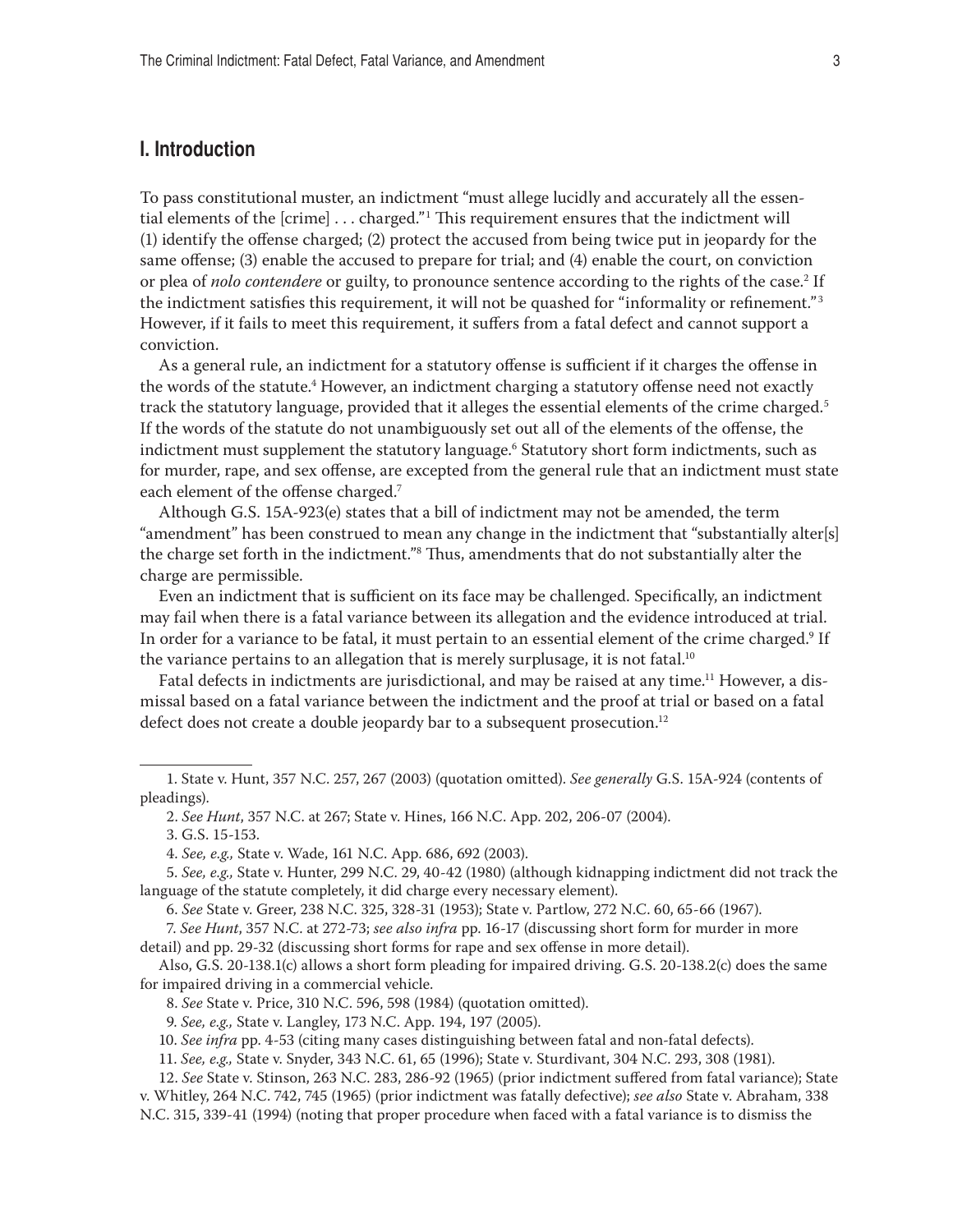<span id="page-3-0"></span>The sections below explore these rules. For a discussion of the use of the conjunctive term "and" and the disjunctive term "or" in criminal pleadings, see Robert Farb, The "Or" Issue in Criminal Pleadings, Jury Instructions, and Verdicts; Unanimity of Jury Verdict (Faculty Paper, July 1, 2008) (available on-line at www.iogcriminal.unc.edu/verdict.pdf).

# **II. General Matters**

## A. Date or Time of Offense

G.S. 15A-924(a)(4) provides that a criminal pleading must contain "[a] statement or cross reference in each count indicating that the offense charged was committed on, or on or about, a designated date, or during a designated period of time." Also, G.S. 15-144 (essentials of bill for homicide), G.S. 15-144.1 (essentials of bill for rape), and G.S. 15-144.2 (essentials of bill for sex offense) require that the date of the offense be alleged.13 However, a judgment will not be reversed when the indictment fails to allege or incorrectly alleges a date or time, if time is not of the essence of the offense and the error or omission did not mislead the defendant.14 Likewise, when time is not of the essence of the offense charged, an amendment as to date does not substantially alter the charge. Time becomes of the essence when an omission or error regarding the date deprives a defendant of an opportunity to adequately present his or her defense,<sup>15</sup> such as when the defendant relies on an alibi defense<sup>16</sup> or when a statute of limitations is involved.<sup>17</sup> The cases summarized below apply these rules.

#### *1. Homicide*

*State v. Price*, 310 N.C. 596, 598-600 (1984) (no error to allow the State to amend date of murder from February 5, 1983—the date the victim died—to December 17, 1982—the date the victim was shot).

*State v. Wissink,* 172 N.C. App. 829, 835-36 (2005) (trial court did not err by allowing the State to amend a murder indictment on the morning of trial; the original indictment alleged that the murder occurred on or about June 26, 2000, and the evidence showed that the murder actually occurred on June 27, 2000), *rev'd in part on other grounds,* 361 N.C. 418 (2007).

charge and grant the State leave to secure a proper bill of indictment); State v. Blakney, 156 N.C. App. 671 (2003) (noting that although the indictment was fatally defective, the State could re-indict).

<sup>13.</sup> The short forms for impaired driving also require an allegation regarding the time of the offense. *See* G.S. 20-138.1(c) (impaired driving); G.S. 20-138.2(c) (impaired driving in a commercial vehicle).

<sup>14.</sup> *See* G.S. 15-155; G.S. 15A-924(a)(4); *Price,* 310 N.C. at 599.

<sup>15.</sup> *Price*, 310 N.C. at 599.

<sup>16.</sup> *See* State v. Stewart, 353 N.C. 516, 518 (2001). *But see* State v. Custis, 162 N.C. App. 715 (2004) (explaining that time variances do not always prejudice a defendant, even when an alibi is involved; such is the case when the allegations and proof substantially correspond, the alibi evidence does not relate to either the date charged or that shown by the evidence, or when the defendant presents an alibi defense for both dates).

<sup>17.</sup> *See* State v. Davis, 282 N.C. 107, 114 (1972) (variance of one day "is not material where no statute of limitations is involved").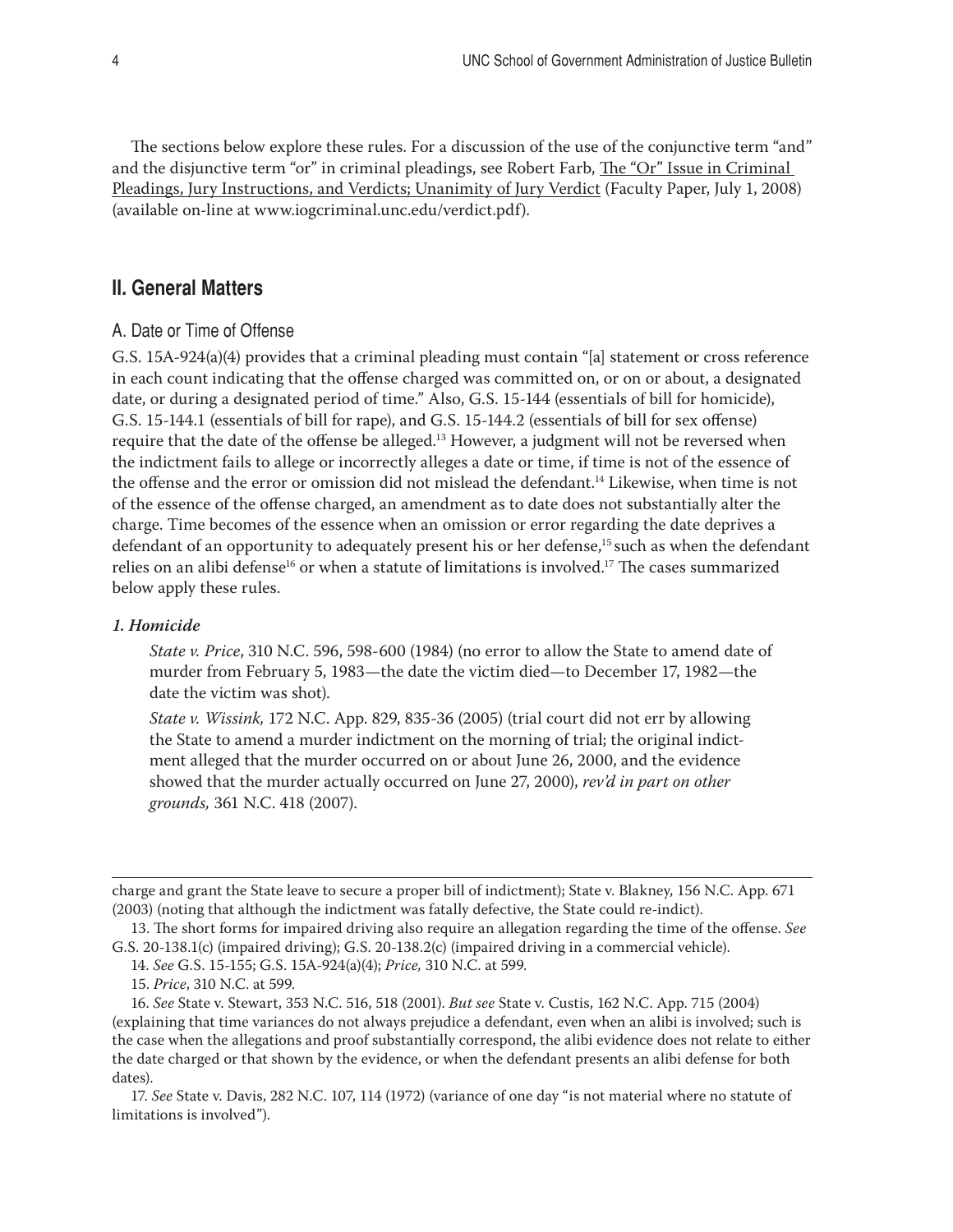#### <span id="page-4-0"></span>*2. Burglary*

*State v. Davis*, 282 N.C. 107, 114 (1972) (no fatal variance when indictment alleged that offense occurred on November 13 but evidence showed it took place on November 14 of the same year; "variance between allegation and proof as to time is not material where no statute of limitations is involved") (quotation omitted).

*State v. Mandina*, 91 N.C. App. 686, 690 (1988) ("[a]lthough nighttime is clearly 'of the essence' of the crime of burglary, an indictment for burglary is sufficient if it avers that the crime was committed in the nighttime"; failure to allege the hour the crime was committed or the specific year does not render the indictment defective).

*State v. Campbell*, 133 N.C. App. 531, 535-36 (1999) (no error to allow the State to amend burglary indictment to change date of offense from June 2, 1997 to May 27, 1997; time is not an essential element of the crime; defendant was neither misled nor surprised by the change—in fact, defendant was aware that the date on the indictment was incorrect).

#### *3. Sexual Assault*

In a sexual assault case involving a child, leniency is allowed regarding the child's memory of specific dates of the offense.18 The rule of leniency is not limited to very young children, and has been applied to older children as well.<sup>19</sup> Unless the defendant demonstrates that he or she was deprived of his or her defense because of the lack of specificity, this policy of leniency governs.20 The following cases illustrate these rules.

# *Cases Finding a Fatal Defect or Variance/Error With Respect to an Amendment*

*State v. Stewart*, 353 N.C. 516, 517-19 (2001) (indictment alleged that statutory sex offense occurred between July 1, 1991 and July 31, 1991; the State's evidence encompassed a 2 1/2 year period but did not include an act within the time period alleged in the indictment; defendant relied on the dates in the indictment to prepare an alibi defense and presented evidence of his whereabouts for each of those days; noting that a rule of leniency generally applies in child sexual abuse cases but holding that the "dramatic variance" between the dates resulted in a fatal variance).

*State v. Whittemore*, 255 N.C. 583, 592 (1961) (time was of the essence in statutory rape case in which indictment alleged that offenses occurred on a specific date and in its case in chief, the State's witnesses confirmed that date; after defendant presented an alibi defense, the State offered rebuttal evidence showing that the crime occurred on a different date; the rule that time is generally not an essential ingredient of the crime charged cannot be used to "ensnare" a defendant).

*State v. Custis*, 162 N.C. App 715 (2004) (fatal variance existed between dates alleged in sex offense and indecent liberties indictment and evidence introduced at trial; the indictment alleged that the defendant committed the offenses on or about June 15, 2001; at trial there was no evidence of sexual acts or indecent liberties occurring on or about that date; evidence at trial suggested sexual encounters over a period of years

<sup>18.</sup> *See, e.g.,* State v. Stewart, 353 N.C. 516, 518 (2001).

<sup>19.</sup> *See, e.g.,* State v. Ware, \_\_ N.C. App. \_\_, 656 S.E.2d 662 (2008) (applying the rule to a case involving a 15-year-old victim).

<sup>20.</sup> *See Stewart,* 353 N.C. at 518.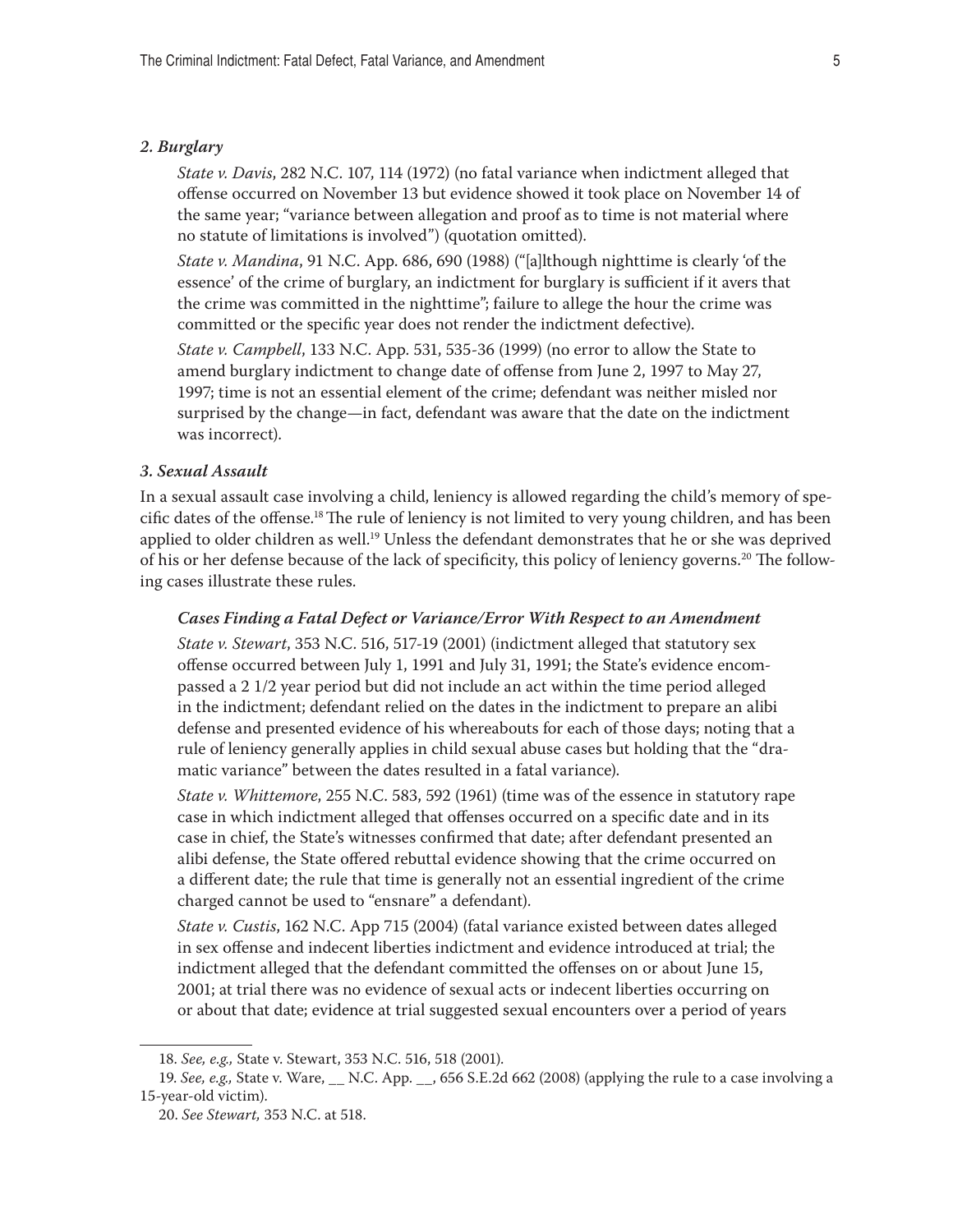some time prior to the date listed in the indictment; defendant relied on the date alleged in the indictment to build an alibi defense for the weekend of June 15).

#### *Cases Finding No Fatal Defect or Variance/No Error With Respect to an Amendment*

*State v. Sills*, 311 N.C. 370, 375-77 (1984) (variance between actual date of rape, March 14, 1983, and the date alleged in the indictment as "on or about March 15, 1983" was not fatal; defendant was not deprived of his ability to present his alibi defense; defendant had notice that the offense date could not be pinpointed due to the victim's youth).

*State v. Baxley*, 223 N.C. 210, 211-12 (1943) (although indictment charged that offense was committed in April, 1942, victim testified at trial that the acts took place about September, 1942, in December, 1941, and in April, 1942; time is not of the essence of the offense of rape of a female under the age of sixteen).

*State v. Ware,* \_\_ N.C. App. \_\_, 656 S.E.2d 662 (2008) (in a case involving statutory rape and incest, the court applied the rule of leniency with respect to a 15-year-old victim; the court noted that on all of the dates alleged, the victim would have been 15 years old).

*State v. Wallace,* 179 N.C. App. 710, 716-18 (2006) (trial judge did not err by allowing a mid-trial amendment of an indictment alleging sex offenses against a victim who was 13, 14, or 15 years old; original dates alleged were June through August 2000, June through August 2002, and November 2001; amendment, which replaced the date of November 2001 with June through August 2001, did not substantially alter the charges against defendant when all of the alleged acts occurred while the victim was under the age of fifteen; although the defendant presented evidence that the victim was in another state during November 2001, no other alibi or reverse alibi evidence was presented).

*State v. Whitman,* 179 N.C. App. 657, 665 (2006) (trial court did not err by allowing, on the first day of trial, the State to amend the dates specified in the indictment for statutory rape and statutory sexual offense of a 13, 14, or 15-year-old from "January 1998 through June 1998" to "July 1998 through December 1998"; because the victim would have been fifteen under the original dates and under the amended dates, time was not of the essence to the State's case; the amendment did not impair the defendant's ability to present an alibi defense because the incest indictment, which was not amended, alleged dates from "January 1998 through June 1999," a time span including the entire 1998 calendar year, and thus the defendant was on notice that if he wished to present an alibi defense, he was going to have to address all of 1998).

*State v. Locklear*, 172 N.C. App. 249, 255 (2005) (no fatal variance in incest case when the defendant did not assert a defense of alibi).

*State v. Poston*, 162 N.C. App. 642 (2004) (no fatal variance between first-degree sexual offense indictment alleging that acts took place between June 1, 1994, and July 31, 1994 and evidence at trial suggesting that the incident occurred when the victim "was seven" or "[a]round seven" and that victim's seventh birthday was on October 8, 1994; no fatal variance between first-degree sexual offense indictment alleging that acts took place between October 8, 1997 and October 16, 1997, and evidence at trial suggesting that it occurred when victim was "[a]round 10" and maybe age eleven, while she was living at a specified location and that victim turned ten on October 8, 1997 and lived at the location from 1997 until August 1999).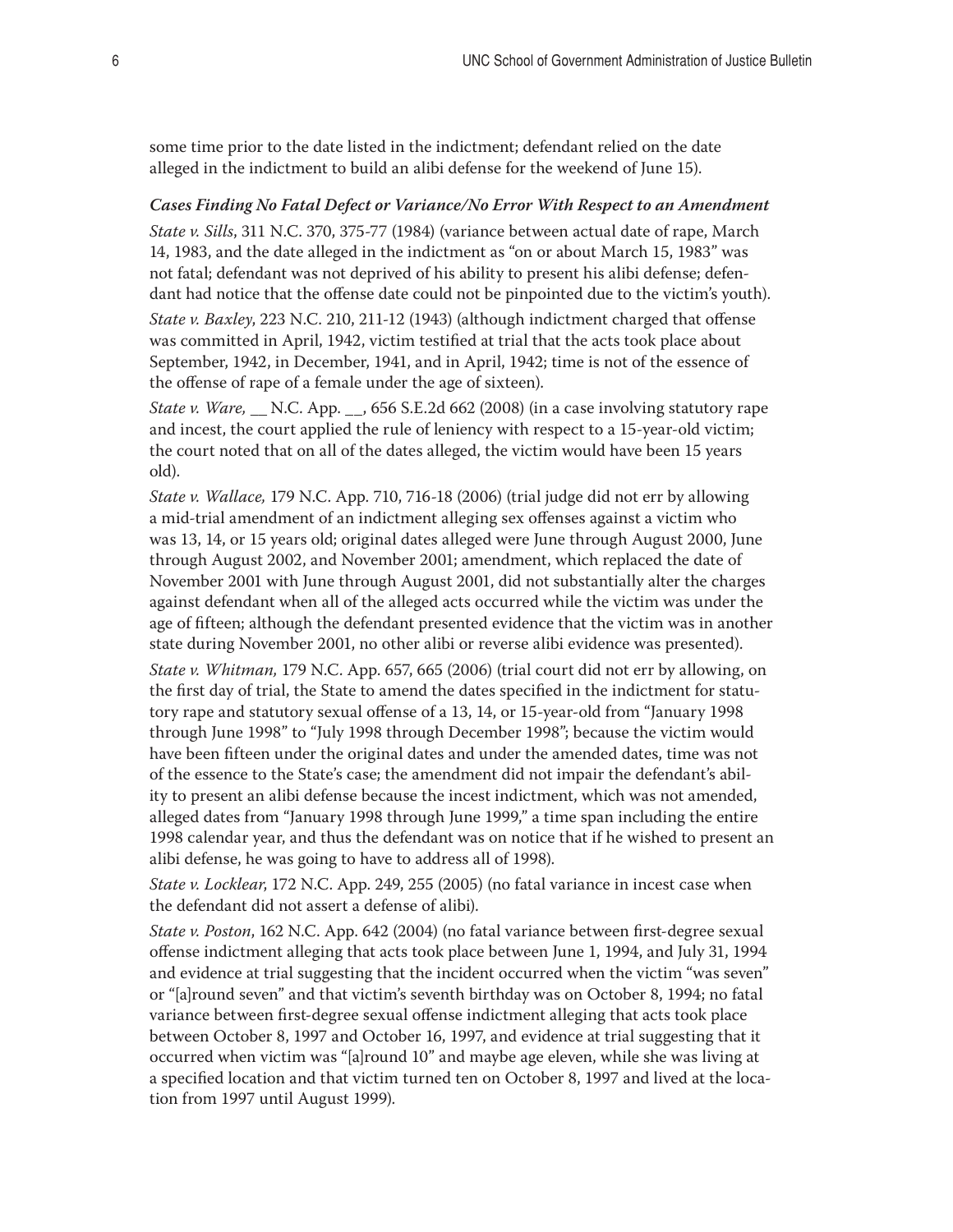<span id="page-6-0"></span>*State v. McGriff*, 151 N.C. App. 631, 634-38 (2002) (no error to allow amendment of the dates of offense in statutory rape and indecent liberties indictment; indictment alleged that the offenses occurred on or between January 1, 1999 though January 27, 1999; when the evidence introduced at trial showed that at least one of the offenses occurred between December 1, 1998 and December 25, 1998, the trial court allowed the State to amend the indictment to conform to the evidence; rejecting the defendant's argument that the change in dates prejudiced his ability to present an alibi defense).

*State v. Crockett*, 138 N.C. App. 109, 112-13 (2000) (indictments charging statutory rape during the period from November 22, 1995 to February 19, 1996, were not impermissibly vague; evidence showed that the act occurred in January 1996 when the victim was fourteen years old; "the exact date that defendant had sex with [the victim] is immaterial").

*State v. Campbell*, 133 N.C. App. 531, 535-36 (1999) (no error to allow the State to amend a statutory rape indictment to change date of offense from June 2, 1997 to May 27, 1997; time is not an essential element of the crime; the defendant was neither misled nor surprised by the change).

*State v. Hatfield*, 128 N.C. App. 294, 299 (1998) (first degree sexual offense and indecent liberties indictments were not impermissibly vague, although they alleged that the acts occurred "on or about dates in August 1992" and required defendant to explain where he was during the entire summer in order to present an alibi defense).

*State v. McKinney*, 110 N.C. App. 365, 370-71 (1993) (first-degree rape indictments alleging the date of the offenses against child victims as "July, 1985 thru July, 1987" were not fatally defective; time is not an element of the crime and is not of the essence of the crime).

*State v. Norris*, 101 N.C. App. 144, 150-51 (1990) (no fatal variance between indictment alleging that rape of child occurred in "June 1986 or July 1986" and child's testimony that rape occurred in 1984 or 1985; child's mother fixed the date as June or July, 1986, and the date is not an essential element of the crime).

*State v. Cameron*, 83 N.C. App. 69, 71-74 (1986) (no error in allowing the State to amend date of offense in an incest indictment involving a child victim from "on or about 25 May 1985," to "on or about or between May 18th, 1985, through May 26th, 1985"; change did not substantially alter the charge; no unfair surprise because defendant knew that the conduct at issue allegedly occurred during a weekend when an identified family friend was visiting).

## *4. Failure to Register as a Sex Offender*

*State v. Harrison*, 165 N.C. App. 332 (2004) (an indictment charging failure to register as a sex offender is not defective for failing to allege the specific dates that the defendant changed residences).

#### *5. Larceny*

*State v. Osborne*, 149 N.C. App. 235, 245-46 (no fatal variance between the date of the offense alleged in the larceny indictment and the evidence offered at trial; indictment alleged date of offense as "on or about May 3, 1999," the date the item was found in the defendant's possession; defendant argued that the evidence did not establish that the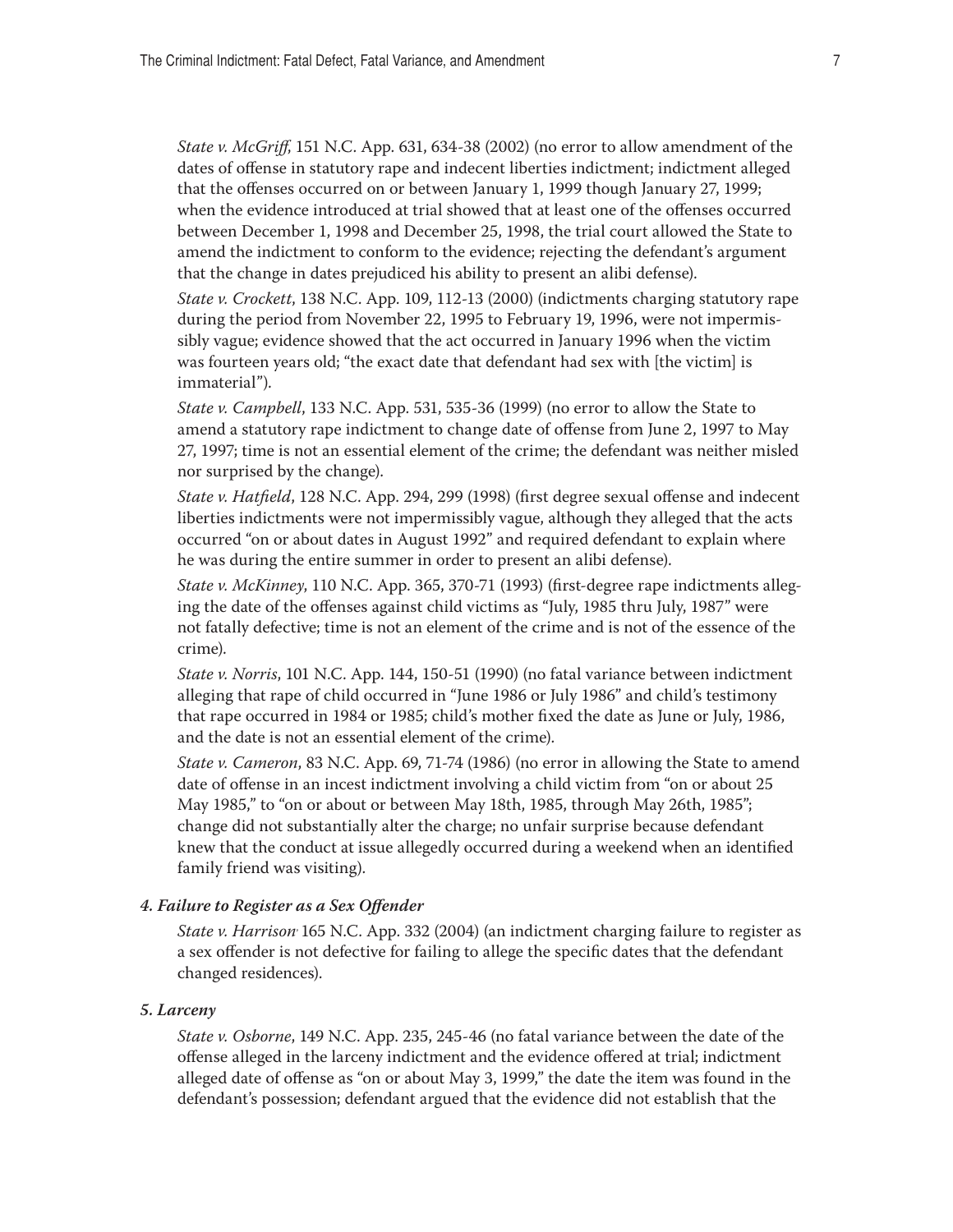<span id="page-7-0"></span>item was stolen on this date; variance did not deprive the defendant of an opportunity to present a defense when defendant did not rely on an alibi), *aff'd* 356 N.C. 424 (2002).

## *6. False Pretenses*

*State v. May*, 159 N.C. App. 159, 163 (2003) (no error by permitting amendment of the date in a false pretenses indictment to accurately reflect the date of the offense rather than the date of arrest; time is not an essential element of the crime)*.*

*State v. Simpson*, 159 N.C. App. 435, 438 (2003) (trial court did not err in granting the State's motion to amend the false pretenses indictment to change the date of the offense), *aff'd,* 357 N.C. 652 (2003).

*State v. Tesenair*, 35 N.C. App. 531, 533-34 (1978) (no error in granting the State's motion to amend date of offense in a false pretenses indictment from November 18, 1977, a date subsequent to the trial, to November 18, 1976; time was not of the essence of the offense charged and defendant was "completely aware" of the nature of the charge and the dates on which the transactions giving rise to the charge occurred).

## *7. Possession of a Firearm by a Felon*

*State v. Coltrane,* \_\_ N.C. App. \_\_, 656 S.E.2d 322 (2008) (trial court did not err in allowing the State to amend an indictment that alleged the offense date as "on or about the 9th day of December, 2004" and change it to April 25, 2005; the date of the offense is not an essential element of this crime).

### *8. Impaired Driving*

For cases pertaining to date issues with respect to prior offenses alleged for habitual impaired driving, see *infra* p. 50.

*State v. Watson*, 122 N.C. App. 596, 602 (1996) (no fatal variance caused by Trooper's mistaken statement at trial that events occurred on June 25 when they actually occurred on June 5; defendant himself testified that the events occurred on June 5; "this mistake on the part of the officer was just that and not a fatal variance").

#### *9. Conspiracy*

*State v. Christopher*, 307 N.C. 645, 648-50 (1983) (fatal variance existed and resulted in "trial by ambush"; conspiring to commit larceny indictment alleged that the offense occurred "on or about" December 12, 1980; defendant prepared an alibi defense; the State's trial evidence indicated the crime might have occurred over a three month period from October, 1980 to January, 1981).

*State v. Kamtsiklis*, 94 N.C. App. 250, 254-55 (1989) (no error in allowing amendment of conspiracy indictments to change dates of offense from "on or about May 6, 1987 through May 12, 1987" to "April 19, 1987 until May 12, 1987"; "[o]rdinarily, the precise dates of a conspiracy are not essential to the indictment because the crime is complete upon the meeting of the minds of the confederates").

## *10. Habitual and Violent Habitual Felon*

In habitual felon and violent habitual felon cases, date issues arise with respect to the felony supporting the habitual felon indictment ("substantive felony") as well as the prior convictions. The court of appeals has allowed the State to amend allegations pertaining to the date of the substantive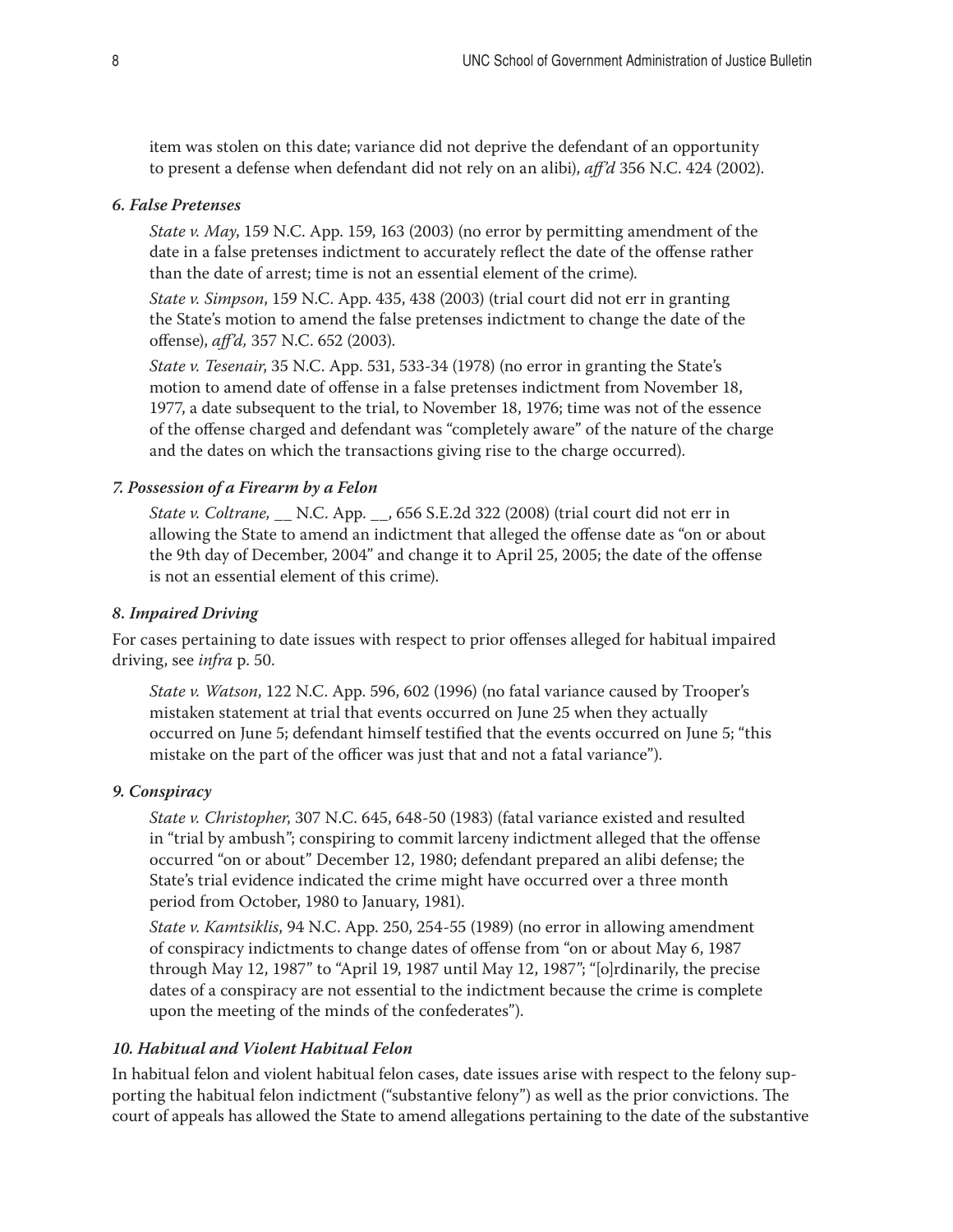<span id="page-8-0"></span>felony, reasoning that the essential issue is whether the substantive felony was committed, not its specific date. $21$ 

G.S. 14-7.3 provides, in part, that an indictment charging habitual felon must, as to the prior felonies, set forth the date that the prior felonies were committed and the dates that pleas of guilty were entered or convictions returned. Similarly, G.S. 14-7.9 provides, in part, that an indictment charging violent habitual felon must set forth that prior violent felonies were committed and the conviction dates for those priors. Notwithstanding these provisions, the court of appeals has allowed amendment of indictment allegations as to the prior conviction dates and has held that errors with regard to the alleged dates of the prior felonies do not create a fatal defect or fatal variance.<sup>22</sup>

#### *11. Sexual Exploitation of a Minor*

In *State v. Riffe*, 23 indictments charging the defendant with third-degree sexual exploitation of a minor in violation of G.S. 14-190.17A alleged the date of the offense as August 30, 2004. At trial, the defense established that on that date, the computer in question was in the possession of law enforcement, and not the defendant. Nevertheless, the trial court allowed a mid-trial amendment to the allegation regarding the offense date. On appeal, the court held that this was not error, noting that no alibi defense had been presented and thus that time was not of the essence.

#### B. Victim's Name

Several general rules can be stated regarding errors in indictments with respect to the victim's name: (1) a charging document must name the victim;<sup>24</sup> (2) a fatal variance results when an

22. State v. Lewis, 162 N.C. App. 277 (2004) (no error in allowing the State to amend habitual felon indictment which mistakenly noted the date and county of defendant's probation revocation instead of the date and county of defendant's conviction for the prior felony; because the indictment correctly stated the type of offense and the date of its commission, it sufficiently notified defendant of the particular prior being alleged; also, defendant stipulated to the conviction); State v. Gant*,* 153 N.C. App. 136, 142 (2002) (error in indictment that listed prior conviction date as April 16, 2000 instead of April 16, 1990 was "technical in nature"); State v. Hargett*,* 148 N.C. App. 688, 693 (2002) (trial court did not err in allowing the State to amend conviction dates); State v. Smith, 112 N.C. App. 512, 516 (1993) (habitual felon indictment that failed to allege the date of defendant's guilty plea to a prior conviction was not fatally defective; indictment alleged that defendant pled guilty to the offense in 1981 and was sentenced on December 7, 1981); State v. Spruill*,* 89 N.C. App. 580, 582 (1988) (no fatal variance when indictment alleged that one of the three prior felonies occurred on October 28, 1977, and defendant stipulated prior to trial that it actually occurred on October 7, 1977; time was not of the essence and the stipulation established that defendant was not surprised by the variance).

23. \_\_\_ N.C. App. \_\_\_, \_\_\_ S.E.2d \_\_\_ (June 17, 2008).

24. State v. Powell*,* 10 N.C. App. 443, 448 (1971) (in order to charge an assault, there must be a victim named; by failing to name the person assaulted, the defendant would not be protected from subsequent prosecution); *see also* State v. Scott, 237 N.C. 432, 434 (1953) (indictment that named the assault victim in one place as George Rogers and in another as George Sanders was void on its face).

<sup>21.</sup> State v. May, 159 N.C. App. 159, 163 (2003) (no error in allowing amendment of the date of the felony offense accompanying the habitual felon indictment; the date of that offense is not an essential element of establishing habitual felon status); State v. Locklear, 117 N.C. App. 255, 260 (1994) (no error by allowing the State to amend a habitual felon indictment to change the date of the commission of the felony supporting the habitual felon indictment from December 19, 1992 to December 2, 1992; the fact that another felony was committed, not its specific date, was the essential question).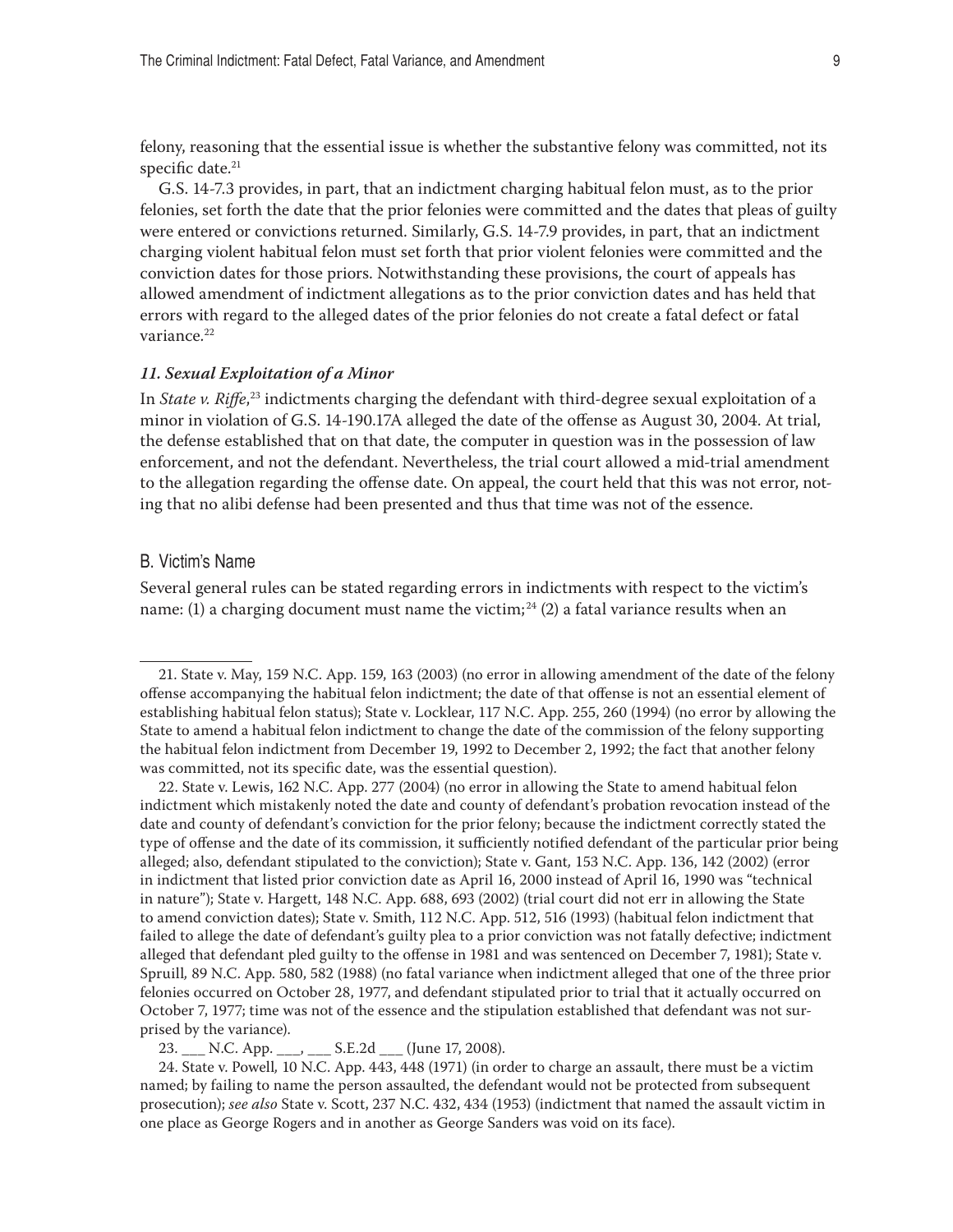indictment incorrectly states the name of the victim;<sup>25</sup> and (3) it is error to allow the State to amend an indictment to change the name of the victim.<sup>26</sup>

The appellate courts find no fatal defect or variance or bar to amendment when a name error falls within the doctrine of *idem sonans.* Under this doctrine, a variance in a name is not material if the names sound the same.<sup>27</sup> Other cases hold that the error in name is immaterial if it can be characterized as a typographical error or if it did not mislead the defendant. The cases summarized below illustrate these exceptions to the general rules stated above. Note that when these cases are compared to those cited in support of the general rules, some inconsistency appears.

*State v. Williams*, 269 N.C. 376, 384 (1967) (indictment alleged victim's first name as "Mateleane"; evidence at trial indicated it was "Madeleine"; there was no uncertainty as to victim's identity, the variance came within the rule of *idem sonans*, and was not material).

*State v. Gibson*, 221 N.C. 252, 254 (1942) (variance between victim's name as alleged in indictment—"Robinson"—and victim's real name—"Rolison"—came within the rule of *idem sonans*).

*State v. Hewson,* 182 N.C. App. 196, 211 (2007) (no error in allowing the State to amend first-degree murder and shooting into an occupied dwelling indictment to change victim's name from "Gail Hewson Tice" to "Gail Tice Hewson").

*State v. Holliman*, 155 N.C. App. 120, 125-27 (2002) (no error to allow the State to change name of murder victim from "Tamika" to "Tanika").

*State v. McNair*, 146 N.C. App. 674, 677-78 (2001) (no error by allowing the State to amend two of seven indictments to correct typographical error and change victim's name from Donald Dale Cook to Ronald Dale Cook; victim's correct name appeared twice in one of the two challenged indictments and the defendant could not have been misled or surprised as to the nature of the charges).

*State v. Wilson*, 135 N.C. App. 504, 508 (1999) (no fatal variance between indictment that alleged assault victim's name as "Peter M. Thompson" and the evidence at trial indicating that the victim's name was "Peter Thomas"; arrest warrant correctly named victim, defendant's testimony revealed that he was aware that he was charged with assaulting Peter Thomas, and the names are sufficiently similar to fall within the doctrine of *idem sonans*).

<sup>25.</sup> State v. Call*,* 349 N.C. 382, 424 (1998) (fatal variance between indictment charging defendant with assault with a deadly weapon with intent to kill inflicting serious injury upon Gabriel Hernandez Gervacio and evidence at trial revealing that the victim's correct name was Gabriel Gonzalez); State v. Bell, 270 N.C. 25, 29 (1967) (fatal variance existed between the robbery indictment and the evidence at trial; indictment alleged that the name of the robbery victim was Jean Rogers but the evidence showed that the victim was Susan Rogers); State v. Overman, 257 N.C. 464, 468 (1962) (fatal variance between the hit-and-run indictment and the proof; indictment alleged that Frank E. Nutley was the victim but the evidence showed the victim was Frank E. Hatley).

<sup>26.</sup> State v. Abraham, 338 N.C. 315, 339-41 (1994) (error to allow the State to amend an assault with a deadly weapon with intent to kill indictment to change name of victim from Carlose Antoine Lattter to Joice Hardin; "[w]here an indictment charges the defendant with a crime against someone other than the actual victim, such a variance is fatal"; court notes that proper procedure is to dismiss the charge and grant the state leave to secure a proper bill of indictment).

<sup>27.</sup> *See* Black's Law Dictionary p. 670 (5th ed. 1979).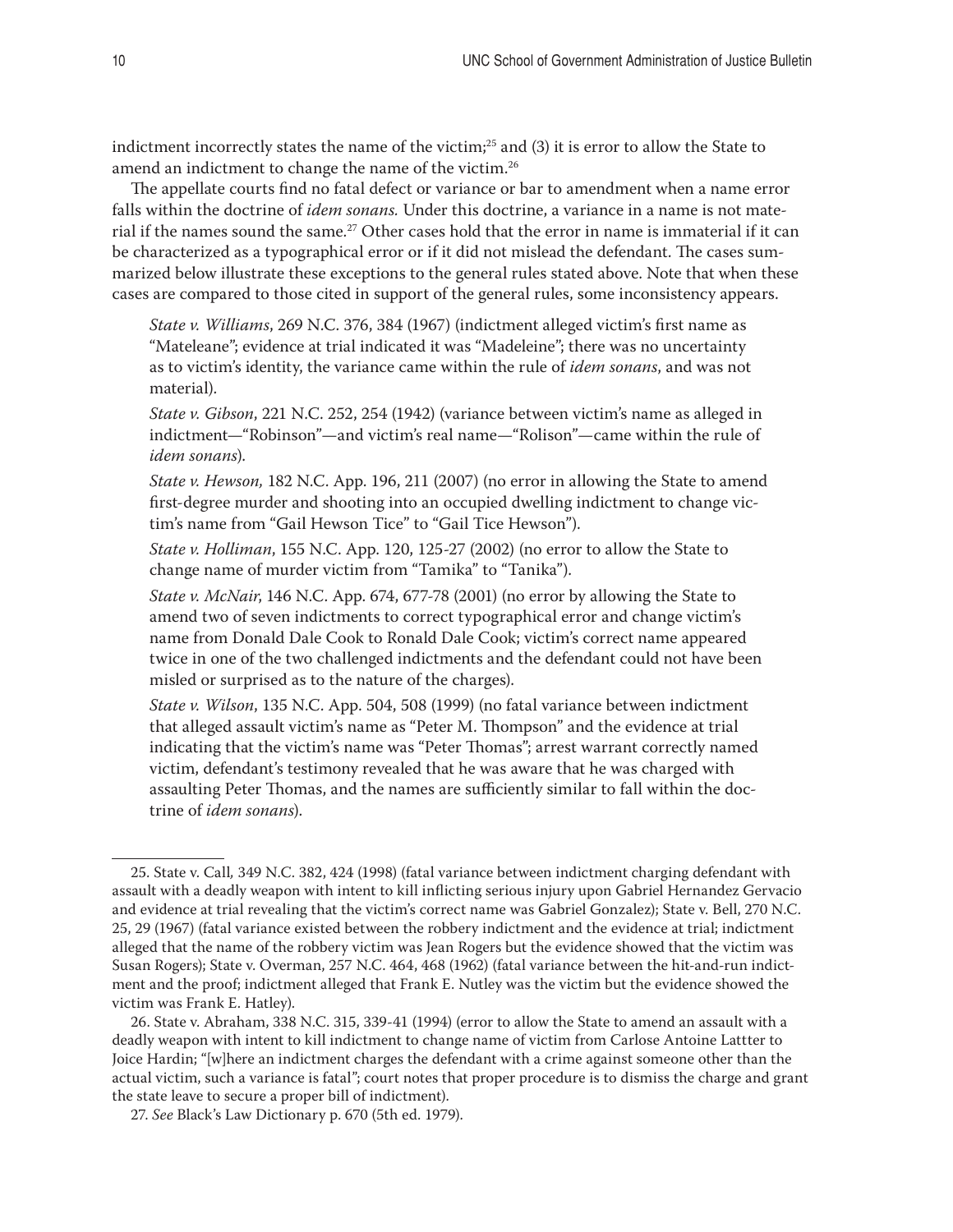<span id="page-10-0"></span>*State v. Bailey*, 97 N.C. App 472, 475-76 (1990) (no error in allowing the State to amend the victim's name in three indictments from "Pettress Cebron" to "Cebron Pettress"; the errors in the indictments were inadvertent and defendant could not have been misled or surprised as to the nature of the charges against him").

*State v. Marshall*, 92 N.C. App. 398, 401-02 (1988) (no error to allow amendment of rape indictment to change victim's name from Regina Lapish to Regina Lapish Foster; defendant was indicted for four criminal violations, three indictments correctly alleged the victim's name, and only one "inadvertently" omitted her last name).

*State v. Isom*, 65 N.C. App. 223, 226 (1983) (no fatal variance between indictments naming the victim as Eldred Allison and proof at trial; although victim testified at trial that his name was "Elton Allison," his wallet identification indicated his name was Eldred and the defendant referred to the victim as Elred Allison; the names Eldred, Elred, and Elton are sufficiently similar to fall within the doctrine of *indem sonans* and the variance is immaterial).

The courts have recognized other exceptions to the general rules that an indictment must correctly allege the victim's name and that an amendment as to the victim's name substantially alters the charge. For example, *State v. Sisk*, 28 held that the State properly could amend an indictment charging uttering a forged instrument, changing the name of the party defrauded or intended to be defrauded from First Union National Bank to Wachovia Bank. *Sisk* reasoned that the bank's name did not speak to the essential elements of the offense charged and that the defendant did not rely on the identity of the bank in framing her defense. Also, *State v. Bowen*29 held that the trial court did not err in allowing the state to change the victim's last name in a sex crimes indictment to properly reflect a name change that occurred because of an adoption subsequent to when the indictment was issued. And finally, *State v. Ingram*<sup>30</sup> held that it was not error to allow the State to amend a robbery indictment by deleting the name of one of two victims alleged.

For a discussion of defects regarding the victim's name for larceny, embezzlement, and other offenses that interfere with property rights, see *infra* pp. 32–36.

#### C. Defendant's Name

G.S. 15A-924(a)(1) provides that a criminal pleading must contain a name or other identification of the defendant. Consistent with this provision, *State v. Simpson*<sup>31</sup> held that an indictment that fails to name or otherwise identify the defendant, if his or her name is unknown, is fatally defective. Distinguishing *Simpson,* the court of appeals has found no error when the defendant's name is omitted from the body of the indictment but is included in a caption that is referenced in the body of the indictment. $32$  Similarly, that court has found no error when the defendant's name is misstated in one part of the indictment but correctly stated in another part. In *State v. Sisk*, 33 for example, the court of appeals held that it was not error to allow the State to amend the defendant's name, as stated in the body of an uttering a forged instrument indictment. In *Sisk*, the

<sup>28. 123</sup> N.C. App. 361, 366 (1996), *aff'd in part,* 345 N.C. 749 (1997).

<sup>29. 139</sup> N.C. App. 18, 27 (2000).

<sup>30. 160</sup> N.C. App. 224, 226 (2003), *aff'd,* 358 N.C. 147 (2004).

<sup>31. 302</sup> N.C. 613, 616-17 (1981).

<sup>32.</sup> *See* State v. Johnson, 77 N.C. App. 583, 584-85 (1985).

<sup>33. 123</sup> N.C. App. 361, 365-66 (1996), *aff'd in part*, 345 N.C. 749 (1997).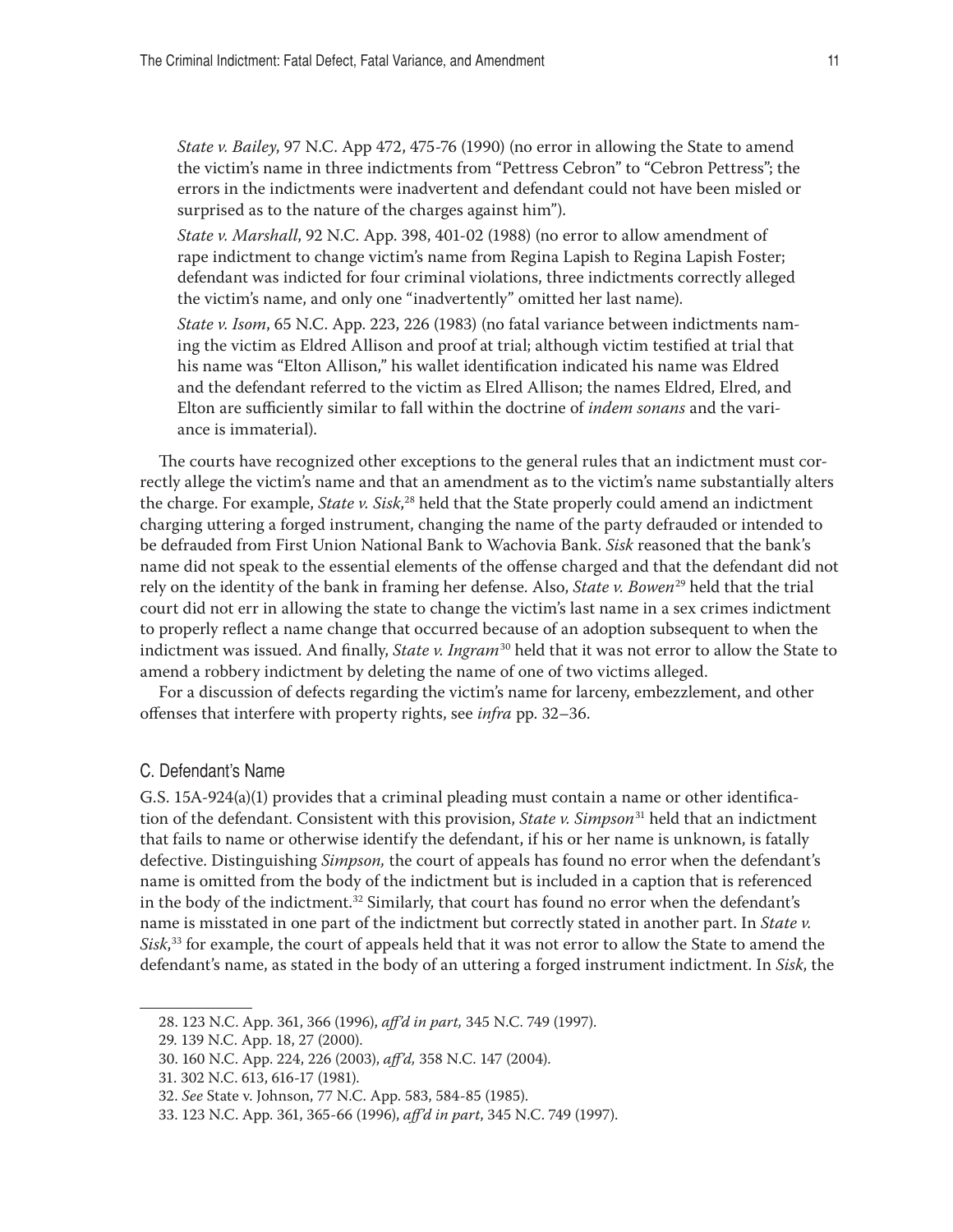<span id="page-11-0"></span>indictment's caption correctly stated the defendant's name as the person charged, the indictment incorporated that identification by reference in the body of the indictment, and the body of the indictment specifically identified defendant as the named payee of the forged document before mistakenly referring to her as Janette Marsh Cook instead of Amy Jane Sisk. The *Sisk* court also noted that the defendant was not prejudiced by the error.

As with errors in the victim's name, the courts have applied the doctrine of *idem sonans* to errors in the defendant's name, when the two names sound the same.<sup>34</sup> The court of appeals has allowed amendment of the defendant's name when the error was clerical.<sup>35</sup>

# D. Address or County

G.S. 15A-924(a)(3) provides that a pleading must contain a statement that the offense was committed in a designated county. This allegation establishes venue. In *State v. Spencer*, 36 the court of appeals held that the fact that the indictment alleged that the crime occurred in Cleveland County but the evidence showed it occurred in Gaston County was not a fatal defect, because the variance was not material. When the issue arose in another case, the court looked to the whole body of the indictment to hold that the county of offense was adequately charged.<sup>37</sup>

A related issue was presented in *State v. James*, 38 where the defendant argued that a murder indictment was fatally defective because it omitted the defendant's county of residence. G.S. 15-144 sets out the essentials for a bill of homicide and provides that the indictment should state, among other things, the name of the person accused and his or her county of residence. That provision also states, however, that in these indictments, it is not necessary to allege matter not required to be proved at trial. Relying on this language, *James* held that "[s]ince the county of . . . residence need not be proved, the omission of this fact does not make the indictment fatally defective."

The following cases deal with other issues pertaining to incorrect county names or addresses or omission of one of those facts.39

*State v. Harrison*, 165 N.C. App. 332 (2004) (indictment charging failure to register as a sex offender was not defective by failing to identify defendant's new address).

<sup>34.</sup> *See supra* pp. 10–11 (discussing *idem sonans*); State v. Vincent, 222 N.C. 543, 544 (1943) (Vincent and Vinson); *see also* State v. Higgs, 270 N.C. 111, 113 (1967) (Burford Murril Higgs and Beauford Merrill Higgs).

<sup>35.</sup> *See* State v. Grigsby, 134 N.C. App. 315, 317 (1999) (trial court did not err in allowing the State to amend the indictment to correct the spelling of defendant's last name by one letter; "[a] change in the spelling of defendant's last name is a mere clerical correction of the truest kind"), *reversed on other grounds*, 351 N.C. 454 (2000).

<sup>36.</sup> \_\_ N.C. App. \_\_, 654 S.E.2d 69 (2007).

<sup>37.</sup> *See* State v. Almond, 112 N.C. App. 137, 147-48 (1993) (false pretenses indictments not fatally defective for failing to allege the county in which the offense occurred; indictments were captioned as from Wilkes County and all but one contained the incorporating phrase "in the county named above"; although the name of the county was not in the body of the indictment, the indictment contained sufficient information to inform defendant of the charges; as to the one indictment that did not include incorporating language, it is undisputed that the named victim was located in Wilkes County and thus defendant had full knowledge of the charges against him; finally, when all of the indictments are taken together, there is no question that the activities for which defendant was charged took place within Wilkes County).

<sup>38. 321</sup> N.C. 676, 680 (1988).

<sup>39.</sup> *See also infra* pp. 21–23 (discussing burglary and related crimes).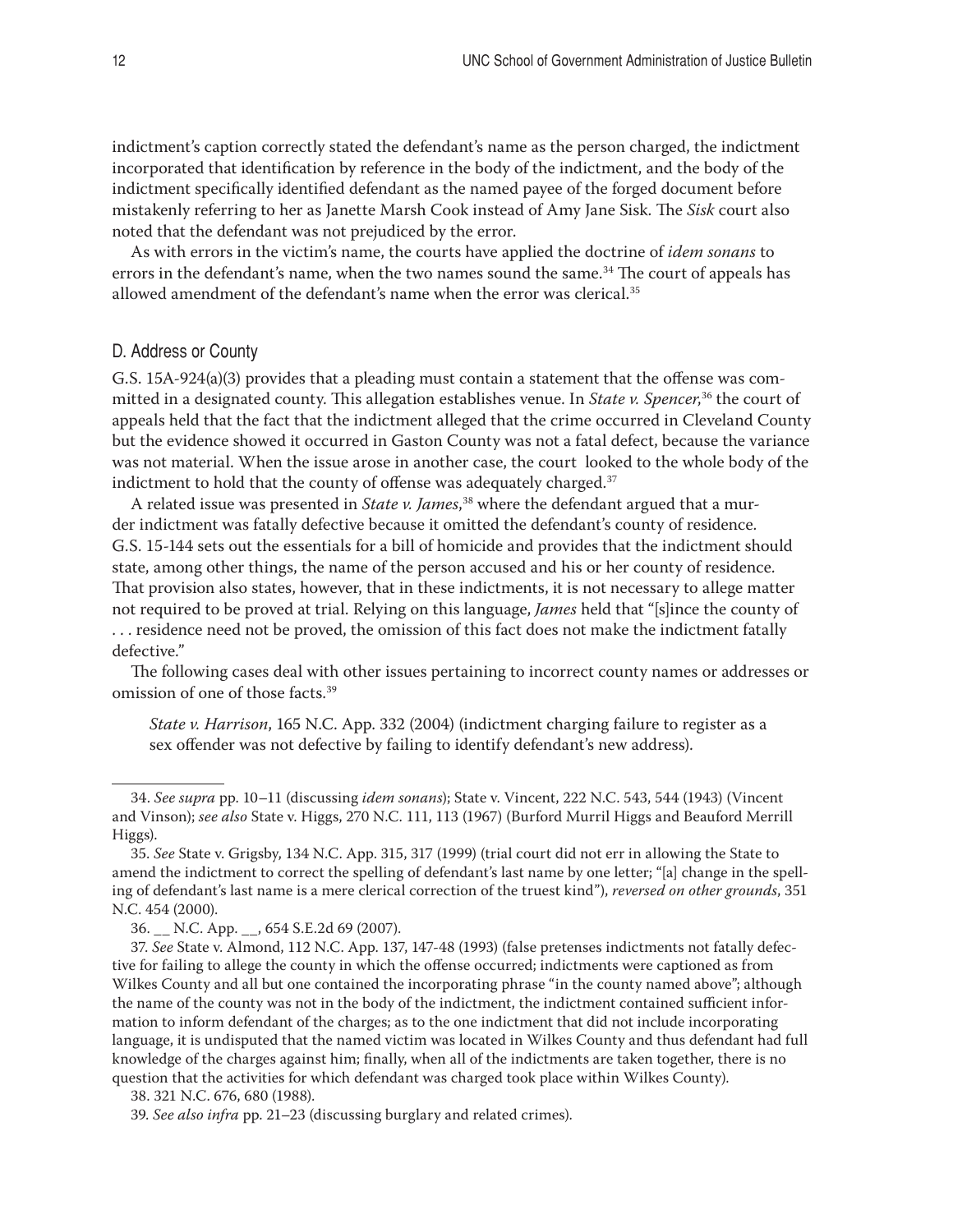<span id="page-12-0"></span>*State v. Hyder*, 100 N.C. App. 270, 273-74 (1990) (trial court did not err by allowing the State to amend a delivery of a controlled substance indictment; top left corner of indictment listed Watauga as the county from which the indictment was issued; amendment replaced "Watauga County" with "Mitchell County"; error was typographical and in no way misled the defendant as to the nature of the charges).

*State v. Lewis*, 162 N.C. App. 277 (2004) (State was properly allowed to amend a habitual felon indictment, which mistakenly noted the date and county of defendant's probation revocation instead of the date and county of defendant's previous conviction; there also was an error as to the county seat).

*State v. Grady*, 136 N.C. App. 394, 396 (2000) (trial court did not err in allowing amendment of address of dwelling in maintaining dwelling for use of controlled substance indictment).

#### E. Use of the Word "Feloniously"

The use of the word "feloniously" in charging a misdemeanor will be treated as harmless surplusage.40 However, felony indictments that do not contain the word "feloniously" are fatally defective, "unless the Legislature otherwise expressly provides." <sup>41</sup> *State v. Blakney* 42 explored the meaning of the phrase "unless the Legislature otherwise expressly provides." In that case, the defendant was charged with possession of more than one and one-half ounces of marijuana, among other charges. Although the possession charge did not contain the word "feloniously," the defendant pleaded guilty to felony possession of marijuana. The defendant then appealed, challenging the sufficiency of the possession charge, arguing that because it did not contain the word "feloniously," it was invalid. Reviewing the case law, the court of appeals indicated that the rule regarding inclusion of the word feloniously in felony indictments developed when a felony was defined as an offense punishable by either death or imprisonment. This definition made felonies difficult to distinguish from misdemeanors, unless denominated as such in the indictment. In 1969, however, G.S. 14-1 was amended to define a felony as a crime that: (1) was a felony at common law; (2) is or may be punishable by death; (3) is or may be punishable by imprisonment in the state's prison; or (4) is denominated as a felony by statute. The court noted that "[w]hile the felony-misdemeanor ambiguity that prompted the [older] holdings . . . remains in effect today with respect to subsections (1) through (3), subsection (4) now expressly provides for statutory identification of felonies." Thus, it concluded, subsection (4) affords a defendant notice of being charged with a felony, even without the use of the word "feloniously," provided the indictment gives notice of the statute denominating the alleged crime as a felony. The court added, however, it is still better practice to include the word "feloniously" in a felony indictment.

Turning to the case before it, the court noted that the indictment charging the defendant with possession referred only to G.S. 90-95(a)(3), making it "unlawful for any person . . . [t]o possess a controlled substance," but not stating whether the crime is a felony or a misdemeanor. Because the indictment stated that defendant possessed "more than one and one-half ounces of marijuana[,] a controlled substance which is included in Schedule VI of the North Carolina Controlled Substances

41. State v. Whaley, 262 N.C. 536, 537 (1964) (per curiam); *see also* State v. Fowler, 266 N.C. 528, 530-31 (1966) (noting that the State may proceed on a sufficient bill of indictment).

<sup>40.</sup> *See* State v. Higgins, 266 N.C. 589, 593 (1966); State v. Wesson, 16 N.C. App. 683, 686-87 (1972).

<sup>42. 156</sup> N.C. App. 671 (2003).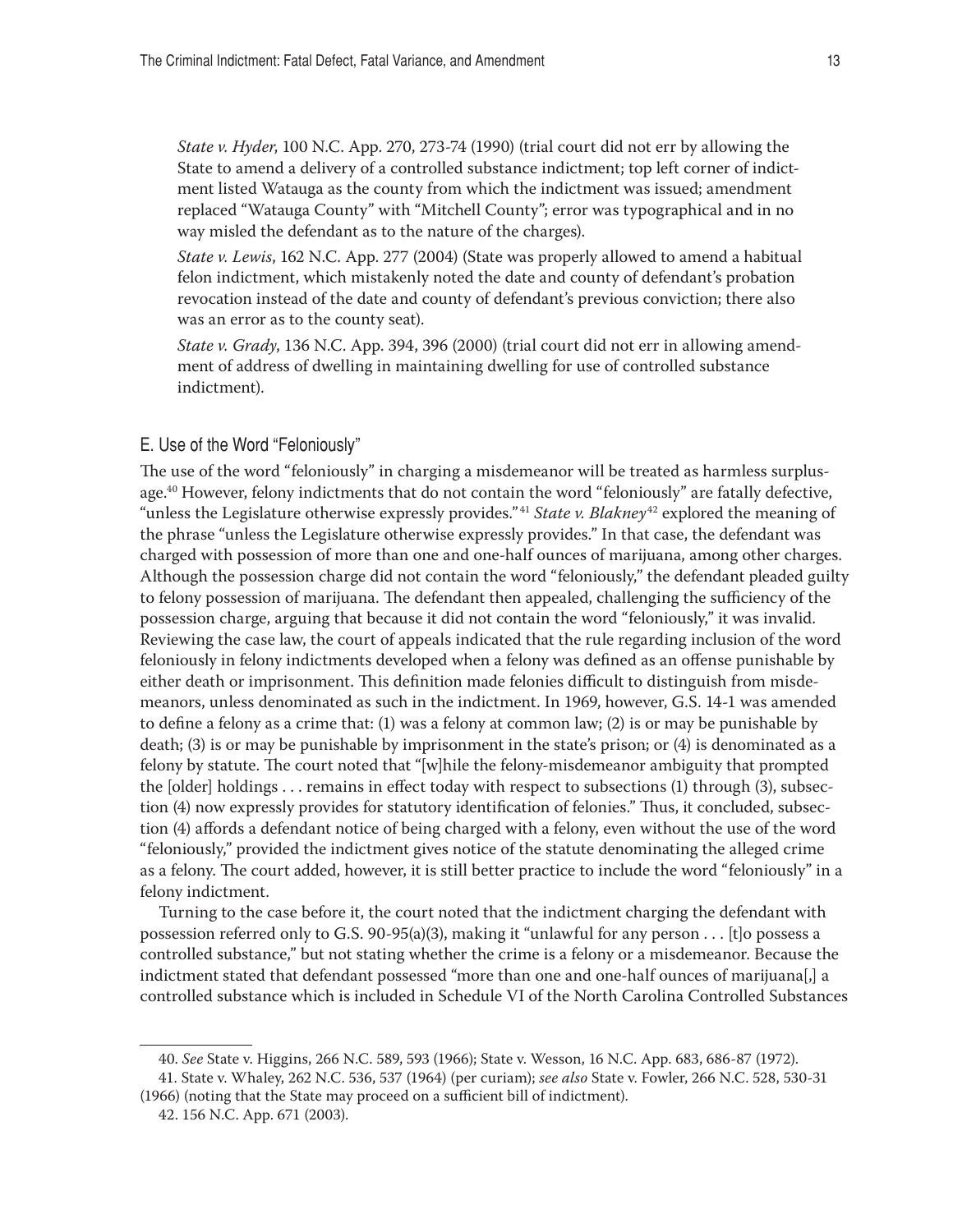<span id="page-13-0"></span>Act," it contained a reference to G.S. 90-95(d)(4). That provision states that if the quantity of the marijuana possessed exceeds one and one-half ounces, the offense is a Class I felony. The court concluded, however, that although the indictment's language would lead a defendant to G.S. 90-95(d)(4), it failed to include express reference to the relevant statutory provision on punishment and therefore did not provide defendant with specific notice that he was being charged with a felony. Because the indictment failed to either use the word "feloniously" or to state the statutory section indicating the felonious nature of the charge, the court held that the indictment was invalid. Finally, the court noted that the State could re-indict defendant, in accordance with its opinion.

#### F. Statutory Citation

G.S. 15A-924(a)(6) provides that each count of a criminal pleading must contain "a citation of any applicable statute, rule, regulation, ordinance, or other provision of law" alleged to have been violated. That subsection also provides, however, that an error in the citation or its omission is not ground for dismissal of the charges or for reversal of a conviction.<sup>43</sup> The case law is in accord with the statute and holds (1) that there is no fatal defect when the body of the indictment properly alleges the crime but there is an error in the statutory citation;<sup>44</sup> and  $(2)$  that a statutory citation may be amended when the body of the indictment puts the defendant on notice of the crime charged.45

45. State v. Hill, 362 N.C. 169 (2008) (trial court did not err by allowing the State to amend indictments to correct a statutory citation; the indictments incorrectly cited a violation of G.S. 14-27.7A (sexual offense against a 13, 14, or 15 year old), but the body of the indictment correctly charged the defendant with a violation of G.S. 14-27.4 (sexual offense with a victim under 13)).

<sup>43.</sup> For pleading city ordinances, see G.S. 160A-79 (codified ordinances must be pleaded by both section number and caption; non-codified ordinances must be pleaded by caption). *See also* State v. Pallet, 283 N.C. 705, 712 (1973) (ordinance must be pleaded according to G.S. 106A-79).

<sup>44.</sup> State v. Lockhart, 181 N.C. App. 316 (2007) (an indictment that tracked the statutory language of G.S. 148-45(g) properly charged the defendant with a work-release escape even though it contained an erroneous citation to G.S. 148-45(b)); State v. Mueller*,* \_\_ N.C. App. \_\_, 647 S.E.2d 440 (2007) (indictments cited G.S. 14-27.7A (statutory rape of a 13, 14, or 15 year old) as the statute allegedly violated but the body of the instrument revealed that the intended statute was G.S. 14-27.4 (first-degree statutory rape of a child under 13); citing *Jones* and *Reavis* (discussed below), the court noted that "although an indictment may cite to the wrong statute, when the body of the indictment is sufficient to properly charge defendant with an offense, the indictment remains valid and the incorrect statutory reference does not constitute a fatal defect" and held that the indictments were valid and properly put the defendant on notice that he was being charged under G.S. 14-27.4); State v. Jones, 110 N.C. App. 289, 291 (1993) (indictment sufficiently charged arson; "Even though the statutory reference was incorrect, the body of the indictment was sufficient to properly charge a violation. The mere fact that the wrong statutory reference was used does not constitute a fatal defect as to the validity of the indictment."). *Cf*. State v. Reavis, 19 N.C. App. 497, 498 (1973) ("[E]ven, assuming *arguendo*, that reference to the wrong statute is made in the bill of indictment . . . , this is not a fatal flaw in the sufficiency of the bill of indictment."); *see also* State v. Anderson, 259 N.C. 499, 501 (1963) ("Reference to a specific statute upon which the charge in a warrant is laid is not necessary to its validity. Likewise, where a warrant charges a criminal offense but refers to a statute that is not pertinent, such reference does not in validate the warrant."); State v. Smith, 240 N.C. 99, 100-01 (1954) (warrant erroneously cited G.S. 20-138 when it should have cited G.S. 20-139; "reference . . . to the statute is not necessary to the validity of the warrant") (citing G.S. 15-153); In Re Stoner, 236 N.C. 611, 612 (1952) (warrant erroneously cited G.S. 130-255.1 when correct provisions was G.S. 130-225.2; "reference . . . to a statute not immediately pertinent would be regarded as surplusage").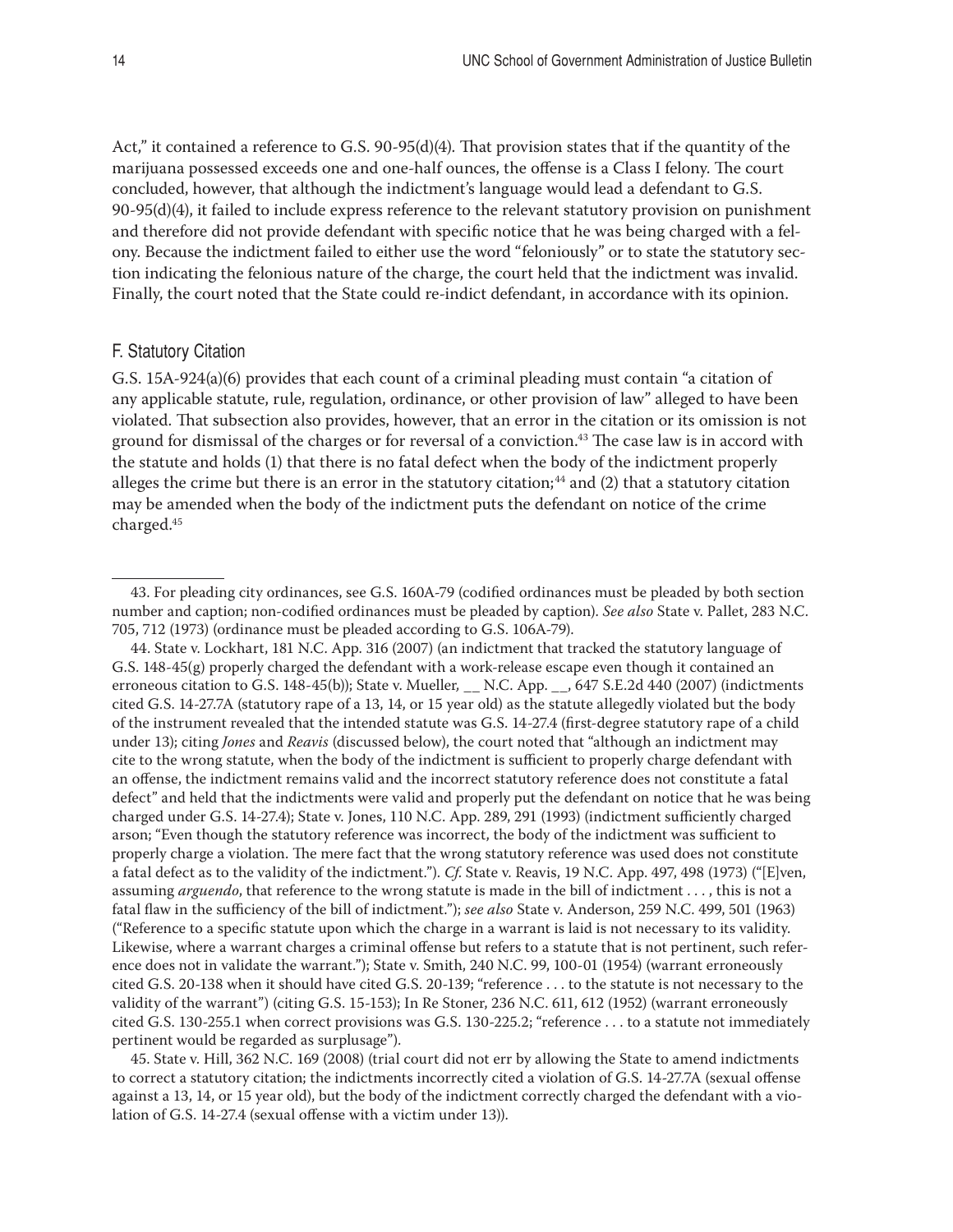### <span id="page-14-0"></span>G. Case Number

The court of appeals has held that the State may amend the case numbers included in the indictment.46

#### H. Completion By Grand Jury Foreperson

G.S. 15A-623(c) requires the grand jury foreperson to indicate on the indictment the witness or witnesses sworn and examined before the grand jury. It also provides, however, that failure to comply with this requirement does not invalidate a bill of indictment. The cases are in accord with this statutory provision.<sup>47</sup>

G.S. 15A-644(a) requires that the indictment contain the signature of the foreperson or acting foreperson attesting to the concurrence of twelve or more grand jurors in the finding of a true bill. However, failure to check the appropriate box on the indictment for "True Bill" or "Not a True Bill" is not a fatal defect, when there is either evidence that a true bill was presented or no evidence indicating that it was not a true bill, in which case a presumption of validity has been applied.48

#### I. Prior Convictions

G.S. 15A-928(a) provides that when a prior conviction increases the punishment for an offense and thereby becomes an element of it, the indictment or information may not allege the previous conviction. If a reference to a prior conviction is contained in the statutory name or title of the offense, the name or title may not be used in the indictment or information; rather an improvised name or title must be used which labels and distinguishes the crime without reference to the prior conviction.49 G.S. 15A-928(b) provides that the indictment or information for the offense must be accompanied by a special indictment or information, filed with the principal pleading, charging that the defendant was previously convicted of a specified offense. At the prosecutor's option, the special indictment or information may be incorporated into the principal indictment as a separate count.50 Similar rules apply regarding the requirement of a separate pleading for misdemeanors tried *de novo* in superior court when the fact of the prior conviction is an element of the offense.<sup>51</sup>

<sup>46.</sup> *See* State v. Rotenberry, 54 N.C. App. 504, 510 (1981) (no error to allow the State to amend the case number listed in the indictment).

<sup>47.</sup> *See* State v. Wilson, 158 N.C. App. 235, 238 (2003) (indictment for common law robbery was not fatally defective even though grand jury foreperson failed to indicate that the witnesses identified on the face of the indictment appeared before the grand jury and gave testimony; failure to comply with G.S. 15A-623(c) does not vitiate a bill of indictment or presentment) (citing State v. Mitchell, 260 N.C. 235 (1963) (indictment is not fatally defective when the names of the witnesses to the grand jury are not marked)); State v. Allen, 164 N.C. App. 665 (2004) (citing *Mitchell*).

<sup>48.</sup> *See* State v. Midyette, 45 N.C. App. 87, 89 (1980) ("an indictment is not invalid merely because there is no specific expression in the indictment that it is a "true bill"; record revealed that indictments were returned as true bills); State v. Hall, 131 N.C. App. 427 (1998) (because the parties provided no evidence of the presentation of the bill of indictment to the trial court, the court relied on the presumption of validity of the trial court's decision to go forward with the case; defendant provided no evidence that the trial court was unjustified in assuming jurisdiction), *aff'd*, 350 N.C. 303 (1999).

<sup>49.</sup> G.S. 15A-928(a). 50. G.S. 15A-928(b).

<sup>51.</sup> G.S. 15A-928(d).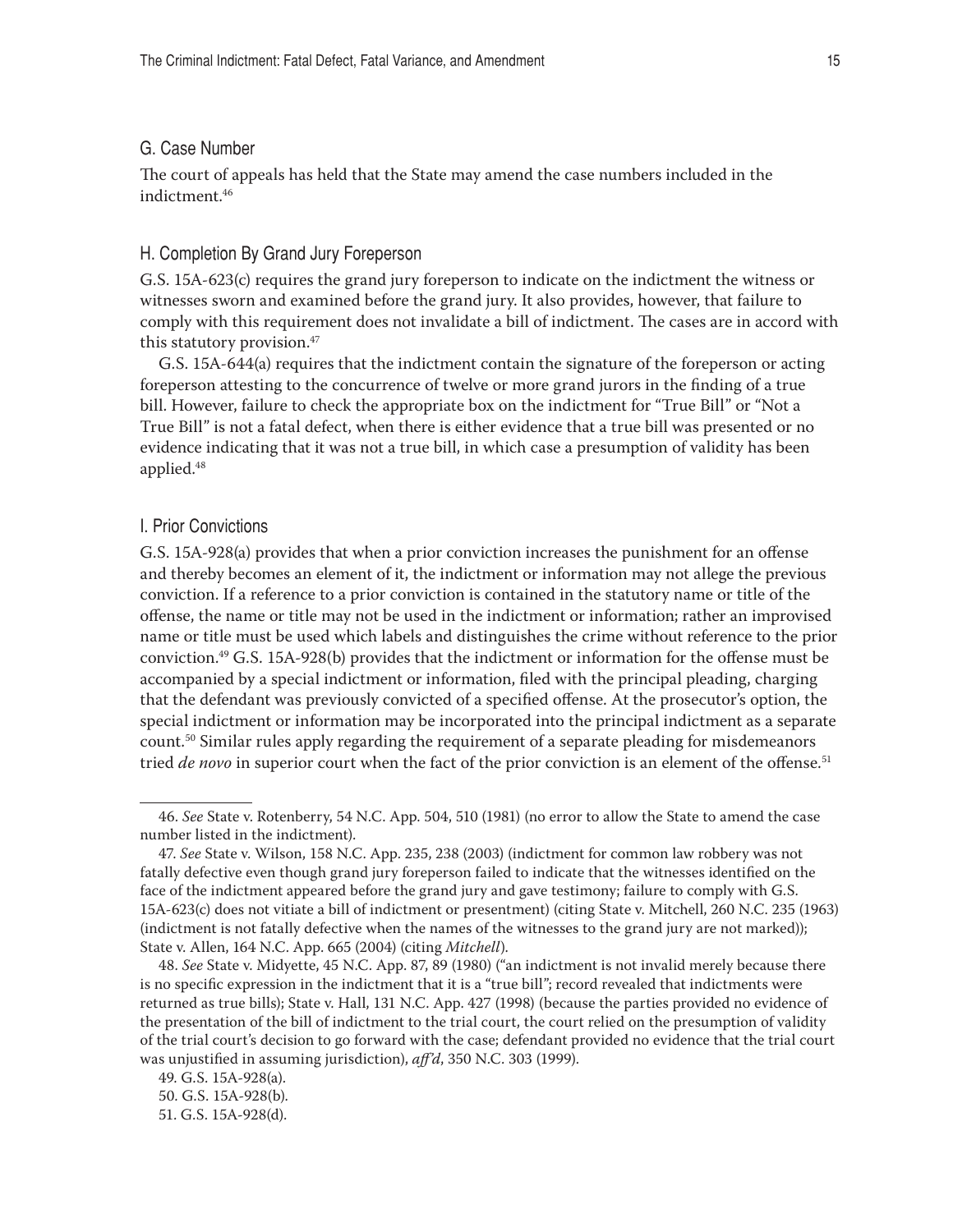<span id="page-15-0"></span>In one case, the court of appeals held that the trial court did not err by allowing the State to amend a felony stalking indictment that had alleged the prior conviction that elevated the offense to a felony in the same count as the substantive felony.<sup>52</sup> The trial court had allowed the State to amend the indictment to separate the allegation regarding the prior conviction into a different count, thus bringing the indictment into compliance with G.S. 15A-928.<sup>53</sup> Other cases dealing with charging of a previous conviction are discussed in the offense specific sections below under section III.

# J. "Sentencing Factors"

In *Blakely v. Washington*54 the United States Supreme Court held that any factor, other than a prior conviction, that increases a sentence above the statutory maximum must be submitted to a jury and proved beyond a reasonable doubt. The case had significant implications on North Carolina's sentencing procedure. For a full discussion of the impact of *Blakely* on North Carolina's sentencing schemes, see Jessica Smith, North Carolina Sentencing after *Blakely v. Washington* and the *Blakely* Bill (September 2005) (available on-line at http://www.iogcriminal.unc.edu/Blakely%20Update.pdf). Post-*Blakely*, the new statutory rules for felony sentencing under Structured Sentencing provide that neither the statutory aggravating factors in G.S. 15A-1340.16(d)(1) through (19) nor the prior record point in G.S. 15A-1340.14(b)(7) need to be included in an indictment or other charging instrument.<sup>55</sup> However, the "catch-all" aggravating factor under G.S. 15A-1340.16(d)(20) must be charged.56 Additionally, other notice requirements apply.57 For the pleading and notice requirements for aggravating factors that apply in sentencing of impaired driving offenses, see G.S. 20-179.

# **III. Offense Specific Issues**

#### A. Homicide<sup>58</sup>

G.S. 15-144 prescribes a short-form indictment for murder and manslaughter. It provides:

In indictments for murder and manslaughter, it is not necessary to allege matter not required to be proved on the trial; but in the body of the indictment, after naming the person accused, and the county of his residence, the date of the offense, the averment "with force and arms," and the county of the alleged commission of the offense, as is now usual, it is sufficient in describing murder to allege that the accused person feloniously, willfully, and of his malice aforethought, did kill and murder (naming the person killed), and concluding as is now required by law; and it is sufficient in describing manslaughter to allege that the accused feloniously and willfully did kill and slay (naming

<sup>52.</sup> *See generally* Jessica Smith, North Carolina Crimes: A Guidebook on the Elements of Crime pp. 136-37 (6th ed. 2007) (describing stalking crimes).

<sup>53.</sup> State v. Stephens, \_\_ N.C. App. \_\_, 655 S.E.2d 435 (2008).

<sup>54. 542</sup> U.S. 296 (2004).

<sup>55.</sup> G.S. 15A-1340.16(a4) through (a5).The statute sets out other prior record points, *see* G.S. 15A-1340.14(b), but only this one must be pleaded.

<sup>56.</sup> G.S. 15A-1340.16(a4).

<sup>57.</sup> G.S. 15A-1340.16(a6).

<sup>58.</sup> For case law pertaining to the date of offense in homicide indictments, see *supra* p. 4.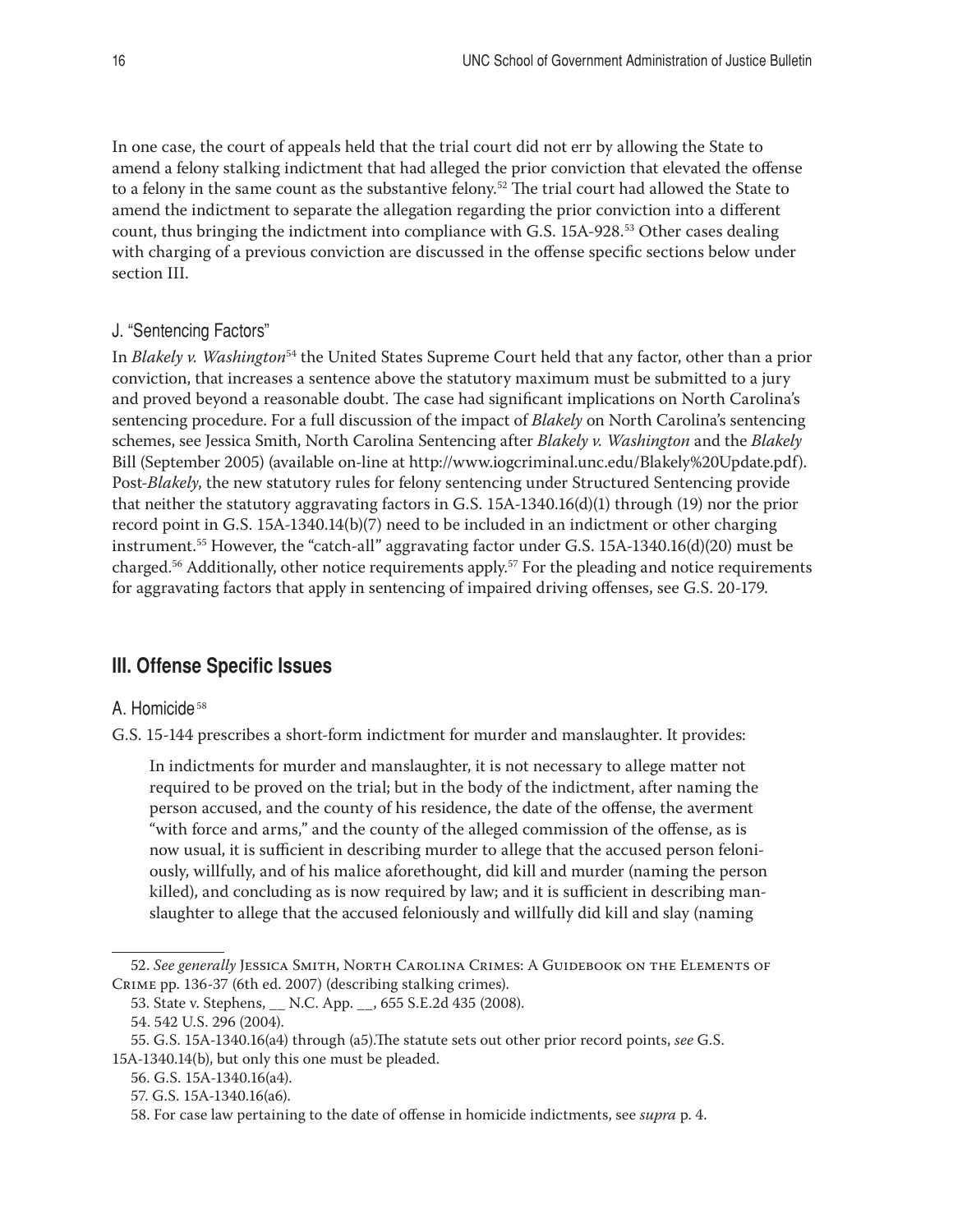<span id="page-16-0"></span>the person killed), and concluding as aforesaid; and any bill of indictment containing the averments and allegations herein named shall be good and sufficient in law as an indictment for murder or manslaughter as the case may be.

A murder indictment that complies with the requirements of G.S. 15-144 will support a conviction for first- or second-degree murder.<sup>59</sup> A first-degree murder indictment that conforms to G.S. 15-144 need not allege the theory of the offense, such as premeditation and deliberation,<sup>60</sup> or aiding and abetting.<sup>61</sup> It also will support a conviction for attempted first-degree murder,<sup>62</sup> even if the short-form has been modified with the addition of the words "attempt to." 63 If the indictment otherwise conforms with G.S. 15-144 but alleges a theory, the State will not be limited to that theory at trial.<sup>64</sup> A short-form murder indictment will not support a conviction for simple assault, assault inflicting serious injury, assault with intent to kill, or assault with a deadly weapon.<sup>65</sup>

The North Carolina appellate courts repeatedly have upheld the short form murder indictment as constitutionally valid.<sup>66</sup> That does not mean, however, that short-form murder indictments are completely insulated from challenge. In *State v. Bullock*, 67 for example, the court held that although the short form murder indictment is authorized by G.S. 15-144, the indictment for attempted first-degree murder was invalid because of the omission of words "with malice aforethought."68

The following cases deal with other types of challenges to homicide pleadings.

*State v. Hall,* 173 N.C. App. 735, 737-38 (2005) (magistrate's order properly charged the defendant with misdemeanor death by vehicle; the order clearly provided that the charge was based on the defendant's failure to secure the trailer to his vehicle with safety chains or cables as required by G.S. 20-123(b)).

*State v. Dudley*, 151 N.C. App. 711, 716 (2002) (in a felony murder case, the State is not required to secure a separate indictment for the underlying felony) (citing State v. Carey, 288 N.C. 254, 274 (1975), *vacated in part by,* 428 U.S. 904 (1976)).

<sup>59.</sup> *See, e.g.,* State v. King, 311 N.C. 603, 608 (1984).

<sup>60.</sup> *See, e.g.,* State v. Braxton, 352 N.C. 158, 174-75 (2000); *see generally* G.S. 14-17 (proscribing firstdegree murder).

<sup>61.</sup> State v. Glynn, 178 N.C. App. 689, 694-95 (2006).

<sup>62.</sup> State v. Jones, 359 N.C. 832, 835-38 (2005); State v. Watkins, 181 N.C. App. 502, 506 (2007); State v. Reid, 175 N.C. App. 613, 617-18 (2006); State v. McVay, 174 N.C. App. 335, 337-38 (2005).

<sup>63.</sup> *Jones*, 359 N.C. at 838.

<sup>64.</sup> *See, e.g.,* State v. Moore, 284 N.C. 485, 495-96 (1974).

<sup>65.</sup> State v. Parker, \_\_ N.C. App. \_\_, 653 S.E.2d 6 (2007) (assault); State v. Whiteside, 325 N.C. 389, 402-04 (1989) (assault, assault inflicting serious injury, and assault with intent to kill).

<sup>66.</sup> *See, e.g.,* State v. Hunt, 357 N.C. 257 (2003); State v. Squires, 357 N.C. 529, 537 (2003); State v. Wissink, 172 N.C. App. 829, 834-35 (2005), *rev'd in part on other grounds,* 361 N.C. 418 2007); State v. Hasty, 181 N.C. App. 144, 146 (2007).

<sup>67. 154</sup> N.C. App. 234, 243-45 (2002).

<sup>68.</sup> Note the contrast between this case and *State v. McGee*, 47 N.C. App. 280, 283 (1980), which dealt with a charge of second-degree murder. *Id.* In *McGee*, the court rejected the defendant's argument that a bill for second-degree murder should be quashed because it did not contain the word "aforethought" modifying malice. *Id*. (while second-degree murder requires malice as an element, it does not require malice aforethought; "aforethought" means "with premeditation and deliberation" as required in murder in the first-degree; aforethought is not an element of second-degree murder) (citing State v. Duboise, 279 N.C. 73 (1971)).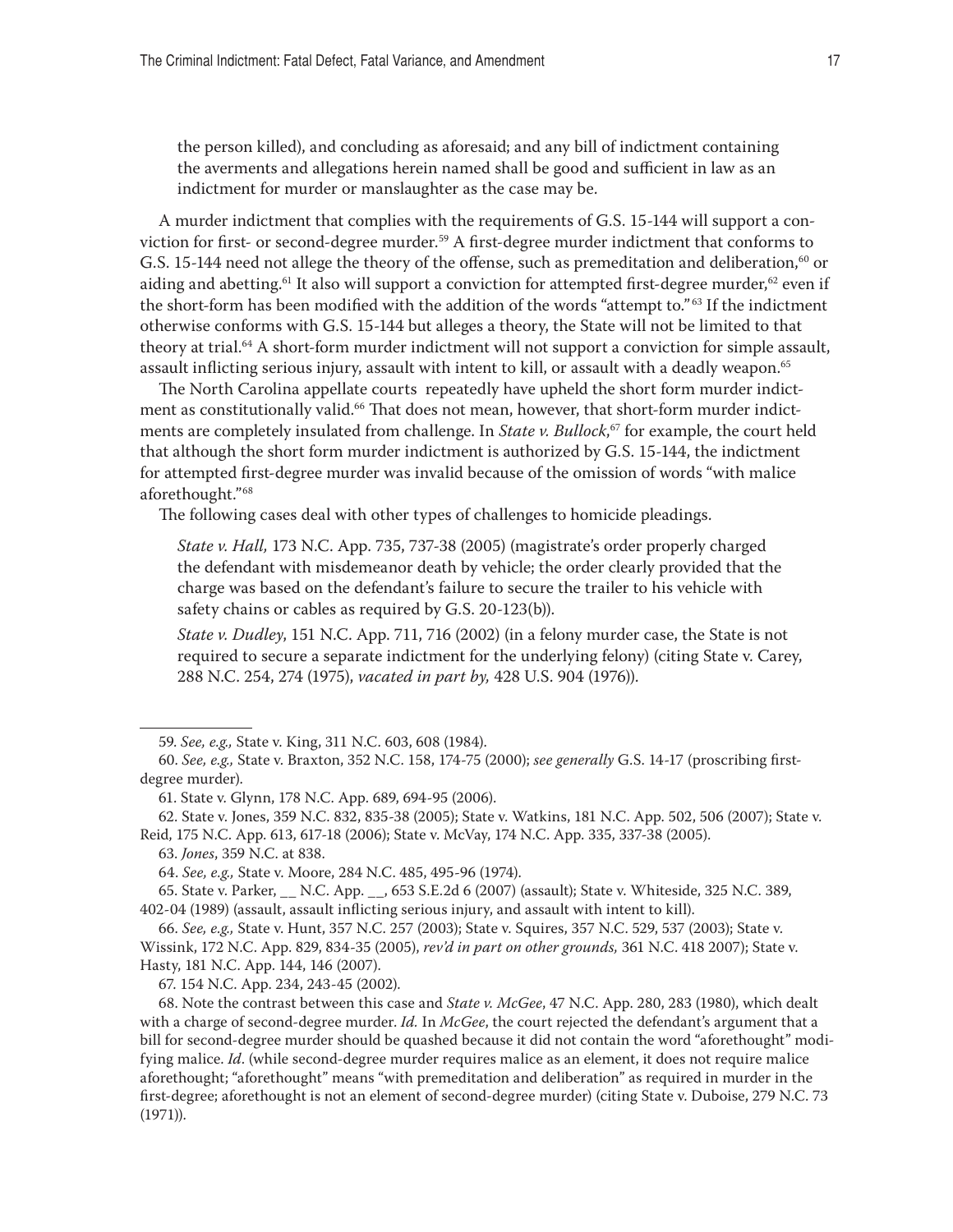<span id="page-17-0"></span>*State v. Sawyer*, 11 N.C. App. 81, 84 (1971) (indictment charging that defendant "did, unlawfully, willfully and feloniously kill and slay one Terry Allen Bryan" sufficiently charged involuntary manslaughter).

# B. Arson

Consistent with the requirement that the indictment must allege all essential elements of the offense, *State v. Scott* 69 held that a first-degree arson indictment was invalid because it failed to allege that the building was occupied. Also consistent with that requirement is *State v. Jones*, 70 holding that an indictment alleging that the defendant maliciously burned a mobile home that was the dwelling house of a named individual was sufficient to charge second-degree arson.

An indictment charging a defendant with arson is sufficient to support a conviction for burning a building within the curtilage of the house; the specific outbuilding need not be specified in the indictment.71

## C. Kidnapping and Related Offenses

In order to properly indict a defendant for first-degree kidnapping, the State must allege the essential elements of kidnapping in G.S. 14-39(a),<sup>72</sup> and at least one of the elements of first-degree kidnapping in G.S. 14-39(b).73 An indictment that fails to allege one of the elements of first-degree kidnapping in G.S. 14-39(b) will, however, support a conviction of second-degree kidnapping.<sup>74</sup>

Any person who shall unlawfully confine, restrain, or remove from one place to another, any other person 16 years of age or over without the consent of such person, or any other person under the age of 16 years without the consent of a parent or legal custodian of such person, shall be guilty of kidnapping if such confinement, restraint or removal is for the purpose of:

- (2) Facilitating the commission of any felony or facilitating flight of any person following the commission of a felony; or
- (3) Doing serious bodily harm to or terrorizing the person so confined, restrained or removed or any other person; or
- (4) Holding such other person in involuntary servitude in violation of G.S. 14-43.12.
- (5) Trafficking another person with the intent that the other person be held in involuntary servitude or sexual servitude in violation of G.S. 14-43.11.

(6) Subjecting or maintaining such other person for sexual servitude in violation of G.S. 14-43.13. 73. *See* State v. Bell, 311 N.C. 131, 137 (1984). G.S. 14-39(b) provides:

There shall be two degrees of kidnapping as defined by subsection (a). If the person kidnapped either was not released by the defendant in a safe place or had been seriously injured or sexually assaulted, the offense is kidnapping in the first degree and is punishable as a Class C felony. If the person kidnapped was released in a safe place by the defendant and had not been seriously injured or sexually assaulted, the offense is kidnapping in the second degree and is punishable as a Class E felony.

<sup>69. 150</sup> N.C. App. 442, 451-53 (2002).

<sup>70. 110</sup> N.C. App. 289 (1993).

<sup>71.</sup> State v. Teeter, 165 N.C. App. 680, 683 (2004).

<sup>72.</sup> G.S. 14-39(a) provides:

<sup>(1)</sup> Holding such other person for a ransom or as a hostage or using such other person as a shield; or

<sup>74.</sup> *See Bell,* 311 N.C. at 137.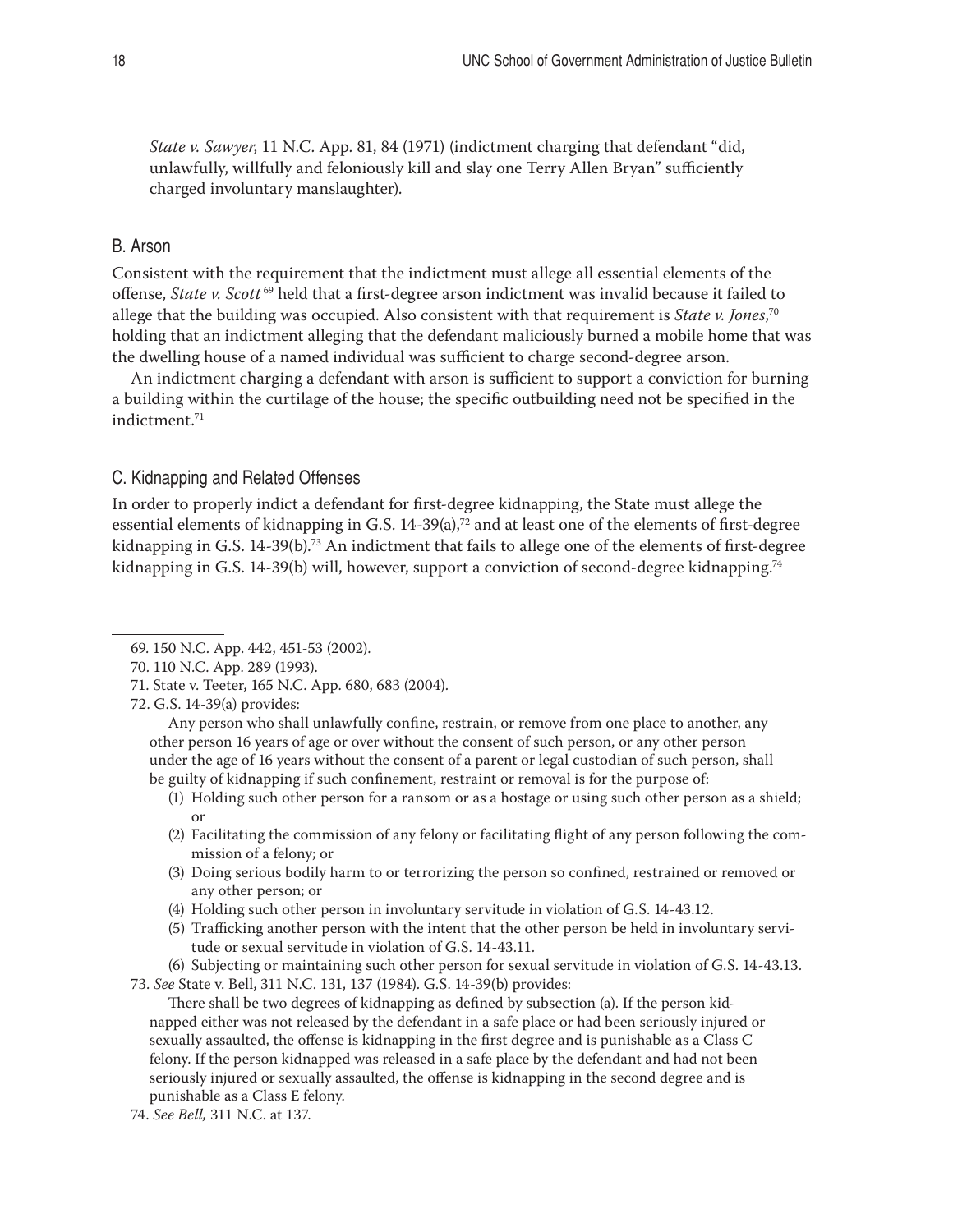<span id="page-18-0"></span>The victim's age is not an essential element of kidnapping.<sup>75</sup> Therefore, if an indictment alleges that the victim has attained the age of sixteen but the evidence at trial reveals that the victim was not yet sixteen, there is no fatal variance.<sup>76</sup>

Kidnapping requires, in part, that the defendant confine, restrain, or remove the victim. A number of cases hold that the trial judge only may instruct the jury on theories of kidnapping alleged in the indictment.<sup>77</sup> Although contrary case law exists,<sup>78</sup> it has been called in question.<sup>79</sup> If the indictment alleges confinement, restraint, *and* removal (in the conjunctive), no reversible error occurs if the trial court instructs the jury on confinement, restraint, *or* removal (the disjunctive).80

In addition to the element described above, kidnapping requires that the confinement, restraint, or removal be done for one of the following purposes: holding the victim as a hostage or for ransom, using the victim as a shield, facilitating the commission of a felony or flight following commission of a felony, doing serious bodily harm to or terrorizing the victim or any other person, holding the victim in involuntary servitude, trafficking a person with the intent that the person be held in involuntary or sexual servitude, or subjecting or maintaining the person for sexual servitude.<sup>81</sup> If the evidence at trial regarding the purpose of the kidnapping does not conform to the indictment, there is a fatal variance.<sup>82</sup> Thus, for example, a fatal variance occurs if the indictment

75. State v. Tollison, \_\_ N.C. App. \_\_, 660 S.E.2d 647 (2008).

76. *Id*. The court viewed the victim's age as a factor that relates to the State's proof regarding consent; if the victim is under sixteen years old, the State must prove that the unlawful confinement, restraint, or removal occurred without the consent of a parent or guardian.

77. State v. Tucker, 317 N.C. 532, 536-40 (1986) (plain error to instruct on restraint when indictment alleged only removal); State v. Bell, 166 N.C. App. 261, 263-65 (2004) (trial court erred in instructing on restraint or removal when indictment alleged confinement and restraint but not removal); State v. Smith*,* 162 N.C. App. 46 (2004) (trial court erred in instructing the jury that it could find the defendant guilty of kidnapping if he unlawfully confined, restrained, or removed the victim when the indictment only alleged unlawful removal); State v. Dominie, 134 N.C. App. 445, 447 (1999) (when indictment alleged only removal, trial judge improperly instructed that the jury could convict if defendant confined, restrained, or removed the victim).

78. *See* State v. Raynor, 128 N.C. App. 244, 247-49 (1998) (although indictment alleged restraint, there was no plain error in the instructions that allowed conviction on either restraint or removal).

79. The later case of *State v. Dominie*, 134 N.C. App. 445, 449 (1999), recognized that *Raynor* is inconsistent with *Tucker,* discussed above.

80. State v. Anderson, 181 N.C. App. 655, 664-65 (2007); State v. Quinn, 166 N.C. App. 733, 738 (2004). 81. *See* G.S. 14-39.

82. State v. Tirado*,* 358 N.C. 551, 574-75 (2004) (the trial court erred when it charged the jury that it could find the defendants guilty if they removed two named victims for the purpose of facilitating the commission of robbery or doing serious bodily injury when the indictment alleged only the purpose of facilitating the commission of a felony; the trial court also erred when it instructed the jury that it could find the defendant guilty of kidnapping a third victim if they removed the victim for the purpose of facilitating armed robbery or doing serious bodily injury but the indictment alleged only the purpose of doing serious bodily injury; errors however did not rise to the level of plain error); State v. Morris*,* \_\_ N.C. App.

\_\_, 648 S.E.2d 909 (2007) (the trial court erred when it allowed the State to amend an indictment changing the purpose from facilitating a felony to facilitating inflicting serious injury; rejecting the State's argument that the additional language in the indictment stating that the victim was seriously injured charged the amended purpose and concluding that such language was intended merely to elevate the charge to firstdegree kidnapping); State v. Faircloth, 297 N.C. 100, 108 (1979) (fatal variance between indictment alleging purpose of facilitating flight and evidence that showed kidnapping for the purpose of facilitating rape); State v. Morris, 147 N.C. App. 247, 250-53 (2001) (fatal variance between indictment alleging purpose of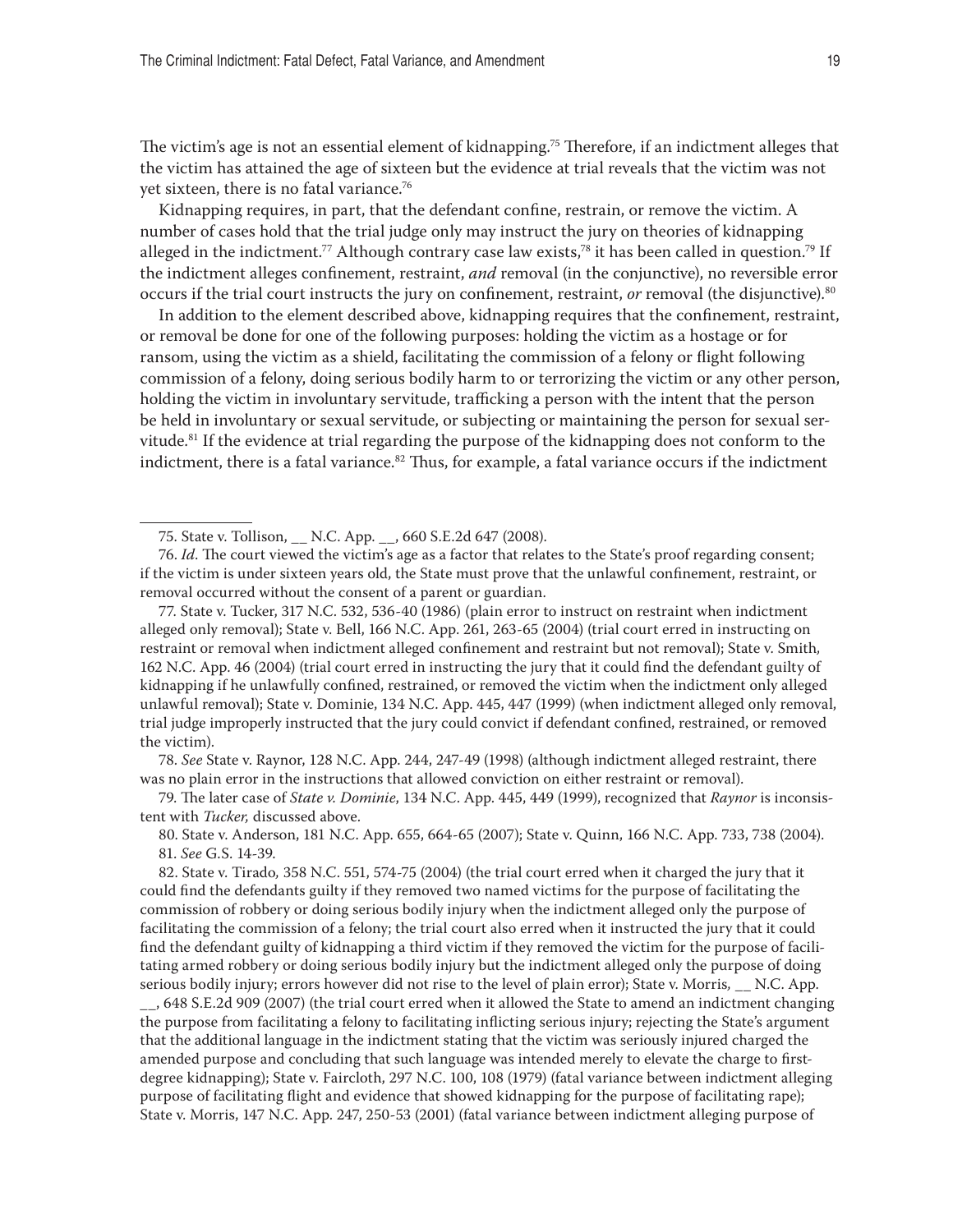alleges a purpose of facilitating flight from a felony but the evidence at trial shows a purpose of facilitating a felony.83

When the indictment alleges that the purpose was to facilitate a felony, the indictment need not specify the crime that the defendant intended to commit.<sup>84</sup> The fact that the jury does not convict the defendant of the crime alleged to have been facilitated does not create a fatal variance.<sup>85</sup>

Regarding the related offense of felonious restraint, *State v. Wilson*<sup>86</sup> held that transportation by motor vehicle or other conveyance is an essential element that must be alleged in an indictment in order to properly charge that crime, even if the indictment properly charged kidnapping.<sup>87</sup>

#### D. Burglary, Breaking or Entering, and Related Crimes

#### *1. Burglary and Breaking or Entering*

Both burglary and felonious breaking or entering require that the defendant's acts be committed with an intent to commit a felony or larceny in the dwelling or building. Indictments for these offenses need not allege the specific felony or larceny intended to be committed therein.<sup>88</sup> However, if the indictment alleges a specific felony, that allegation may not be amended and a variance between the charge and the proof at trial will be fatal. For example, in *State v. Silas,*<sup>89</sup> the indictment alleged that the defendant broke and entered with the intent to commit the felony of murder. At the charge conference, the trial judge allowed the State to amend the indictment to allege an intent to commit assault with a deadly weapon with intent to kill inflicting serious injury or assault with a deadly weapon inflicting serious injury. On appeal, the court held that because the State indicted the defendant for felonious breaking or entering based upon a theory of

85. State v. Quinn, 166 N.C. App. 733 (2004) (the indictment alleged that the defendant's actions were taken to facilitate commission of statutory rape; the court rejected the defendant's argument that because the jury could not reach a verdict on the statutory rape charge, there was a fatal variance; the court explained that the statute is concerned with the defendant's intent and that there was ample evidence in the record to support the jury's verdict).

86. 128 N.C. App. 688, 694 (1998).

87. The court rejected the State's argument that its holding circumvented the provision in G.S. 14-43.3 that felonious restraint is a lesser included offense of kidnapping.

88. State v. Parker, 350 N.C. 411, 424-25 (1999) (indictment alleging that defendant broke and entered an apartment "with the intent to commit a felony therein" was not defective; a burglary indictment need not specify the felony that defendant intended to commit); State v. Worsley, 336 N.C. 268, 279-81 (1994) (rejecting defendant's argument that the indictment charging him with first-degree burglary was defective because it failed to specify the felony he intended to commit when he broke into the apartment); *Escoto*, 162 N.C. App. 419 (2004) (burglary and kidnapping indictments need not allege the specific felony a defendant intended to commit at the time of the criminal act; *Apprendi* does not require a different result).

89. 360 N.C. 377 (2006).

facilitating the commission of a felony and evidence that showed purpose was facilitating defendant's flight after commission of a felony), *aff'd* 355 N.C. 488 (2002).

<sup>83.</sup> *Faircloth,* 297 N.C. 100.

<sup>84.</sup> State v. Freeman, 314 N.C. 432, 434-37 (1985) (rejecting defendant's argument that first-degree kidnapping indictment was defective because it failed to specify the felony that defendant intended to commit at the time of the kidnapping); State v. Escoto, 162 N.C. App. 419 (2004) (burglary and kidnapping indictments need not allege the specific felony a defendant intended to commit at the time of the criminal act; *Apprendi* does not require a different result). As discussed in the section that follows, the appellate division has held, in a breaking or entering case, that if an intended felony that need not be alleged is in fact alleged, that allegation may not be amended.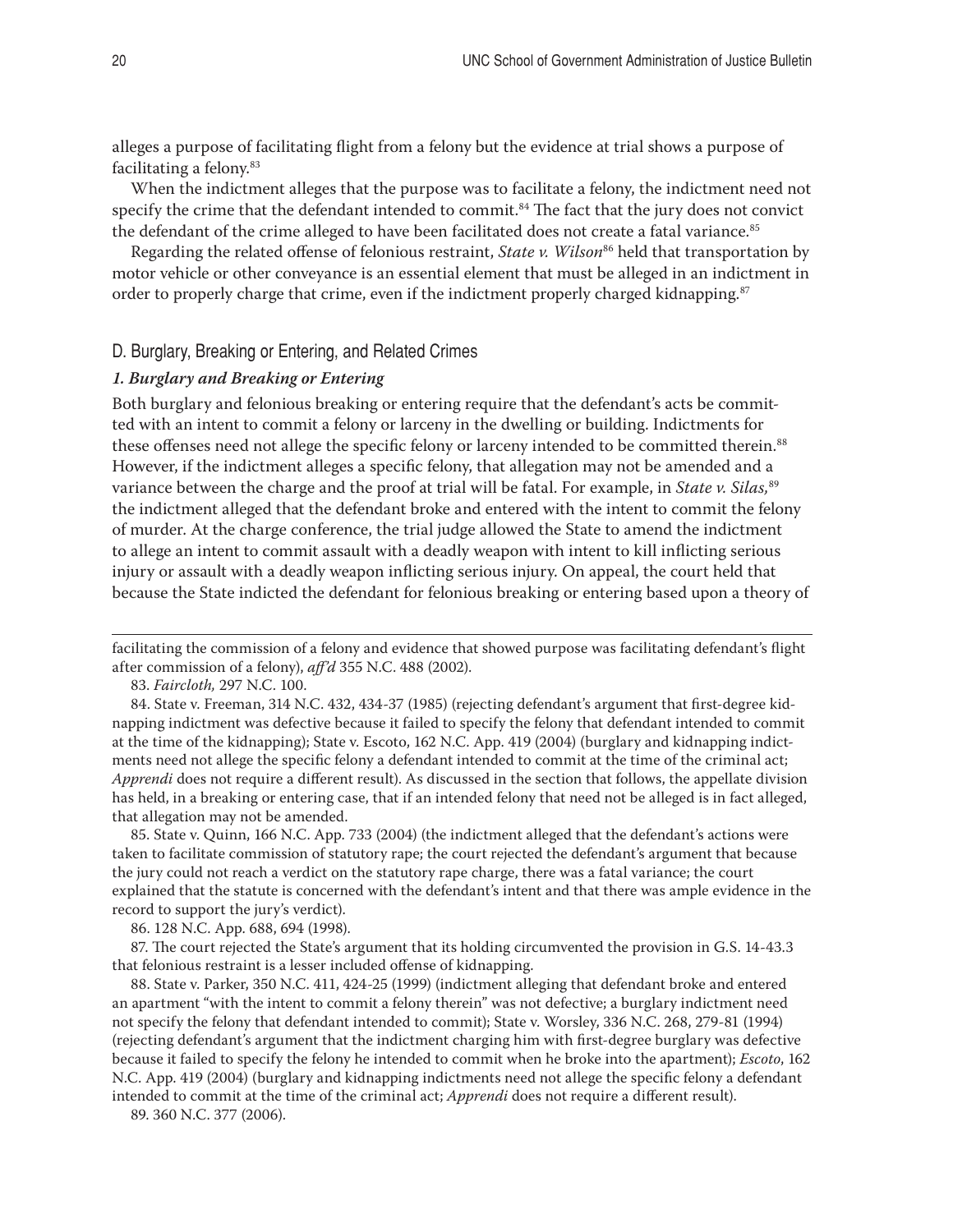<span id="page-20-0"></span>intended murder, it was required to prove defendant intended to commit murder upon breaking or entering the apartment and that, therefore, the amendment to the original indictment was a substantial alteration.<sup>90</sup>

If the indictment alleges a specific intended felony and the trial judge instructs the jury on an intended felony that is a greater offense (meaning that the intended felony that was charged in the indictment is a lesser-included offense of the intended felony included in the jury instructions), the variance does not create prejudicial error.<sup>91</sup>

When the intended felony is a larceny, the indictment need not describe the property that the defendant intended to steal,<sup>92</sup> or allege its owner.<sup>93</sup>

At least one case has held that indictments for these offenses will not be considered defective for failure to properly allege ownership of the building.<sup>94</sup> However, the indictment must identify the building "with reasonable particularity so as to enable the defendant to prepare [a] defense and plead his [or her] conviction or acquittal as a bar to further prosecution for the same offense."<sup>95</sup> Ideally, indictments for these offenses would allege the premise's address.<sup>96</sup> Examples of cases on point are summarized below.

#### *Cases Finding a Fatal Defect or Variance/Error With Respect to an Amendment*

*State v. Miller*, 271 N.C. 646, 653-54 (1967) (fatal variance between indictment charging felony breaking and entering a building "occupied by one Friedman's Jewelry, a corporation" and evidence that building was occupied by "Friedman's Lakewood, Incorporated"; evidence showed that there were three Friedman's stores in the area and that each was a separate corporation).

*State v. Smith*, 267 N.C. 755, 756 (1966) (indictment charging defendant with breaking and entering "a certain building occupied by one Chatham County Board of Education" was defective; although "it appears . . . that he actually entered the Henry Siler School in Siler City but under the general description of ownership in the bill, it could as well been any other school building or other property owned by the Chatham County Board of Education").

*State v. Benton*, 10 N.C. App. 280, 281 (1970) (fatal variance between indictment charging defendant with breaking and entering "the building located 2024 Wrightsville Ave., Wilmington, N.C., known as the Eakins Grocery Store, William Eakins, owner/

<sup>90.</sup> *See also* State v. Goldsmith*,* \_\_ N.C. App. \_\_, 652 S.E.2d 336 (2007) (because the State indicted the defendant for first-degree burglary based upon the felony of armed robbery, it was required to prove defendant intended to commit armed robbery upon breaking and entering into the residence).

<sup>91.</sup> State v. Farrar, 361 N.C. 675 (2007) (no prejudicial error when the indictment alleged that the intended felony was larceny and the judge instructed the jury that the intended felony was armed robbery).

<sup>92.</sup> *See* State v. Coffey, 289 N.C. 431, 437 (1976).

<sup>93.</sup> *See* State v. Norman, 149 N.C. App. 588, 592-93 (2002).

<sup>94.</sup> *See Norman,* 149 N.C. App. at 591-92 (felonious breaking or entering indictment need not allege ownership of the building; it need only identify the building with reasonable particularity; indictment alleging that defendant broke and entered a building occupied by Quail Run Homes located at 4207 North Patterson Avenue in Winston-Salem, North Carolina was sufficient). *But see* State v. Brown, 263 N.C. 786 (1965) (fatal variance between the felony breaking or entering indictment and the proof at trial; indictment identified property as a building occupied by "Stroup Sheet Metal Works, H.B. Stroup, Jr., owner" and evidence at trial revealed that the occupant and owner was a corporation).

<sup>95.</sup> *See Norman*, 149 N.C. App. at 592 (quotation omitted).

<sup>96.</sup> *See id.*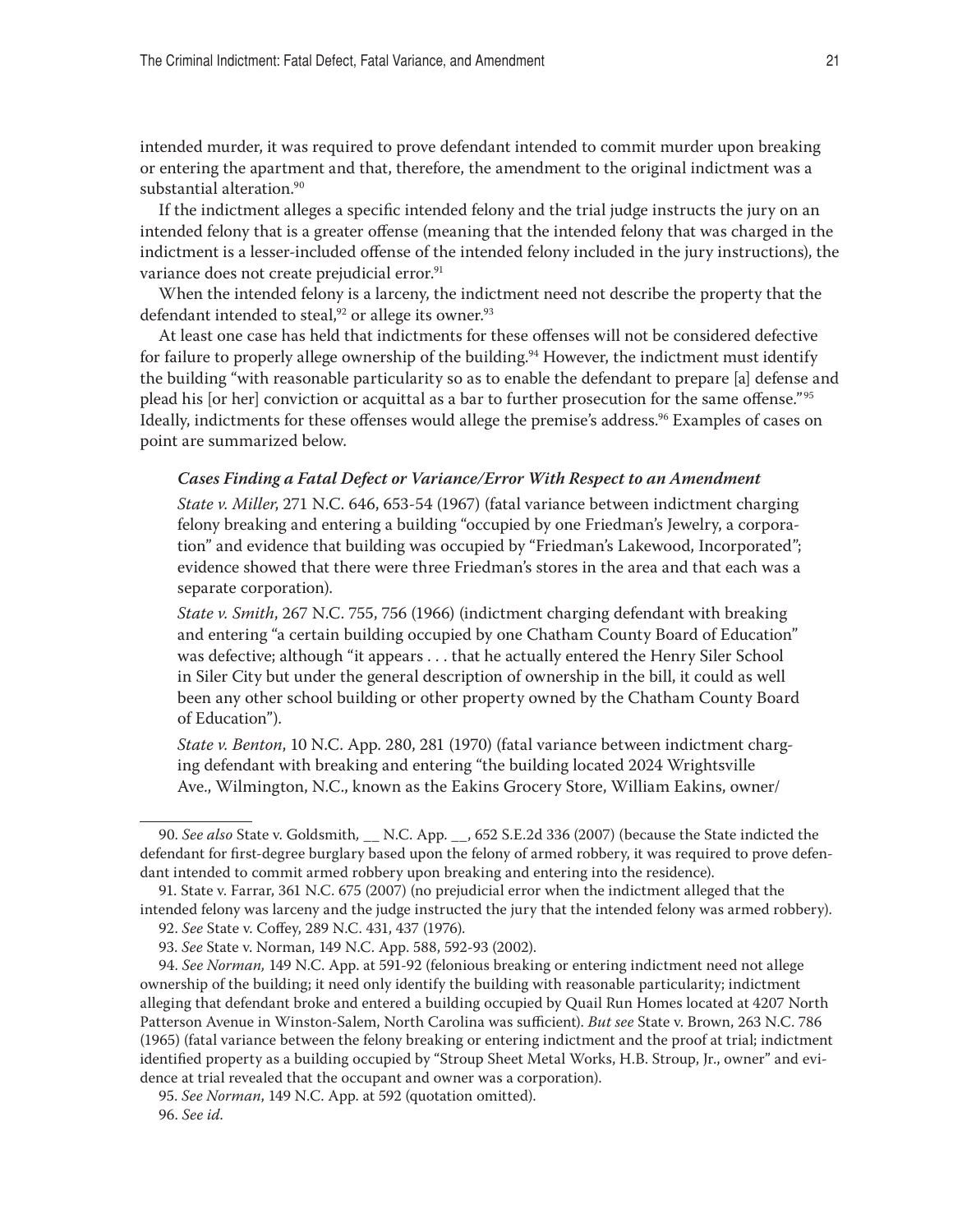possessor" and evidence which related to a store located at 2040 Wrightsville Avenue in the City of Wilmington, owned and operated by William Adkins).

# *Cases Finding No Fatal Defect or Variance/No Error With Respect to an Amendment*

*State v. Coffey,* 289 N.C. 431, 438 (1976) (upholding a burglary indictment that charged that the defendant committed burglary "in the county aforesaid [Rutherford], the dwelling house of one Doris Matheny there situate, and then and there actually occupied by one Doris Matheny"; distinguishing *State v. Smith,* 267 N.C. 755 (1966), discussed above, on grounds that there was no evidence that Doris Matheny owned and occupied more than one dwelling house in Rutherford County).

*State v. Davis*, 282 N.C. 107, 113-14 (1972) (no fatal variance between indictment alleging breaking and entering of a "the dwelling house of Nina Ruth Baker located at 840 Washington Drive, Fayetteville, North Carolina" and evidence that Baker lived at 830 Washington Drive; an indictment stating simply "dwelling house of Nina Ruth Baker in Fayetteville, North Carolina" would have been sufficient).

*State v. Sellers*, 273 N.C. 641, 650 (1968) (upholding breaking and entering indictment that identified the building as "occupied by one Leesona Corporation, a corporation").

*State v. Ly*,\_\_ N.C. App. \_\_, 658 S.E.2d 300 (2008) (breaking or entering indictment sufficiently alleged the location and identity of the building entered; indictment alleged that the defendants broke and entered "a building *occupied* by [the victim] used as a dwelling house located at Albermarle, North Carolina"; although the victim owned several buildings, including six rental houses, the evidence showed there was only one building where the victim actually lived).

*State v. Vawter*, 33 N.C. App. 131, 134-36 (1977) (no fatal variance between breaking and entering indictment that identified the premises as "a building occupied by E.L. Kiser (sic) and Company, Inc., a corporation d/b/a Shop Rite Food Store used as retail grocery located at Old U.S. Highway #52, Rural Hall, North Carolina" and evidence that showed that the Kiser family owned and operated the Shop Rite Food Store located on Old U.S. 52 at Rural Hall; no evidence was presented regarding the corporate ownership or occupancy of the store).

*State v. Shanklin*, 16 N.C. App. 712, 714-15 (1972) (felonious breaking or entering indictment that identified the county in which the building was located and the business in the building was not defective; court noted that "better practice" would be to identify the premises by street address, highway address, rural road address, or some clear description or designation).

*State v. Paschall*, 14 N.C. App. 591, 592 (1972) (indictment charging breaking and entering a building occupied by one Dairy Bar, Inc, Croasdaile Shopping Center in the County of Durham was not fatally defective).

*State v. Carroll*, 10 N.C. App. 143, 144-45 (1970) (no fatal defect in felonious breaking or entering indictment that specified a "building occupied by one Duke Power Company, Inc"; although the indictment must identify the building with reasonable particularity, "[i]t would be contrary to reason to suggest that the defendant could have . . . thought that the building . . . was one other than the building occupied by Duke Power Company in which he was arrested"; noting that "[i]n light of the growth in population and in the number of structures (domestic, business and governmental), the prosecuting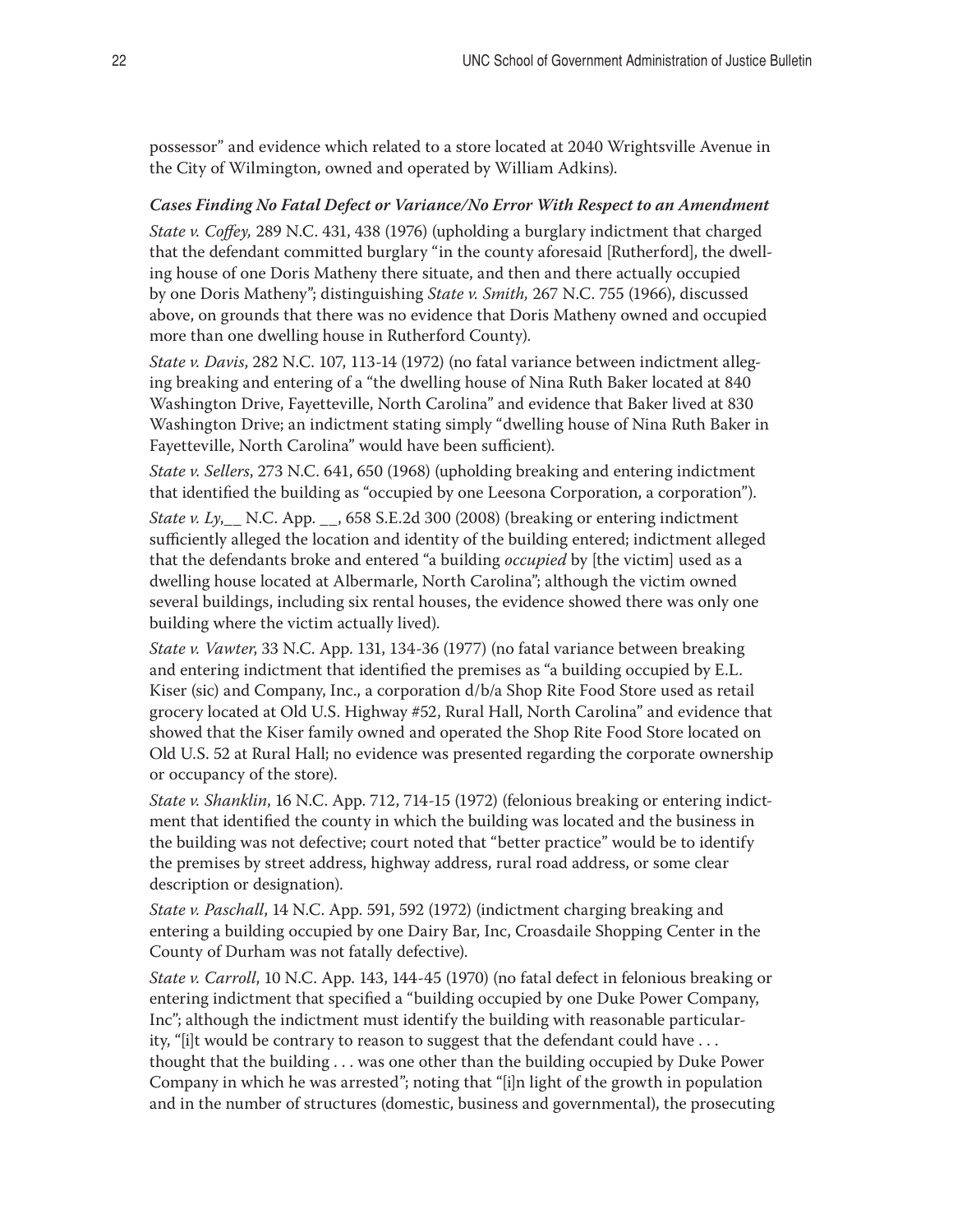officers of this State would be well advised to identify the subject premises by street address, highway address, rural road address, or some clear description and designation to set the subject premises apart").

*State v. Cleary*, 9 N.C. App. 189, 191 (1970) ("building occupied by one Clarence Hutchens in Wilkes County" was sufficient description).

*State v. Melton,* 7 N.C. App. 721, 724 (1970) (approving of an indictment that failed to identify the premises by street address, highway address, or other clear designation; noting that a "practically identical" indictment was approved in *Sellers,* 273 N.C. 641, discussed above).

*State v. Roper*, 3 N.C. App. 94, 95-96 (1968) (felonious breaking or entering indictment that identified building as "in the county aforesaid, a certain dwelling house and building occupied by one Henry Lane" was sufficient).

One case held that there was no fatal variance when a felony breaking or entering indictment alleged that the defendant broke and entered a building occupied by "Lindsay Hardison, used as a residence" but the facts showed that the defendant broke and entered a building within the curtilage of Hardison's residence.<sup>97</sup> The court reasoned that the term residence includes buildings within the curtilage of the dwelling house, the indictment enabled the defendant to prepare for trial, and the occupancy of a building was not an element of the offense charged. Thus, it concluded that the word "residence" in the indictment was surplusage and the variance was not material.

#### *2. Breaking into Coin- or Currency-Operated Machine*

An indictment alleging breaking into a coin- or currency-operated machine in violation of G.S. 14-56.1 need not identify the owner of the property, as that is not an element of the crime charged.98

#### E. Robbery

A robbery indictment need not allege lack of consent by the victim, that the defendant knew he or she was not entitled to the property, or that the defendant intended to permanently deprive the victim of the property.99 Additionally, because the gist of the offense of robbery is not the taking of personal property, but a taking by force or putting in fear,<sup>100</sup> the actual legal owner of the property is not an essential element of the crime. As the following cases illustrate, the indictment need only negate the idea that the defendant was taking his or her own property.

*State v. Thompson,* 359 N.C. 77, 108 (2004) (rejecting the defendant's argument that the trial court erred in failing to dismiss the robbery indictment because it failed to allege that the victim, Domino's Pizza, was a legal entity capable of owning property; an indictment for armed robbery is not fatally defective simply because it does not correctly identify the owner of the property taken; additionally the description of the

<sup>97.</sup> State v. Jones, \_\_ N.C. App. \_\_, 655 S.E.2d 915 (2008).

<sup>98.</sup> State v. Price, 170 N.C. App. 672, 674-75 (2005).

<sup>99.</sup> State v. Patterson, 182 N.C. App. 102 (2007).

<sup>100.</sup> *See* State v. Jackson, 306 N.C. 642, 654 (1982).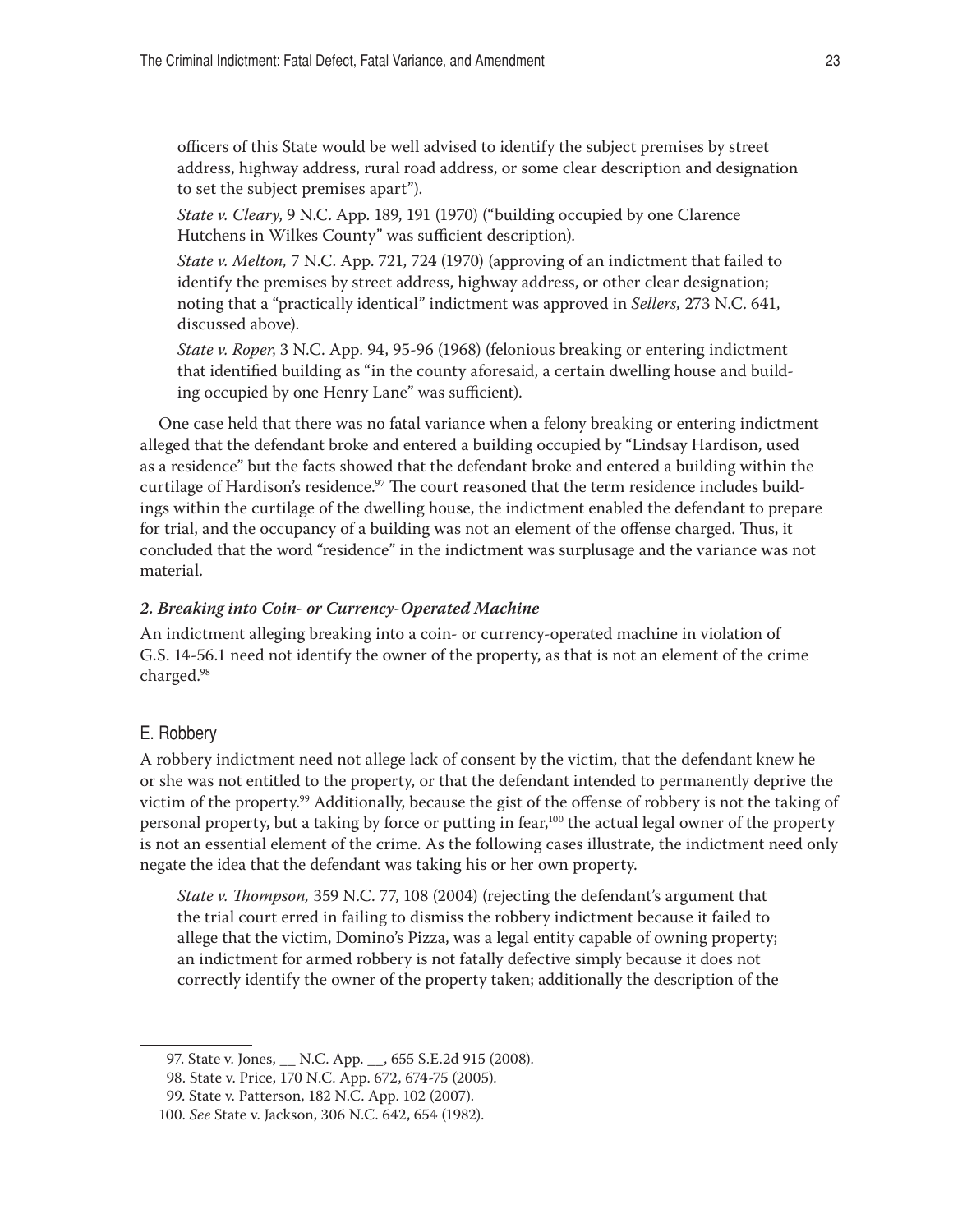<span id="page-23-0"></span>property in the indictment was sufficient to demonstrate that the property did not belong to the defendant).

*State v. Pratt*, 306 N.C. 673, 681 (1982) ("As long as it can be shown defendant was not taking his own property, ownership need not be laid in a particular person to allege and prove robbery.").

*State v. Jackson*, 306 N.C. 642, 653-54 (1982) (variance between indictment charging that defendant took property belonging to the Furniture Buyers Center and evidence that the property belonged to Albert Rice could not be fatal because "[a]n indictment for robbery will not fail if the description of the property is sufficient to show it to be the subject of robbery and negates the idea that the accused was taking his own property") (quotation omitted).

*State v. Spillars*, 280 N.C. 341, 345 (1972) (same).

*State v. Rogers*, 273 N.C. 208, 212-13 (1968) (variance between indictment and evidence as to ownership of property was not fatal; "it is not necessary that ownership of the property be laid in any particular person in order to allege and prove . . . armed robbery"), *overruled on other grounds by*, State v. Hurst, 320 N.C. 589 (1987).

*State v. Burroughs*, 147 N.C. App. 693, 695-96 (2001) (robbery indictment was not fatally defective; indictment properly specified the name of the person from whose presence the property was attempted to be taken, whose life was endangered, and the place that the offense occurred).

*State v. Bartley*, 156 N.C. App. 490, 500 (2003) (robbery indictment not defective for failure to sufficiently identify the owner of the property allegedly stolen, "the key inquiry is whether the indictment … is sufficient to negate the idea that the defendant was taking his own property").

Relying on the gist of the offense—a taking by force or putting in fear—the courts have been lenient with regard to variances between the personal property alleged in the indictment and the personal property identified by the evidence at trial, and amendments to the charging language describing the personal property are allowed.<sup>101</sup>

<sup>101.</sup> State v. McCallum*,* \_\_ N.C. App. \_\_, 653 S.E.2d 915 (2007) (the trial court did not err by permitting the State to amend the indictments to remove allegations concerning the amount of money taken during the robberies; the amendments left the indictments alleging that defendant took an unspecified amount of "U.S. Currency"; the allegations as to the value of the property were mere surplusage); State v. McCree, 160 N.C. App. 19, 30-31 (2003) (no fatal variance in armed robbery indictment alleging that defendant took a wallet and its contents, a television, and a VCR; the gist of the offense is not the taking of personal property, but rather a taking or attempted taking by force or putting in fear of the victim by the use of a dangerous weapon; evidence showed that defendant took \$50.00 in cash from the victim upstairs and his accomplice took the television and VCR from downstairs; indictment properly alleged a taking by force or putting in fear); State v. Poole*,* 154 N.C. App. 419, 422-23 (2002) (no fatal variance when robbery indictment alleged that defendant attempted to steal "United States currency" from a named victim; at trial, the State presented no evidence identifying what type of property the defendant sought to obtain; the gravamen of the offense charged is the taking by force or putting in fear, while the specific owner or the exact property taken or attempted to be taken is mere surplusage).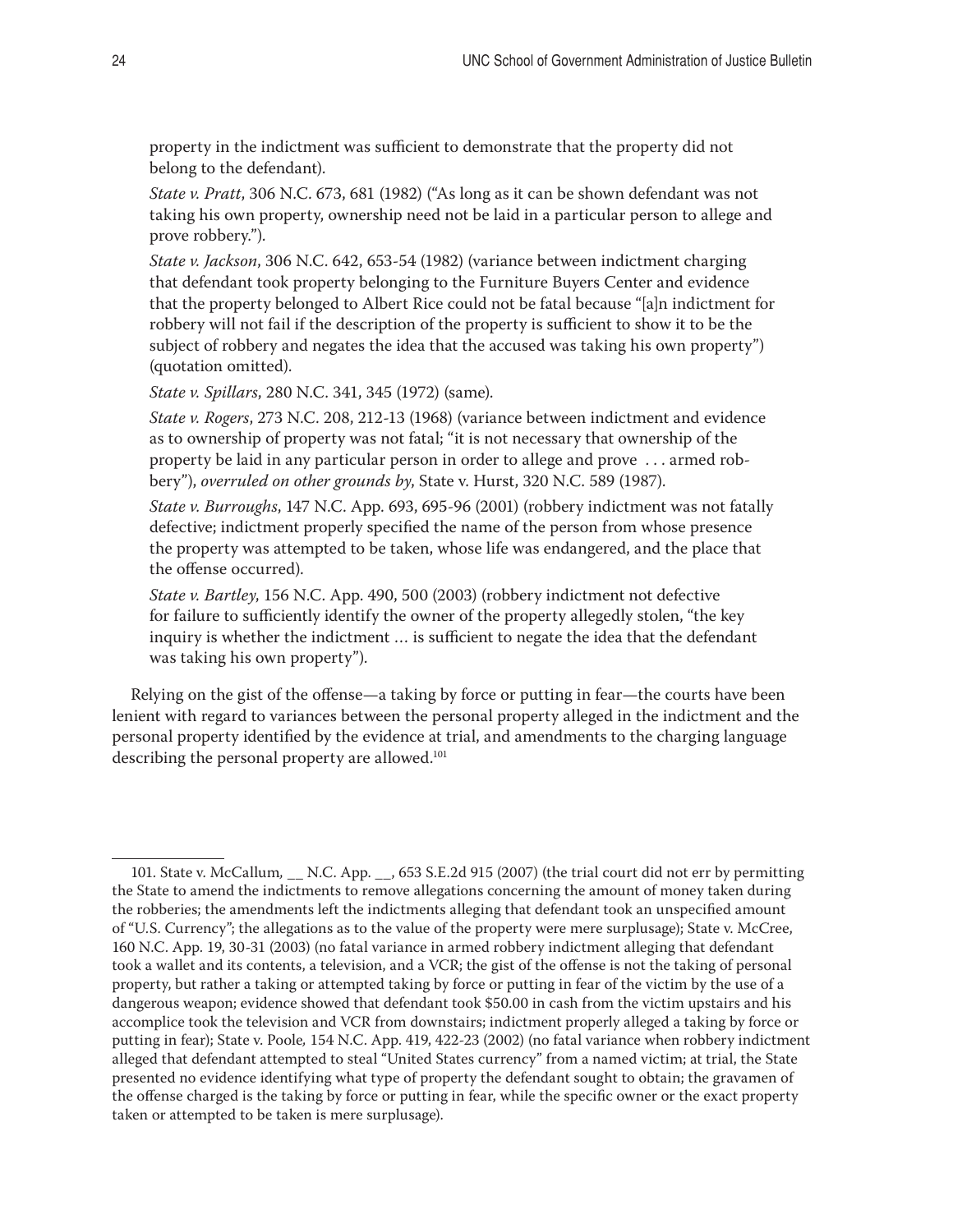A robbery indictment must name a person who was in charge of or in the presence of the property at the time of the robbery.<sup>102</sup> When a store is robbed, this person is typically the store clerk, not the owner.103

Finally, no error occurs when a trial court allows an indictment for attempted armed robbery to be amended to charge the completed offense of armed robbery; the elements of the offenses are the same and G.S. 14-87 punishes the attempt the same as the completed offense.<sup>104</sup>

An indictment for robbery with a dangerous weapon must name the weapon and allege either that the weapon was a dangerous one or facts that demonstrate its dangerous nature.<sup>105</sup>

## F. Assaults

#### *1. Generally*

Although it is better practice to include allegations describing the assault,<sup>106</sup> a pleading sufficiently charges assault by invoking that term in the charging language.107 If the indictment adds detail regarding the means of the assault (e.g., by shooting) and that detail is not proved at trial, the language will be viewed as surplusage and not a fatal variance.<sup>108</sup> A simple allegation of "assault" is insufficient when the charge rests on a particular theory of assault, such as assault by show of violence or assault by criminal negligence.<sup>109</sup>

104. State v. Trusell, 170 N.C. App. 33, 36-38 (2005).

105. State v. Marshall, \_\_ N.C. App. \_\_, 656 S.E.2d 709 (2008) (armed robbery indictment was defective; indictment alleged that the defendant committed the crime "by means of an assault consisting of having in possession and threatening the use of an implement, to wit, keeping his hand in his coat demanding money").

106. *See* Farb, Arrest Warrant & Indictment Forms (UNC School of Government 2005) at G.S. 14-33(a) (simple assault).

107. State v. Thorne, 238 N.C. 392, 395 (1953) (warrant charging that the defendant "unlawfully, willfully violated the laws of North Carolina . . . by . . . assault on . . . one Harvey Thomas" was sufficient to charge a simple assault).

108. State v. Pelham, 164 N.C. App. 70 (2004) (indictment alleging that defendant assaulted the victim "by shooting at him" was not fatally defective even though there was no evidence of a shooting; the phrase was surplusage and should be disregarded); State v. Muskelly, 6 N.C. App. 174, 176-77 (1969) (indictment charging "assault" with a deadly weapon was sufficient; words "by shooting him" were surplusage).

109. State v. Hines, 166 N.C. App. 202, 206-08 (2004) (the trial court erred by instructing the jury that it could convict on a theory of criminal negligence when the indictment for aggravated assault on a handicapped person alleged that the defendant "did . . . assault and strike" the victim causing trauma to her head); State v. Garcia, 146 N.C. App. 745, 746-47 (2001) (warrant insufficiently alleged assault by show of violence; warrant alleged an assault and listed facts supporting the elements of a show of violence and a

<sup>102.</sup> State v. Burroughs, 147 N.C. App. 693, 696 (2001) ("While an indictment for robbery … need not allege actual legal ownership of property, the indictment must at least name a person who was in charge or in the presence of the property at the time of the robbery….") (citations omitted); State v. Moore, 65 N.C. App. 56, 61, 62 (1983) (robbery indictment was fatally defective; "indictment must at least name a person who was in charge or in the presence of the property").

<sup>103.</sup> State v. Matthews, 162 N.C. App. 339 (2004) (indictment was not defective by identifying the target of the robbery as the store employee and not the owner of the store); State v. Setzer, 61 N.C. App. 500, 502-03 (1983) (indictment alleging that by use of a pistol whereby the life of Sheila Chapman was endangered and threatened, the defendant took personal property from The Pantry, Inc., sufficiently alleges the property was taken from Sheila Chapman; it is clear from this allegation that Sheila Chapman was the person in control of the corporation's property and from whose possession the property was taken).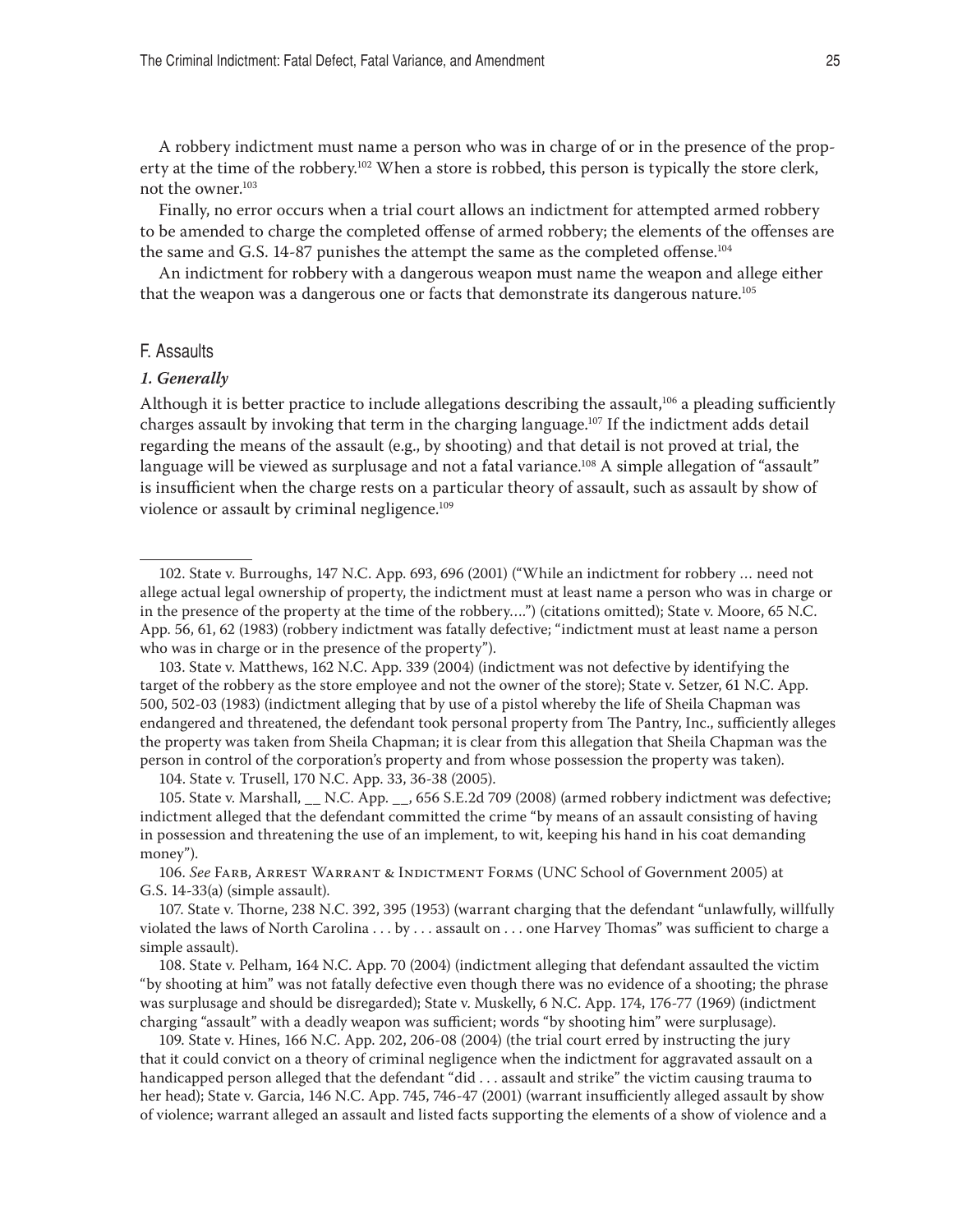# <span id="page-25-0"></span>*2. Injury Assaults*

When the assault involves serious injury, the injury need not be specifically described.<sup>110</sup> It is, however, better practice to describe the injury.<sup>111</sup>

# *3. Deadly Weapon Assaults*

A number of assault offenses involve deadly weapons. Much of the litigation regarding the sufficiency of assault indictments pertains to the charging language regarding deadly weapons. As the cases annotated below reveal, an indictment must name the weapon and either state that it was a "deadly weapon" or include facts demonstrating its deadly character. The leading case on point is *State v. Palmer*,<sup>112</sup> in which the court upheld an indictment charging that the defendant committed an assault with "a stick, a deadly weapon." The indictment did not contain any description of the size, weight, or other properties of the stick that would reveal its deadly character. Reviewing prior case law, the court held:

it is sufficient for indictments … seeking to charge a crime in which one of the elements is the use of a deadly weapon (1) to name the weapon and (2) either to state expressly that the weapon used was a "deadly weapon" or to allege such facts as would *necessarily* demonstrate the deadly character of the weapon.

The cases applying this rule are summarized below.

# *Cases Finding a Fatal Defect or Variance/Error With Respect to an Amendment*

*State v. Moses*, 154 N.C. App. 332, 334-37 (2002) (count of indictment charging assault with deadly weapon was invalid because it did not identify the deadly weapon; charge was not saved by allegation of the specific deadly weapon in a separate count in the indictment).

# *Cases Finding No Fatal Defect or Variance/No Error With Respect to an Amendment*

*State v. Brinson*, 337 N.C. 764, 766-69 (1994) (original assault with deadly weapon indictment stated that defendant assaulted the victim with his fists, a deadly weapon, by hitting the victim over the body with his fists and slamming his head against the cell bars and floor; was not error for the trial court to allow the State to amend the indictment on the day of trial to charge that defendant assaulted the victim with his fists by hitting the victim over the body with his fists and slamming his head against the cell bars, a deadly weapon, and floor; original indictment satisfied the *Palmer* test: it specifically referred to the cell bars and floor and recited facts that demonstrated their deadly character; identifying fists as deadly weapons did not preclude the state from identifying at trial other deadly weapons when the indictment both describes those weapons and demonstrates their deadly character).

deviation from normal activities by the victim but failed to allege facts supporting the element of "reasonable apprehension of immediate bodily harm or injury on the part of the person assailed").

<sup>110.</sup> *See* State v. Gregory, 223 N.C. 415, 420 (1943) (indictment charging that defendant assaulted the victim and inflicted "serious injuries" is sufficient).

<sup>111.</sup> *See* Farb, Arrest Warrant & Indictment Forms (UNC School of Government 2005) at G.S. 14-33(c)(1) (assault inflicting serious injury).

<sup>112. 293</sup> N.C. 633, 634-44 (1977)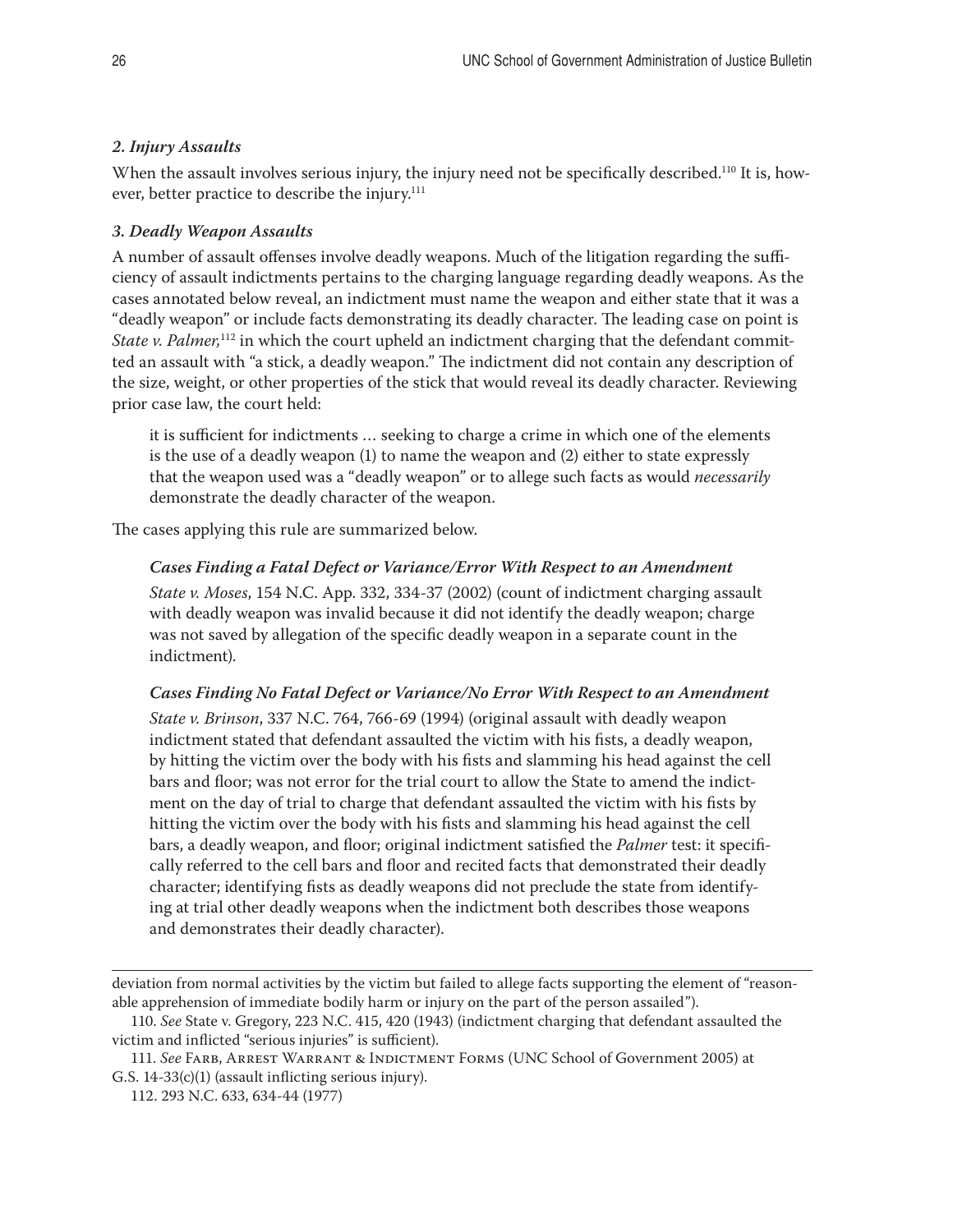*State v. Grumbles*, 104 N.C. App. 766, 769-70 (1991) (indictment "more than adequately" charged assault with a deadly weapon; indictment named defendant's hands as the deadly weapon and expressly stated defendant's hands were used as "deadly weapons").

*State v. Everhardt*, 96 N.C. App. 1, 10-11 (1989) (indictment sufficiently alleged the deadliness of "drink bottles" by stating that defendant assaulted the victim by inserting them into her vagina), *aff'd on other grounds*, 326 N.C. 777 (1990).

*State v. Hinson*, 85 N.C. App. 558, 564 (1987) ("Each of the indictments … names the two and one-half ton truck as the weapon used by defendant in committing the assault and expressly alleges that it was a 'deadly weapon.' The indictments were, therefore, sufficient to support the verdicts of guilty of felonious assault with a deadly weapon and the judgments based thereon.").

*State v. Jacobs*, 61 N.C. App. 610, 611 (1983) (since defendant's fists could have been a deadly weapon in the circumstances of this assault, the indictment was sufficient; the indictment specifically stated that defendant used his fists as a deadly weapon and gave facts demonstrating their deadly character).

Even when the indictment is valid on its face, challenges are sometimes made regarding a fatal variance between the deadly weapon charged in the indictment and the proof at trial. The cases summarized below are illustrative.

#### *Cases Finding a Fatal Defect or Variance/Error With Respect to an Amendment*

*State v. Skinner*, 162 N.C. App. 434 (2004) (fatal variance existed between the indictment and the evidence at trial; indictment alleged that defendant assaulted the victim with his hands, a deadly weapon; evidence at trial indicated that the deadly weapon used was a hammer or some sort of iron pipe; although indictment was sufficient on its face, variance was fatal).

#### *Cases Finding No Fatal Defect or Variance/No Error With Respect to an Amendment*

*State v. Shubert*, 102 N.C. App. 419, 428 (1991) (no fatal variance; rejecting defendant's argument that while the indictment charged that defendant "unlawfully, willfully, and feloniously did assault Lizzie Price with his feet, a deadly weapon, with the intent to kill and inflicting serious injury," the evidence proved only the use of defendant's fists; the evidence that the victim was hit with something harder than a fist and that human blood was found on defendant's shoes is sufficient to justify an inference that the assault was in part committed with defendant's feet).

*State v. Everhardt*, 96 N.C. App. 1, 10-11 (1989) (no fatal variance between indictment alleging that defendant assaulted the victim with a "table leg, a deadly weapon" and the evidence, showing that the deadly weapon was the leg of a footstool; "This is more a difference in semantics than in substance. The defendant had fair warning that the State sought to prosecute him for assaulting his wife with the leg of a piece of furniture, and the State explicitly called it a deadly weapon . . . ."), *aff'd on other grounds*, 326 N.C. 777 (1990).

*State v. Jones*, 23 N.C. App. 686, 687-88 (1974) (no fatal variance in indictment charging assault with a firearm on a law enforcement officer; indictment charged that defendant used a 16 gauge automatic rifle and evidence showed that defendant fired a 16 gauge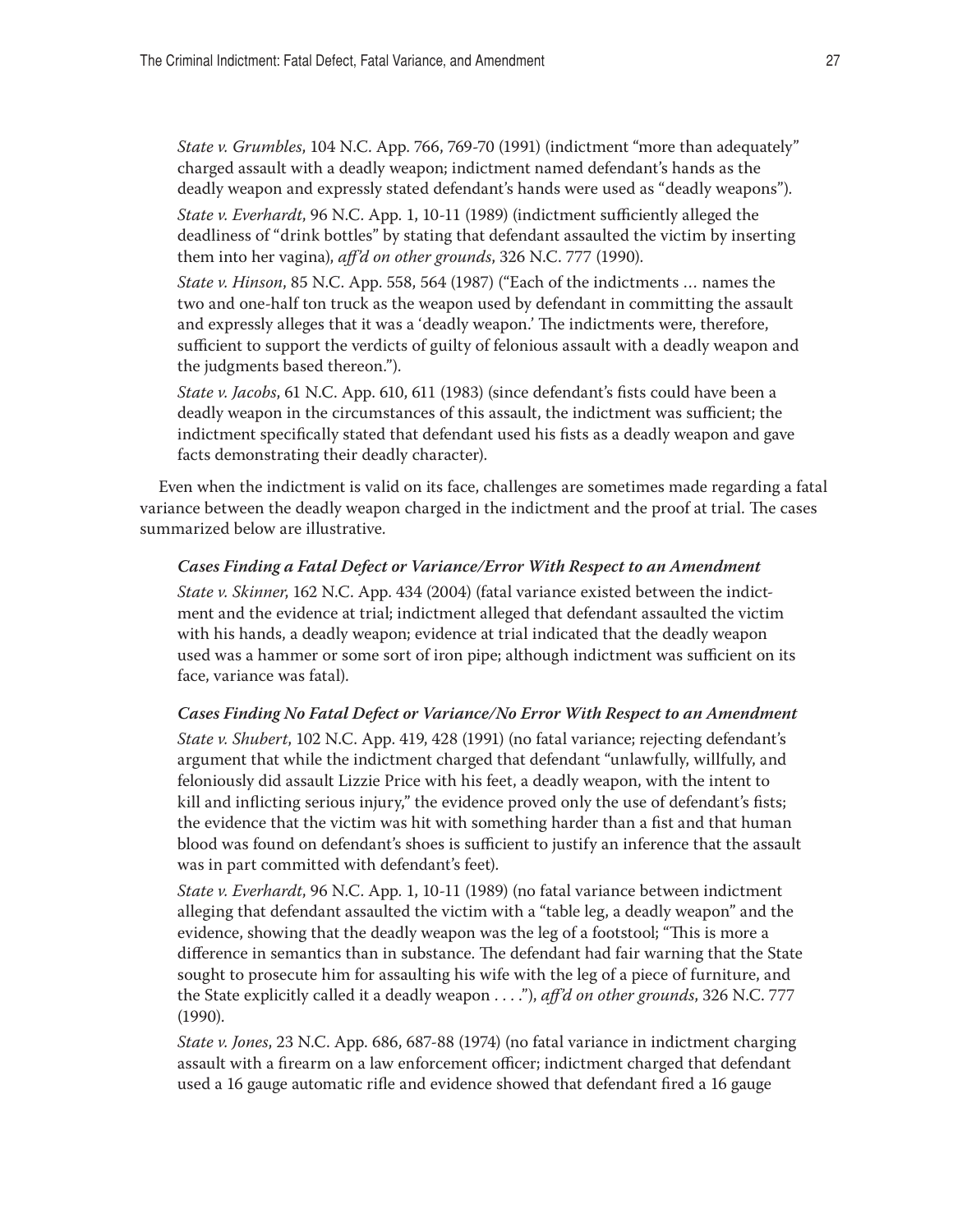<span id="page-27-0"></span>automatic shotgun; "the indictment[] charged assault with a firearm and clearly an automatic shotgun comes within that classification").

*State v. Muskelly*, 6 N.C. App. 174, 176-77 (1969) (no fatal variance between indictment alleging that defendant assaulted the victim "with a certain deadly weapon, to wit: a pistol . . . by shooting him with said pistol" and proof which showed that although shots were fired by the defendants, the victim was not struck by a bullet but was in fact beaten about the head with a pistol; the words "by shooting him with said pistol" were superfluous and should be disregarded).

## *4. Assault on a Government Official*

Unlike indictments alleging resisting, delaying, and obstructing an officer, indictments alleging assault on a law enforcement officer need not allege the specific duty that the officer was performing at the time of the assault.113 Nor are they required to allege that the defendant knew the victim was a law enforcement officer, provided they allege the act was done willfully, a term that implies that knowledge.<sup>114</sup>

# *5. Habitual Misdemeanor Assault*

An indictment for habitual misdemeanor assault must conform to G.S. 15A-928. For additional detail, see Robert Farb, *Habitual Offender Laws* at p. 13 (Faculty Paper, July 1, 2008) (available online at www.sog.unc.edu/programs/crimlaw/habitual.pdf).

#### *6. Malicious Conduct by Prisoner*

In *State v. Artis,*<sup>115</sup> the court of appeals held than an indictment charging malicious conduct by a prisoner under G.S. 14-258.4 was not defective even though it failed to allege that the defendant was in custody when the conduct occurred. The court held that the defendant had adequate notice of the charges because he was an inmate in the county detention center, was incarcerated when he received notice of the charges, and raised no objection that he was unaware of the facts giving rise to the charges.

# G. Stalking

*State v. Stephens*, \_\_ N.C. App. \_\_, 655 S.E.2d 435 (2008) (the trial court did not err by allowing amendment of a stalking indictment; the amendment did not change the language of the indictment, but rather separated out the allegation regarding the prior conviction that elevated punishment to a felony, as required by G.S. 15A-928).

<sup>113.</sup> *See* State v. Bethea, 71 N.C. App. 125, 128-29 (1984) (indictment charging that defendant assaulted a law enforcement officer who "was performing a duty of his office" was sufficiently specific to permit entry of judgment for felony assault with a firearm on a law enforcement officer; the indictment need not specify the particular duty the officer was performing; indictment only needs to allege that the law enforcement officer was performing a duty of his office at the time the assault occurred).

<sup>114.</sup> *See* State v. Thomas, 153 N.C. App. 326, 335-336 (2002) (indictment charging assault with deadly weapon on law enforcement officer did not need to allege that the defendant knew or had reasonable grounds to believe that the victim was a law enforcement officer; indictment alleged that defendant "willfully" committed an assault on a law enforcement officer, a term that indicates defendant knew that the victim was a law enforcement officer).

<sup>115. 174</sup> N.C. App. 668, 671-73 (2005).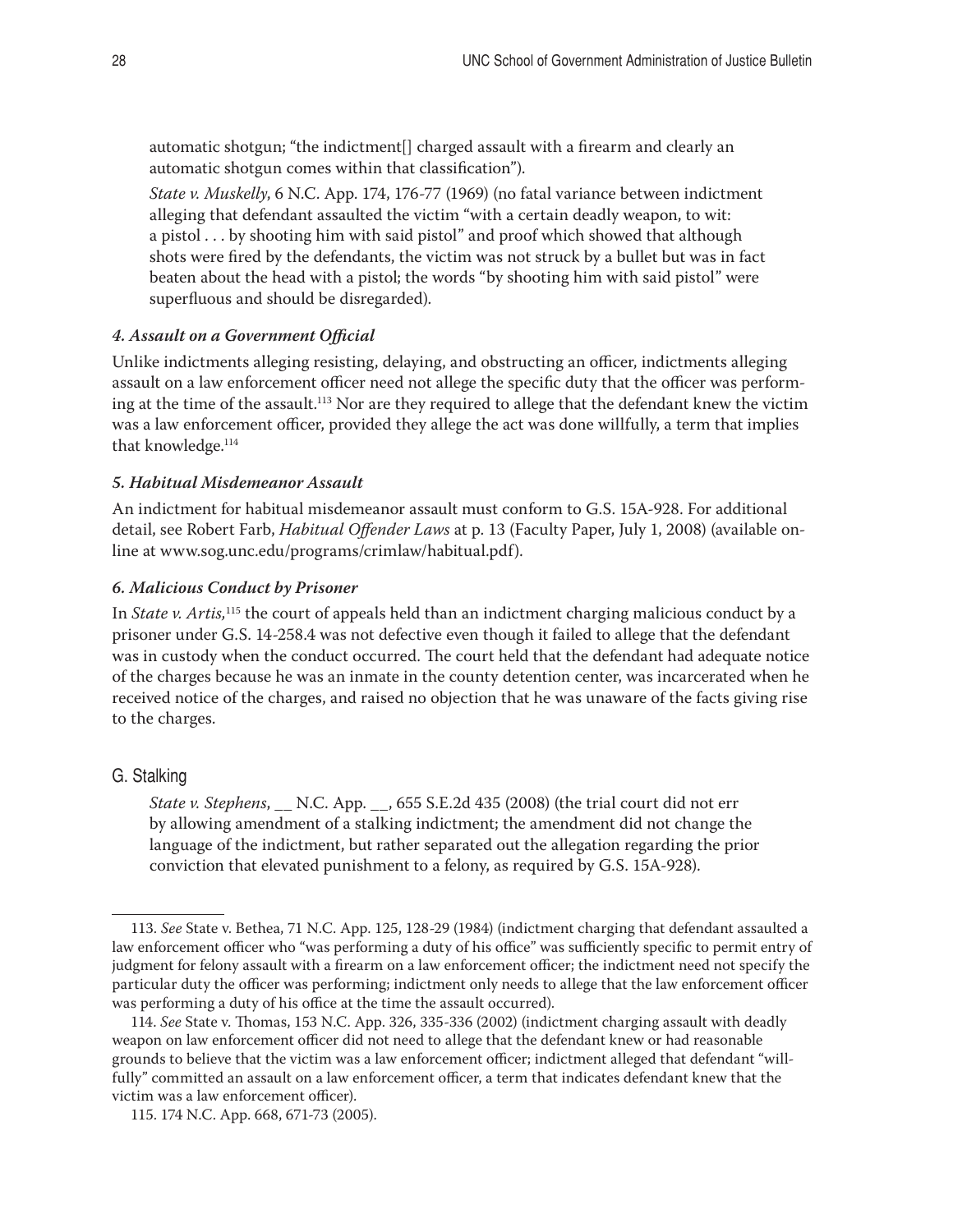#### <span id="page-28-0"></span>H. Resist, Delay, and Obstruct Officer

Indictments charging resisting, delaying, and obstructing an officer must identify the officer by name, indicate the duty being discharged (e.g., "searching the premises"), and indicate generally how the defendant resisted the officer (e.g., "using his body to block the officer's entry into the premises").<sup>116</sup>

## I. Disorderly Conduct

*In State v. Smith*,<sup>117</sup> the court held that an indictment under G.S. 14-197 charging that the defendant "appeared in a public place in a rude and disorderly manner and did use profane and indecent language in the presence of two or more persons" was fatally defective. The indictment failed to allege that (1) the defendant used indecent or profane language on a public road or highway and (2) such language was made in a loud and boisterous manner.

#### J. Child Abuse

In *State v. Qualls*, 118 the court held that there was no fatal variance when an indictment alleged that the defendant inflicted a subdural hematoma and the evidence showed that the injury was an epidural hematoma. The court explained that to indict a defendant for felonious child abuse all that is required is an allegation that the defendant was the parent or guardian of the victim, a child under the age of sixteen, and that the defendant intentionally inflicted any serious injury upon the child. The court regarded the indictment's reference to the victim suffering a subdural hematoma as surplusage.

## K. Sexual Assault

G.S. 15-144.1 prescribes a short form indictment for rape and G.S. 15-144.2 prescribes a short form indictment for sexual offense. The statutes provide that the short form indictments may

<sup>116.</sup> *See* State v. Smith, 262 N.C. 472, 474 (1964) (pleading alleging that the defendant "did obstruct, and delay a police officer in the performance of his duties by resisting arrest" by striking, hitting and scratching him was fatally defective; a warrant or indictment charging a violation of G.S. 14-223 must identify the officer by name and indicate the official duty he was discharging or attempting to discharge, and should note the manner in which defendant resisted, delayed or obstructed); In Re J.F.M., 168 N.C. App. 144 (2005) (juvenile petition properly alleged resist, delay and obstruct by charging that "[T]he juvenile did unlawfully and willfully resist, delay and obstruct (name officer) S.L. Barr, by holding the office of (name office) Deputy (describe conduct) delay and obstructing a public [officer] in attempting to discharge a duty of his office. At the time, the officer was discharging and attempting to discharge a duty of his/her (name duty) investigate and detain [TB] whom was involved in an affray[.] This offense is in violation of G.S. 14-233."); State v. Swift, 105 N.C. App. 550, 552-54 (1992) (indictment charging resisting an officer was not fatally defective; such an indictment must identify the officer by name, indicate the official duty being discharged and indicate generally how defendant resisted the officer); *see also* State v. White, 266 N.C. 361 (1966) (resisting warrant charging that defendant "did unlawfully and willfully resist, delay and obstruct a public officer, to wit: Reece Coble, a Policeman for the Town of Pittsboro, while he, the said Reece Coble, was attempting to discharge and discharging a duty of his office, to wit: by striking the said Reece Coble with his fist" was insufficient) (citing *Smith*, 262 N.C. 472, discussed above).

<sup>117. 262</sup> N.C. 472, 473-74 (1964).

<sup>118. 130</sup> N.C. App. 1, 6-8 (1998), *aff'd*, 350 N.C. 56 (1999).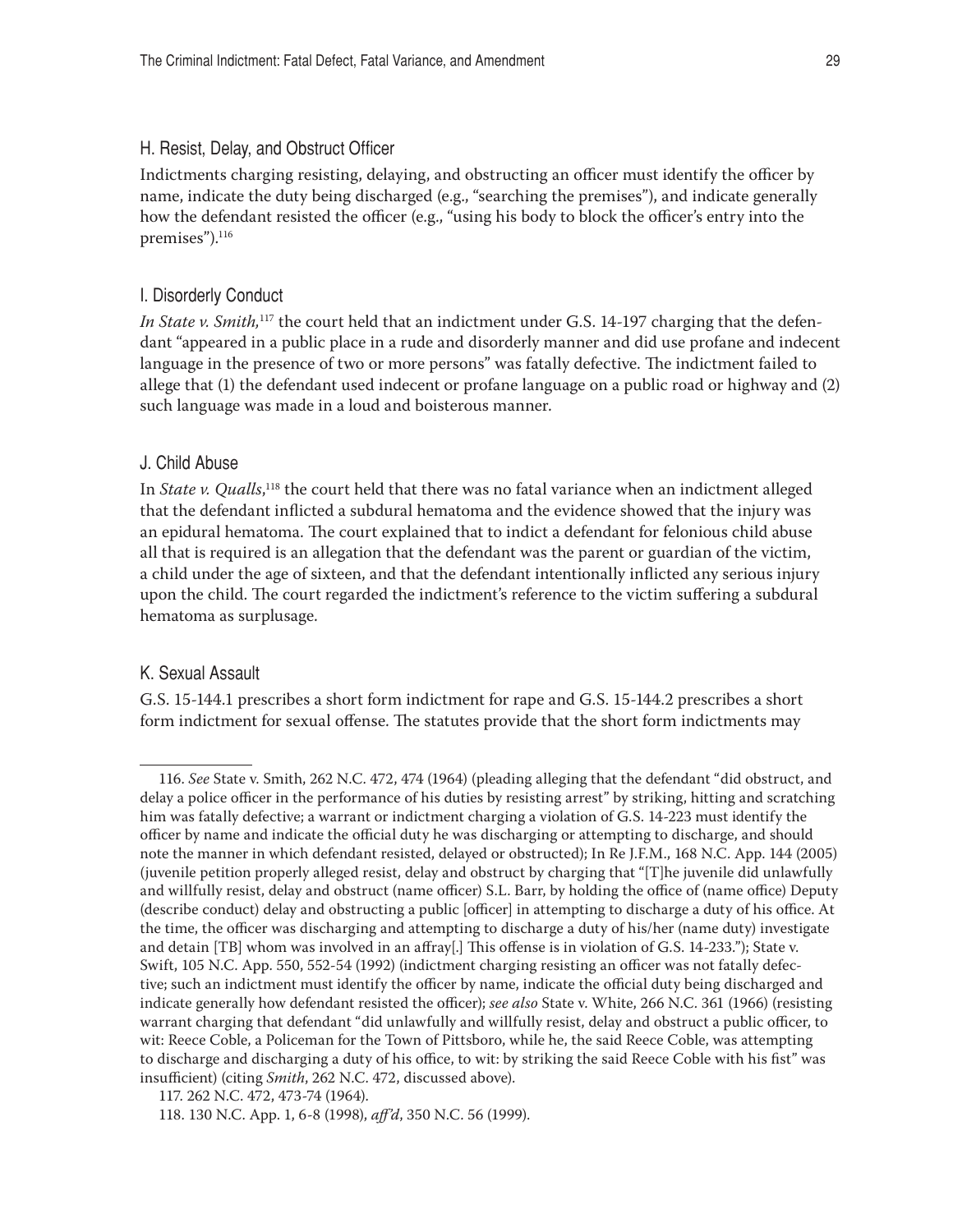<span id="page-29-0"></span>be used for a number of listed offenses.<sup>119</sup> For example, G.S. 15-144.1(a) provides the short form for forcible rape and states that any indictment "containing the averments and allegations herein named shall be good and sufficient in law as an indictment for rape in the first degree and will support a verdict of guilty of rape in the first degree, rape in the second degree, attempted rape or assault on a female." However, when a rape indictment specifically alleges all of the elements of first-degree rape under G.S. 14-27.2 and does not contain the specific allegations or averments of G.S. 15-144.1, the court may instruct the jury only on that offense and any lesser included offenses.120

The appellate courts repeatedly have upheld both the rape and sexual offense short form indictments.121 This does not mean, however, that all indictments conforming to the statutory short form language are insulated from attack. In *State v. Miller*, 122 for example, the court of appeals found the statutory sex offense indictments invalid. In that case, although the indictments charged first-degree statutory sex offense in the language of G.S. 15-144.2(b), they also cited G.S. 14-27.7A (statutory rape or sexual offense of a person who is 13, 14, or 15 years old) instead of G.S. 14-27.4 (first-degree sexual offense). Moreover, the indictments included other allegations that pertained to G.S. 14-27.7A. Based on the "very narrow circumstances presented by [the] case," the court held that the short form authorized by G.S. 15-144.2 was not sufficient to cure the fatal defects.<sup>123</sup>

The effect of the short form is that although the State must prove each and every element of these offenses at trial, every element need not be alleged in a short form indictment.124 A defendant may, of course, request a bill of particulars to obtain additional information about the charges.125 The trial court's decision to grant or deny that request is reviewed for abuse of discretion.126 An indictment that conforms to the statutory short form need not allege:

- That the victim was a female; $127$
- The defendant's age; $^{128}$

122. 159 N.C. App. 608 (2003), *aff'd,* 358 N.C. 133 (2004).

123. *See id*. at 614; *see supra* p. 14 & nn. 44-45 (discussing other sexual assault cases involving amendments to the statutory citation).

124. G.S. 15-144.1 ("In indictments for rape, it is not necessary to allege every matter required to be proved on the trial . . . ."); G.S. 15-144.2 (same for sexual offenses); *Lowe*, 295 N.C. at 600.

125. *See* State v. Randolph, 312 N.C. 198, 210 (1984).

126. *See id.*

127. *See* State v. Bell, 311 N.C. 131, 137-38 (1984) (indictments for attempted rape were sufficient even though they did not allege that the victims were females).

128. *See Lowe,* 295 N.C. at 600 (short form for rape "clearly authorizes an indictment … which omits [the] averment[] ... [regarding] the defendant's age"); State v. Wiggins, 161 N.C. App. 583 (2003) (defendant's age not an essential element in statutory rape case); State v. Hunter, 299 N.C. 29, 37-38 (1980) (same). Note that under prior law both first-degree statutory and first-degree forcible rape required that the defendant be more than 16 years of age. *See* G.S. 14-21(1) (repealed). Under current law, although first-degree statutory

<sup>119.</sup> See *also* State v. Daniels*,* 164 N.C. App. 558 (2004) (holding that the short form in G.S. 15-144.2(a) may be used to charge statutory sex offense against a person who is 13, 14, or 15 years old).

<sup>120.</sup> *See* State v. Hedgepeth, 165 N.C. App. 321 (2004) (reasoning that the short form was not used and that assault on a female is not a lesser included offense of rape).

<sup>121.</sup> *See, e.g.,* State v. Wallace, 351 N.C. 481, 503-08 (2000) (upholding short form indictments for firstdegree murder, rape, and sexual offense in the face of an argument that *Jones v. United States*, 526 U.S. 227 (1999), required a finding that they were unconstitutional); State v. Effer, 309 N.C. 742, 745-47 (1983) (short form for sexual offense); State v. Lowe, 295 N.C. 596, 599-604 (1978) (short form for rape is constitutional).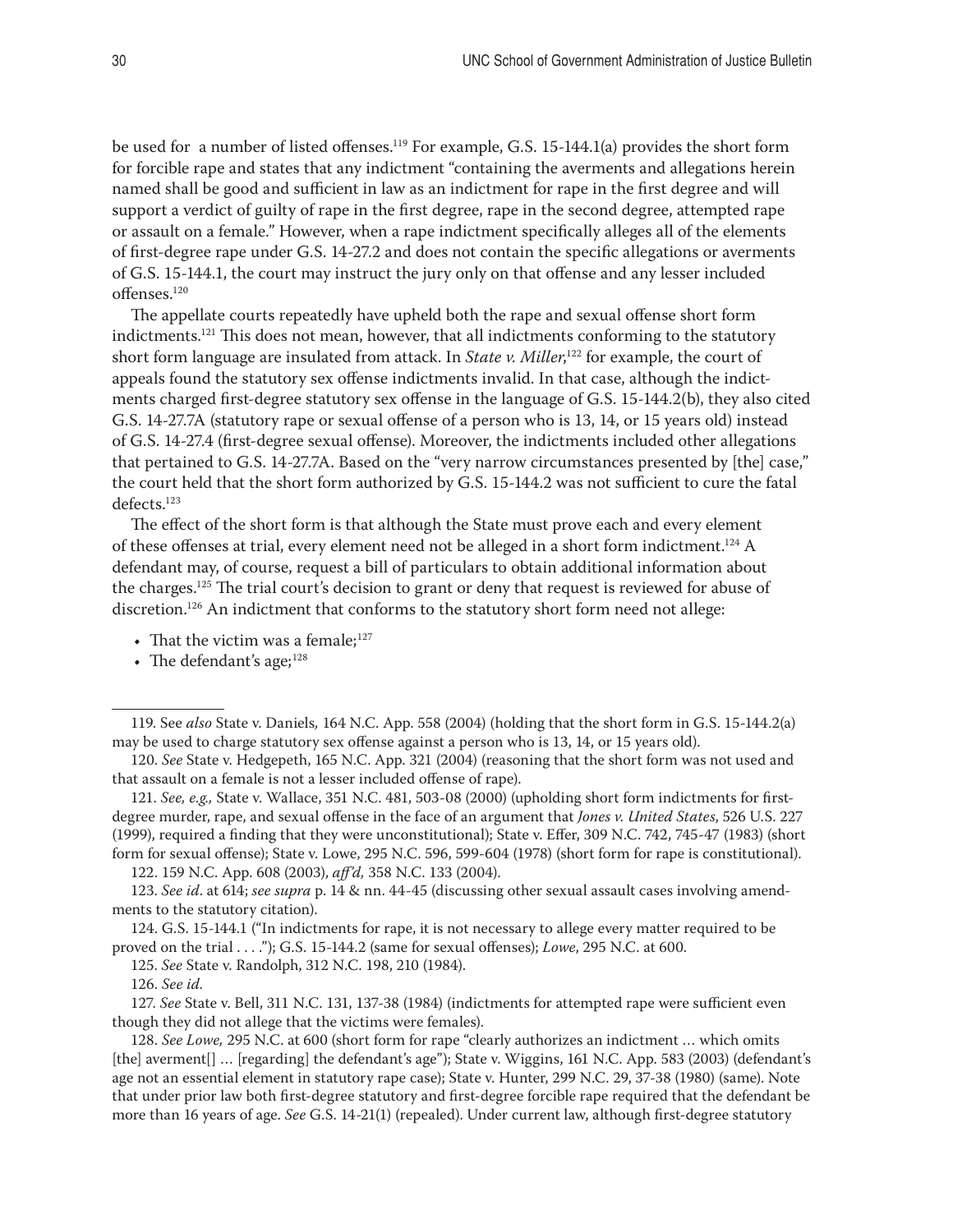- • The aggravating factor or factors that elevate a second-degree forcible offense to a first-degree forcible offense;129 or
- $\bullet$  The specific sex act alleged to have occurred.<sup>130</sup>

The statutes require that short form indictments for both forcible rape and forcible sexual offense include an averment that the assault occurred "with force and arms."131 However, failure to include that averment is not a fatal defect.<sup>132</sup> The short forms for both forcible rape and forcible sexual offense also require an allegation that the offense occurred "by force and against her will."<sup>133</sup> However, in *State v. Haywood*,<sup>134</sup> the court of appeals concluded that the trial court did not err by allowing the State to amend a first-degree sex offense indictment by adding the words "by force." The court reasoned that because the indictment already included the terms "feloniously" and "against the victim's will," the charge was not substantially altered by the addition of the term "by force."

rape requires that the defendant be at least 12 years old, first-degree forcible rape no longer has an element pertaining to the defendant's age. *See* G.S. 14-27.2.

129. *See* State v. Roberts, 310 N.C. 428, 432-34 (1984) (rejecting defendant's argument that a short form rape indictment was insufficient to charge first-degree rape because it did not allege that "defendant displayed a dangerous weapon or that he caused serious injury or that he was aided and abetted by another, essential elements of first degree rape"); *Lowe*, 295 N.C. at 600 (indictment is valid even if it does not indicate whether offense was perpetrated by means of a deadly weapon or by inflicting serious bodily injury).

130. *See* State v. Kennedy, 320 N.C. 20, 23-25 (1987) (indictments charging that defendant engaged in a sex offense with the victim without specifying the specific sexual act were valid); State v. Edwards, 305 N.C. 378, 380 (1982) (sexual offense indictment drafted pursuant to G.S. 15-144.2(b) need not specify the sexual act committed); State v. Burgess, 181 N.C. App. 27 (2007) (same); State v. Mueller, \_\_ N.C. App. \_\_, 647 S.E.2d 440 (2007) (indictments charging sexual crimes were sufficient even though they did not contain allegations regarding which specific sexual act was committed); State v. Youngs, 141 N.C. App. 220, 229-31 (2000) (no defect in indictments charging indecent liberties with a minor and statutory sex offense; an indictment charging statutory sex offense need not contain a specific allegation regarding which sexual act was committed; an indictment charging indecent liberties need not indicate exactly which of defendant's acts constitute the indecent liberty).

Although the State is not required to allege a specific sex act in the indictment, if it does so, it may be bound by that allegation, at least with respect to prosecutions under G.S. 14-27.7. *See* State v. Loudner, 77 N.C. App. 453, 453-54 (1985) (indictment pursuant to G.S. 14-27.7 (intercourse and sexual offenses with certain victims) charged that defendant engaged "in a sexual act, to wit: performing oral sex" and the evidence showed only that defendant engaged in digital penetration of the victim; "While the State was not required to allege the specific nature of the sex act in the indictment, having chosen to do so, it is bound by its allegations….") (citation omitted); State v. Bruce, 90 N.C. App. 547, 549-50 (1988) (fatal variance in indictment pursuant to G.S. 14-27.7 indicating that charge was based on defendant's having engaged in vaginal intercourse with the victim and evidence at trial that showed attempted rape, attempted anal intercourse and fellatio but not vaginal intercourse).

131. G.S. 15-144.1(a); G.S. 15-144.2(a).

132. *See* G.S. 15-155 (indictment not defective for omission of the words "with force and arms"); State v. Cheek, 307 N.C. 552, 555 (1983); State v. Corbett, 307 N.C. 169, 173-75 (1982).

133. *See* G.S. 15-144.1(a); G.S. 15-144.2(a).

134. 144 N.C. App. 223, 228 (2001).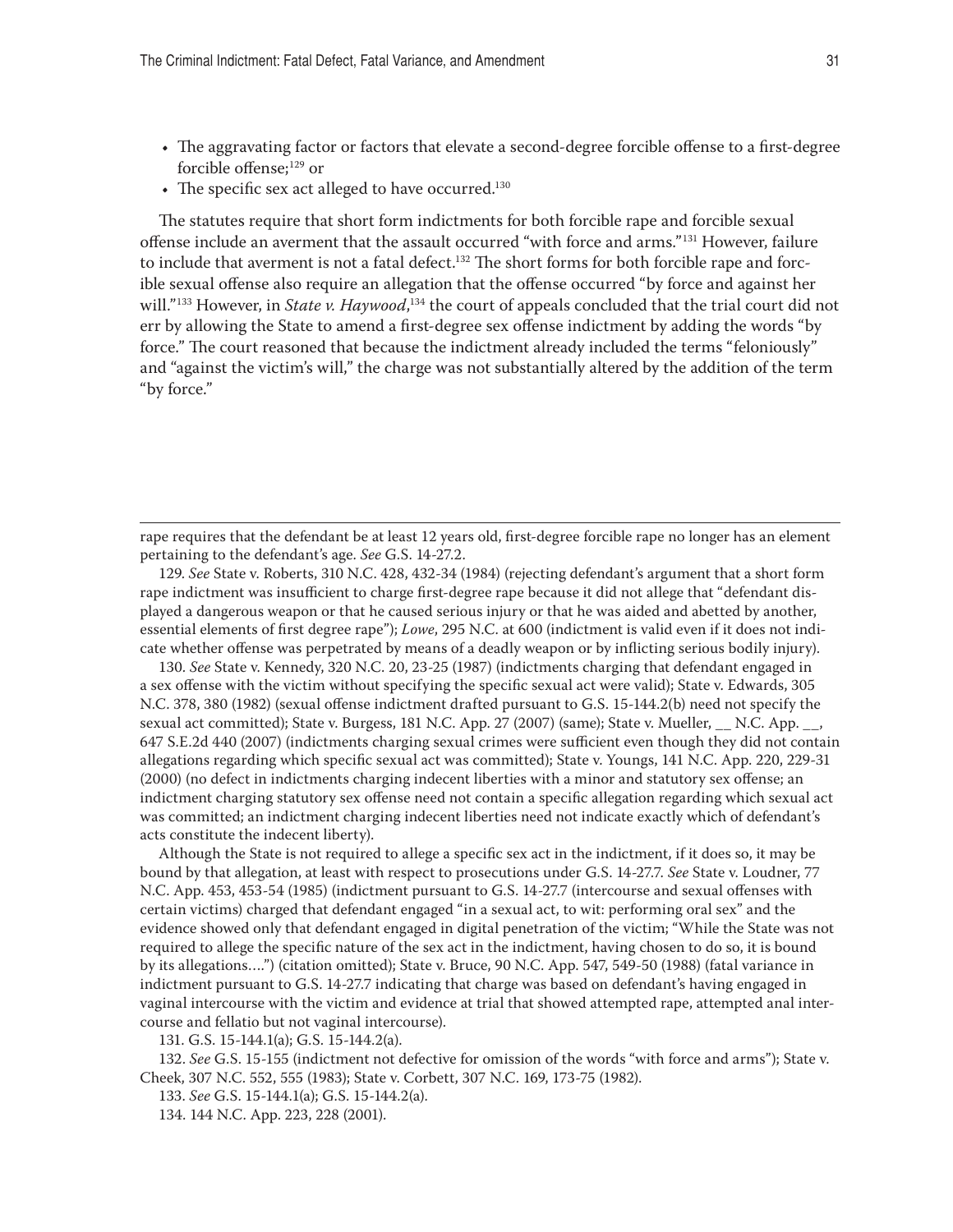<span id="page-31-0"></span>For first-degree statutory rape and first-degree statutory sex offense, the short forms state that it is sufficient to allege the victim as "a child under 13." 135 Although that allegation need not follow the statute verbatim,<sup>136</sup> it must clearly allege that the victim is under the age of thirteen.<sup>137</sup>

For cases dealing with challenges to sexual assault indictments regarding the date of the offense, see *supra* pp. 5–7.

#### L. Indecent Liberties

An indictment charging taking indecent liberties with a child under G.S. 14-202.1 need not specify the act that constituted the indecent liberty.<sup>138</sup>

## M. Larceny, Embezzlement, and Related Crimes Interfering with Property Rights

Larceny and embezzlement indictments must allege a person or entity that has a property interest in the property stolen. That property interest may be ownership, or it may be some special property interest such as that of a bailee or custodian.<sup>139</sup> Although the name of a person or entity with a property interest must be alleged in the indictment, the exact nature of the property interest, e.g., owner or bailee, need not be alleged*.* 140 G.S. 15-148 sets out the rule for alleging joint ownership of property. It provides that when the property belongs to or is in the possession of more than one person, "it is sufficient to name one of such persons, and to state such property to belong to the person so named, and another or others as the case may be."

As the cases summarized below illustrate, $141$  failure to allege the name of one with a property interest in the item will render the indictment defective. Similarly, a variance between the person or entity alleged to hold a property interest and the evidence at trial is often fatal. And finally, amendments as to this allegation generally are not permitted.

138. *See* State v. Youngs, 141 N.C. App. 220, 229-31 (2000) (citing State v Blackmon, 130 N.C. App. 692, 699 (1998), and State v. Singleton, 85 N.C. App. 123, 126 (1987)).

139. *See, e.g*., State v. Greene, 289 N.C. 578, 584 (1976).

<sup>135.</sup> G.S. 15-144.1(b); G.S. 15-144.2(b).

<sup>136.</sup> *See* State v. Ollis, 318 N.C. 370, 374 (1986) (allegation that the victim is "a female child eight (8) years old" sufficiently alleges that she is "a child under 12" and satisfies the requirement of G.S. 15-144.1(b) as it existed at the time; the additional allegation that the child was "thus of the age of under thirteen (13) years" is surplusage [Note: at the time of the alleged offense in this case, first-degree statutory rape applied to victims under the age of 12; the statute now applies to victims under the age of 13]).

<sup>137.</sup> *See id*.; State v. Howard, 317 N.C. 140, 140-41 (1986) (defendant was tried and convicted under G.S. 14-27.2 of rape of a "child under the age of 13 years" upon a bill of indictment which alleged that the offense occurred when the old version of G.S. 14-27.2, applying to victims under the age of 12, was in effect; although valid for offenses occurring after amendment of the statute, the indictment did not allege a criminal offense for a rape allegedly occurring before the amendment); State v. Trent, 320 N.C. 610, 612 (1987) (same).

<sup>140.</sup> *See Greene*, 289 N.C. at 586-86 (no fatal variance between indictment alleging that Welborn and Greene had a property interest in the stolen property and evidence showing that Greene was the owner and Welborn merely a bailee).

<sup>141.</sup> Many cases on point exist. The cases annotated here are meant to be illustrative.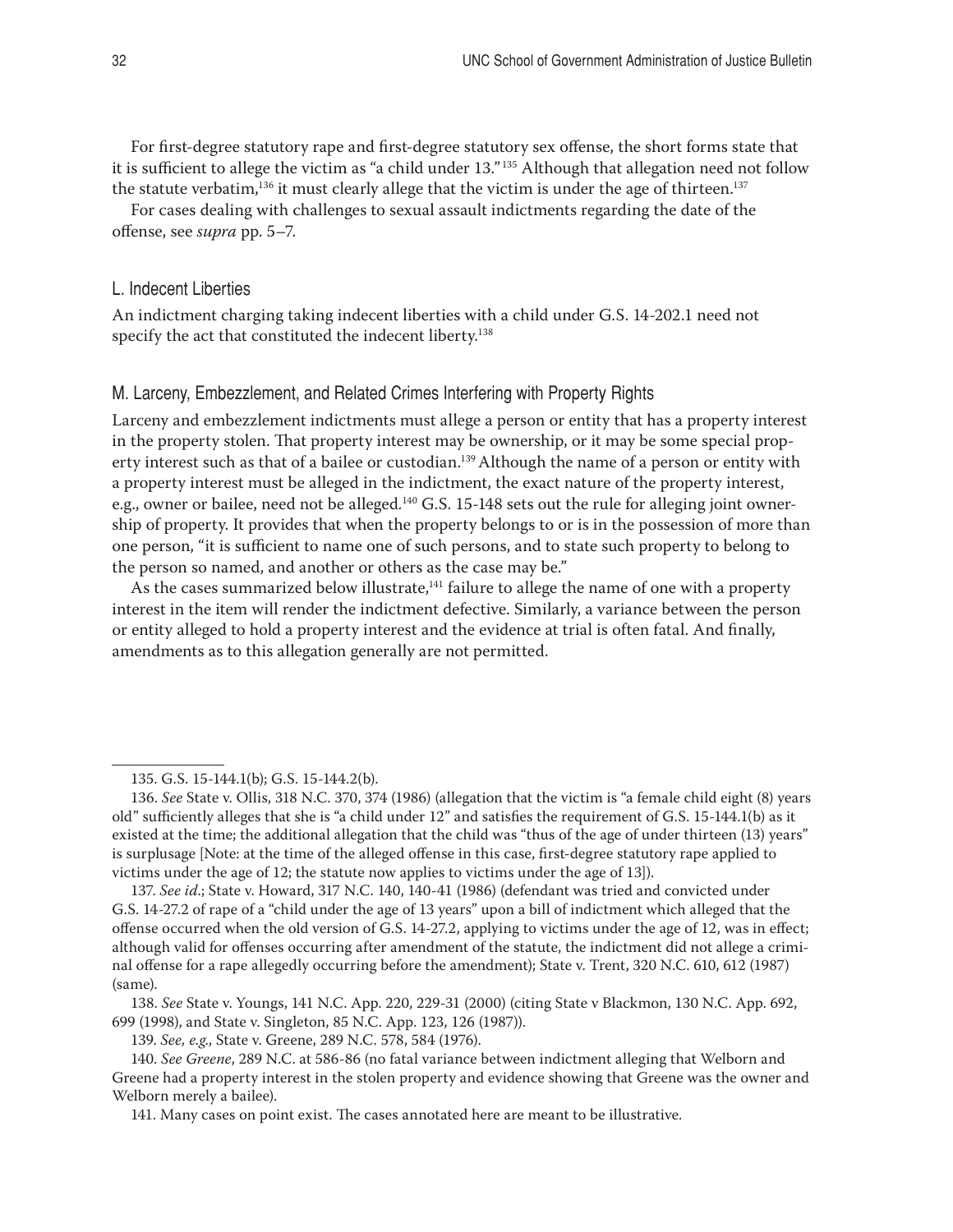# <span id="page-32-0"></span>*Cases Finding a Fatal Defect or Variance/Error With Respect to an Amendment*

*State v. Downing*, 313 N.C. 164, 166-68 (1985) (fatal variance between felony larceny indictment alleging that items were the personal property of a mother who owned the building and evidence showing that items were owned by the daughter's business, which was located in the building).

*State v. Eppley*, 282 N.C. 249, 259-60 (1972) (fatal variance between larceny indictment alleging that property belonged to James Ernest Carriker and evidence showing that although the property was taken from Carriker's home, it was owned by his father).

*State v. Cathey*, 162 N.C. App. 350 (2004) (error to allow amendment regarding owner of property).

*State v. Craycraft*, 152 N.C. App. 211, 213-14 (2002) (fatal variance between felony larceny indictment alleging that stolen property belonged to one Montague and evidence showing that items belonged to defendant's father; Montague, the landlord, did not have a special possessory interest in the items, although he was maintaining them for his former tenant).

*State v. Salters*, 137 N.C. App. 553, 555-57 (2000) (fatal variance between felony larceny indictment charging defendant with stealing property owned by Frances Justice and evidence showing that the property belonged to Kedrick (Justice's eight-year old grandson); noting that had Justice been acting *in loco parentis*, "there would be no doubt" that Justice would have been in lawful possession or had a special custodial interest in the item).

*State v. Johnson*, 77 N.C. App. 583, 585 (1985) (indictment charging defendant with breaking or entering a building occupied by Watauga Opportunities, Inc. and stealing certain articles of personal property was fatally defective because it was silent as to ownership, possession, or right to possess the stolen property; fatal variance existed between second indictment charging defendant with breaking or entering a building occupied by St. Elizabeth Catholic Church and stealing two letter openers, the personal property of St. Elizabeth Catholic Church, and evidence that did not show that the church either owned or had any special property interest in the letter openers but rather established that the articles belonged to Father Connolly).

#### *Cases Finding No Fatal Defect or Variance/No Error With Respect to an Amendment*

*State v. Green*, 305 N.C. 463, 474 (1982) (no fatal variance between larceny indictment alleging that the stolen item was "the personal property of Robert Allen in the custody and possession of Margaret Osborne" and the evidence; rejecting defendant's argument that the evidence conclusively showed that Terry Allen was the owner and concluding that even if there was no evidence that Robert Allen owned the item, there would be no fatal variance because the evidence showed it was in Osborn's possession; the allegation of ownership in the indictment therefore was mere surplusage).

*State v. Liddell*, 39 N.C. App. 373, 374-75 (1979) (no fatal variance between indictments charging defendant with stealing "the property of Lees-McRae College under the custody of Steve Cummings" and evidence showing that property belonged to Mackey Vending Company and ARA Food Services; Lees-McRae College was in lawful possession of the items as well as having custody of them as a bailee).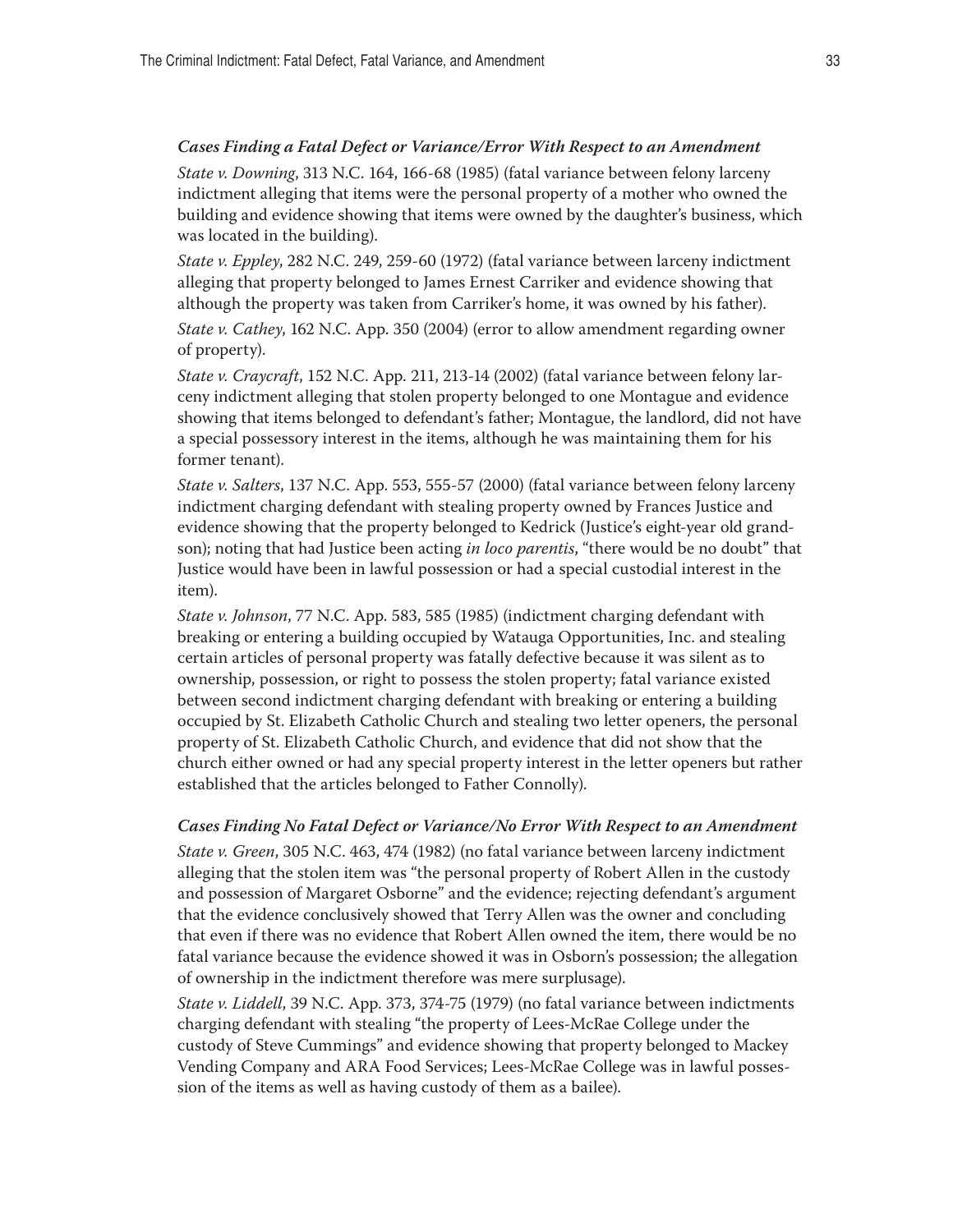When a variance between the indictment's allegation regarding the owner or individual or entity with a possessory interest and the evidence can be characterized as minor or as falling within the rule of *idem sonans*, 142 it has been overlooked.143

Larceny and embezzlement indictments must allege ownership of the property in a natural person or a legal entity capable of owning property. When the property owner is a business, the words "corporation," "incorporated," "limited," and "company," as well as abbreviations for those terms such as "Inc." and "Ltd." sufficiently designate an entity capable of owning property.<sup>144</sup> The following cases illustrate this rule.

#### *Cases Finding a Fatal Defect or Variance/Error With Respect to an Amendment*

*State v. Thornton*, 251 N.C. 658, 660-62 (1960) (embezzlement indictment charging embezzlement from "The Chuck Wagon" was defective because it contained no allegation that the victim was a legal entity capable of owning property; although the victim's name was given, there was no allegation that it was a corporation and the name itself did not indicate that it was such an entity).

*State v. Brown*, \_\_ N.C. App. \_\_, 646 S.E.2d 590 (2007) (larceny indictment stating that stolen items were the personal property of "Smoker Friendly Store, Dunn, North Carolina" was defective because it did not state that the store was a legal entity capable of owning property; rejecting the State's argument that when count one and two were read together the indictment alleged a legal entity capable of owning property; although count two referenced a corporation as the owner, that language was not incorporated into count one and each count of an indictment must be complete in itself).

*State v. Price*, 170 N.C. App. 672, 673 (2005) (indictment for larceny was defective when it named the property owner as "City of Asheville Transit and Parking Services," which was not a natural person; the indictment did not allege that this entity was a legal entity capable of owning property).

*State v. Phillips*, 162 N.C. App. 719 (2004) (larceny indictments were fatally defective because they failed to give sufficient indication of the legal ownership of the stolen items; indictment alleged that items were the personal property of "Parker's Marine"; Parker's Marine was not an individual and the indictment failed to allege that it was a legal entity capable of ownership; defective count cannot be read together with

<sup>142.</sup> *See supra* pp. 10–11.

<sup>143.</sup> State v. Weaver, 123 N.C. App. 276, 291 (1996) (no fatal variance between attempted larceny indictment alleging that the stolen items were "the personal property of Finch-Wood Chevrolet-Geo Inc." and evidence; evidence showed that Finch-Wood Chevrolet had custody and control of the car but did not show that entity was incorporated or that it also was known as Finch-Wood Chevrolet-Geo); State v. Cameron*,* 73 N.C. App 89, 92 (1985) (no fatal variance between indictment alleging that stolen items belonged to "Mrs. Narest Phillips" and evidence showing that the owner was "Mrs. Ernest Phillips"; names are sufficiently similar to fall within the doctrine of idem sonans, and the variance was immaterial); State v. McCall, 12 N.C. App. 85, 87-88 (1971) (no fatal variance between indictment and proof; indictment charged the larceny of money from "Piggly Wiggly Store #7," and witnesses referred to the store as "Piggly Wiggly in Wilson," "Piggly Wiggly Store," "Piggly Wiggly," and "Piggly Wiggly Wilson, Inc."); *see also* State v. Smith, 43 N.C. App. 376, 378 (1979) (no fatal variance between warrant charging defendant with stealing the property of "K-Mart Stores, Inc., Lenoir, N.C." and testimony at trial that the name of the store was "K-Mart, Inc.," "K-Mart Corporation," or "K-Mart Corporation").

<sup>144.</sup> State v. Cave, 174 N.C. App. 580, 583 (2005).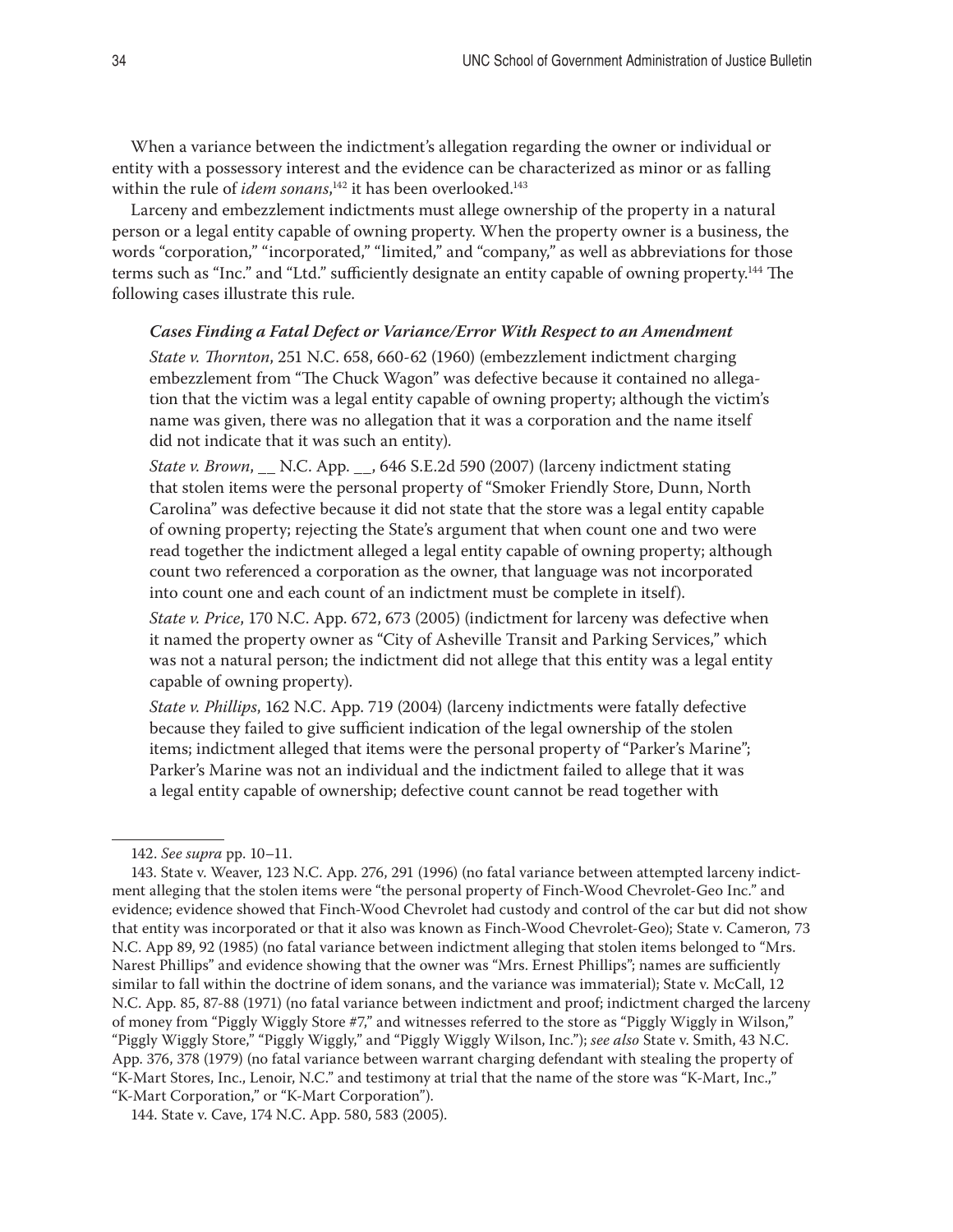non-defective count when defective count does not incorporate by reference required language).

*State v. Norman*, 149 N.C. App. 588, 593 (2002) (felony larceny indictment alleging that defendant took the property of "Quail Run Homes Ross Dotson, Agent" was fatally defective because it lacked any indication of the legal ownership status of the victim (such as identifying the victim as a natural person or a corporation); "Any crime that occurs when a defendant offends the ownership rights of another, such as conversion, larceny, or embezzlement, requires proof that someone other than a defendant owned the relevant property. Because the State is required to prove ownership, a proper indictment must identify as victim a legal entity capable of owning property.")

*State v. Linney*, 138 N.C. App. 169, 172-73 (2000) (fatal variance existed in embezzlement indictment alleging that rental proceeds belonged to an estate when in fact they belonged to the decedent's son; also, an estate is not a legal entity capable of holding property).

*State v. Woody*, 132 N.C. App. 788, 790 (1999) (indictment for conversion by bailee alleging that the converted property belonged to "P&R unlimited" was defective because it lacked any indication of the legal ownership status of the victim; while the abbreviation "ltd" or the word "limited" is a proper corporate identifier, "unlimited" is not).

*State v. Hughes*, 118 N.C. App. 573, 575-76 (1995) (embezzlement indictments alleged that gasoline belonged to "Mike Frost, President of Petroleum World, Incorporated, a North Carolina Corporation"; evidence showed that gasoline was actually owned by Petroleum World, Incorporated, a corporation; trial judge improperly allowed the State to amend the indictments to delete the words Mike Frost, President; because an indictment for embezzlement must allege ownership of the property in a person, corporation or other legal entity able to own property, the amendment was a substantial alteration).

*State v. Strange*, 58 N.C. App. 756, 757-58 (1982) (arresting judgment *ex mero moto* where the defendant was charged and found guilty of the larceny of a barbeque cooker "the personal property of Granville County Law Enforcement Association" because indictment failed to charge the defendant with the larceny of the cooker from a legal entity capable of owning property).

*State v. Perkins*, 57 N.C. App. 516, 518 (1982) (larceny indictment was defective because it failed to allege that "Metropolitan YMCA t/d/b/a Hayes-Taylor YMCA Branch" was a corporation or other legal entity capable of owning property and name did not indicate that it was a corporation or natural person).

#### *Cases Finding No Fatal Defect or Variance/No Error With Respect to an Amendment*

*State v. Cave,* 174 N.C. App. 580, 582 (2005) (larceny indictment was not defective; the indictment named the owner as "N.C. FYE, Inc."; the indictment was sufficient because the abbreviation "Inc." imports the entity's ability to own property).

*State v. Day*, 45 N.C. App. 316, 317-18 (1980) (no fatal variance between the indictment alleging that items were the property of "J. Riggings, Inc., a corporation" and evidence; witnesses testified that items were owned by "J. Riggings, a man's retailing establishment," "J. Riggins Store," and "J. Riggings" but no one testified that J. Riggings was a corporation).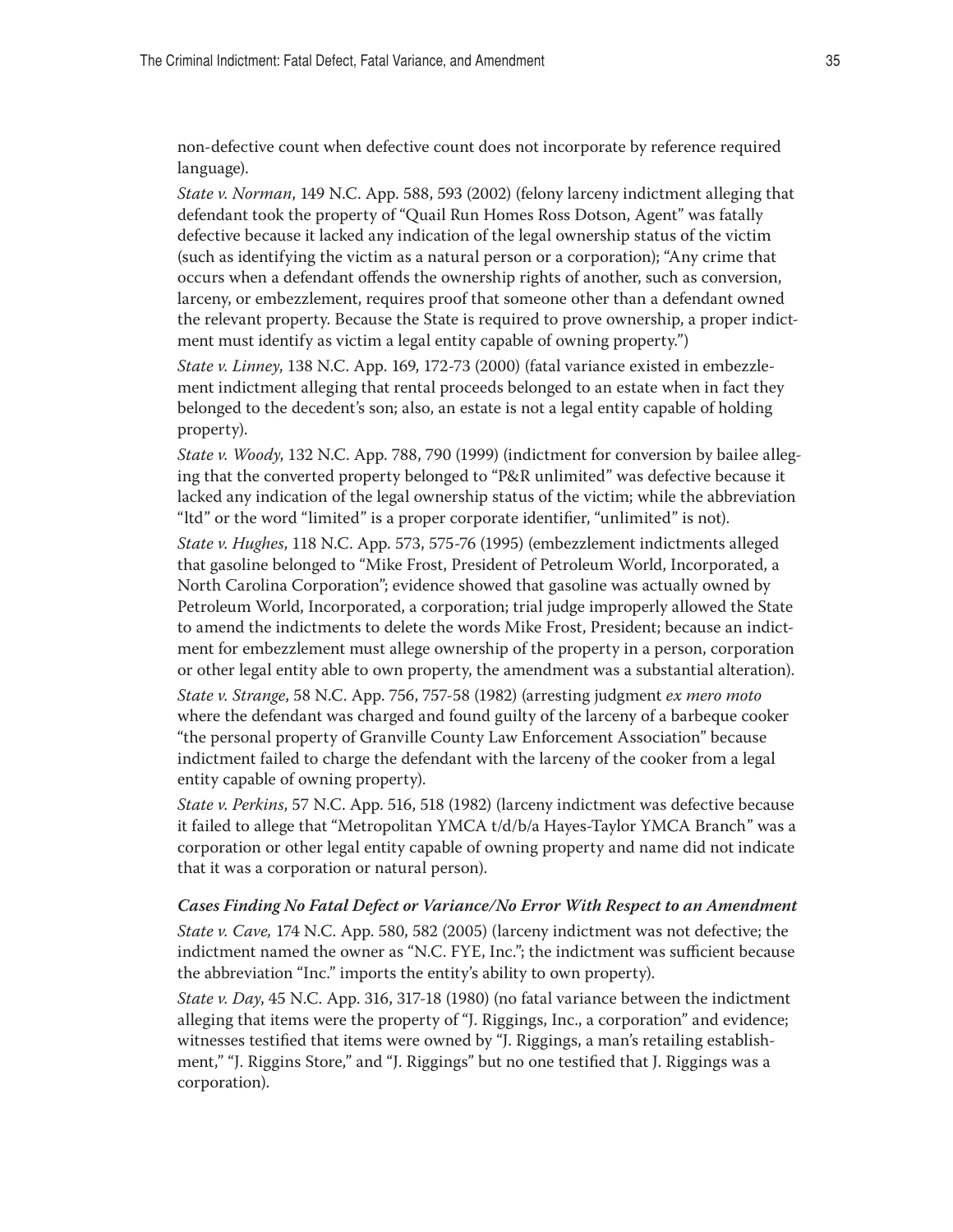One case that appears to be an exception to the general rule that the owner must be identified as one capable of legal ownership is *State v. Wooten*. 145 That case upheld a shoplifting indictment that named the victim simply as "Kings Dept. Store." Noting that indictments for larceny and embezzlement must allege ownership in either a natural person or legal entity capable of owning property, the *Wooten* court distinguished shoplifting because it only can be committed against a store. At least one case has declined to extend *Wooten* beyond the shoplifting context.146

A larceny indictment must describe the property taken. The cases annotated below explore the level of detail required in the description. When the larceny is of any money, United States treasury note, or bank note, G.S. 15-149 provides that it is sufficient to describe the item "simply as money, without specifying any particular coin [or note]." G.S. 15-150 provides a similar rule for embezzlement of money.

#### *Cases Finding a Fatal Defect or Variance/Error With Respect to an Amendment*

*State v. Ingram*, 271 N.C. 538, 541-44 (1967) (larceny indictment that described stolen property as "merchandise, chattels, money, valuable securities and other personal property" was insufficient).

*State v. Nugent,* 243 N.C. 100, 102-03 (1955) ("meat" was an insufficient description in larceny and receiving indictment of the goods stolen).

*State v. Simmons*, 57 N.C. App. 548, 551-52 (1982) (fatal variance between larceny indictment and the proof at trial as to what item or items were taken; property was alleged as "eight (8) Imperial, heavy duty freezers, Serial Numbers: 02105, 02119, 01075, 01951, 02024, 02113, 02138, 02079, the personal property of Southern Food Service, Inc., in the custody and possession of Patterson Storage Warehouse Company, Inc., a corporation"; however, the property seized was a 21 cubic foot freezer, serial number "W210TSSC-030-138").

#### *Cases Finding No Fatal Defect or Variance/No Error With Respect to an Amendment*

*State v. Hartley*, 39 N.C. App. 70, 71-72 (1978) (larceny indictments alleging property taken as "a quantity of used automobile tires, the personal property of Jerry Phillips and Tom Phillips, and d/b/a the Avery County Recapping Service, Newland, N.C." was sufficient; indictments named property (tires), described them as to type (automobile), condition (used), ownership, and location).

*State v. Monk*, 36 N.C. App. 337, 340-41 (1978) (indictment alleging "assorted items of clothing, having a value of \$504.99 the property of Payne's, Inc." was sufficient).

*State v. Boomer*, 33 N.C. App. 324, 330 (1977) ("When describing an animal, it is sufficient to refer to it by the name commonly applied to animals of its kind without further description. A specific description of the animal, such as its color, age, weight, sex, markings or brand, is not necessary. The general term 'hogs' in the indictment sufficiently describes the animals taken so as to identify them with reasonable certainty.") (citation omitted).

*State v. Coleman*, 24 N.C. App. 530, 532 (1975) (no fatal variance between indictment describing property as "a 1970 Plymouth" with a specific serial number, owned by

<sup>145. 18</sup> N.C. App. 652 (1973).

<sup>146.</sup> *See* State v. Woody, 132 N.C. App. 788, 791 (1999).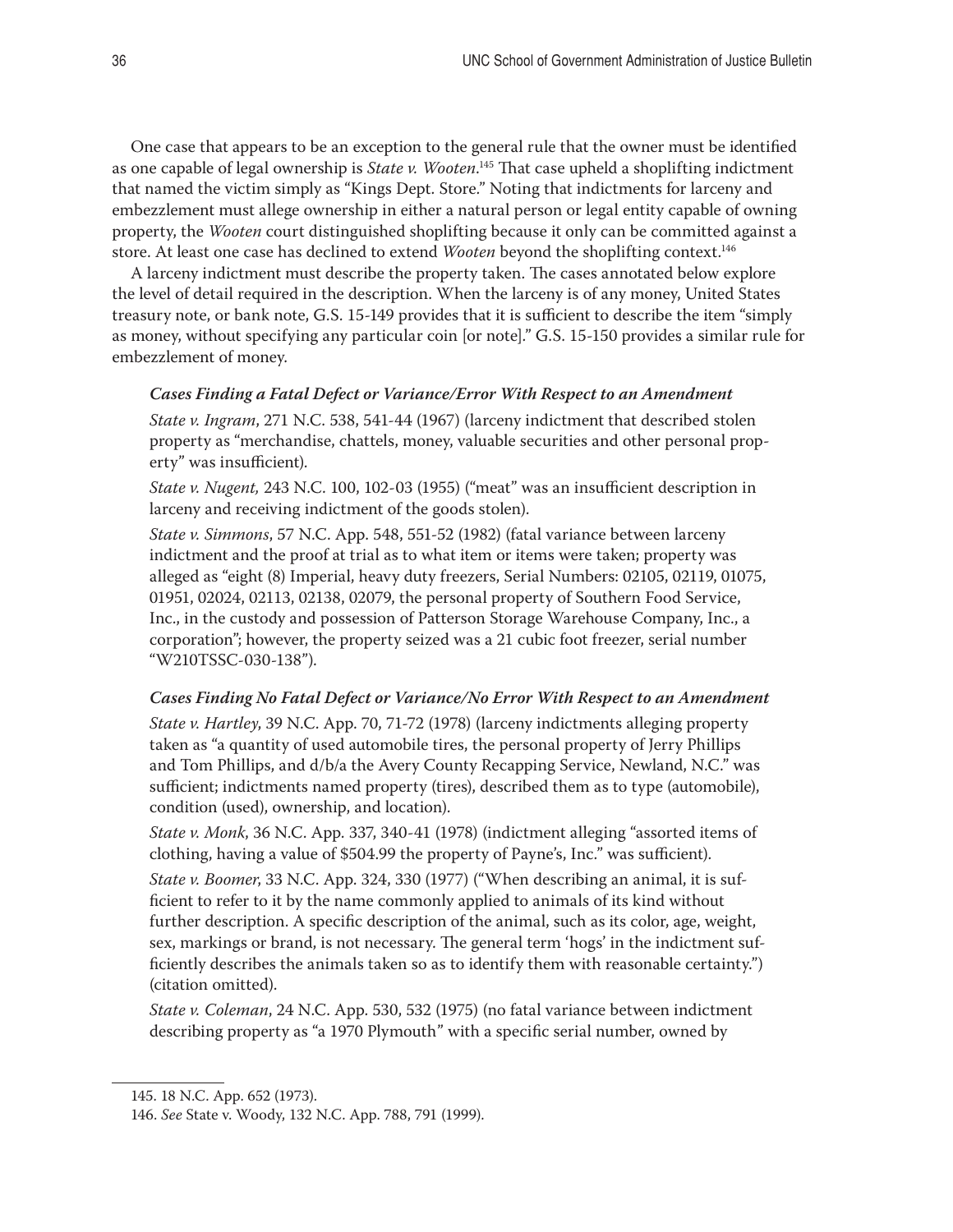George Edison Biggs and evidence which showed a taking of a 1970 Plymouth owned by George Edison Biggs but was silent as to the serial number).

*State v. Foster*, 10 N.C. App. 141, 142-43 (1970) (larceny indictment alleging "automobile parts of the value of \$300.00 . . . of one Furches Motor Company" was sufficient).

*State v. Mobley*, 9 N.C. App. 717, 718 (1970) (indictment alleging "an undetermined amount of beer, food and money of the value of \$25.00 . . . of the said Evening Star Grill" was sufficient).

*State v. Chandler*<sup>147</sup> held that when the charge is attempted larceny, it is not necessary to specify the particular goods and chattels the defendant intended to steal. The court reasoned that the offense of attempted larceny is complete "when there is a general intent to steal and an act in furtherance thereof." Thus, it concluded, an allegation as to the specific articles intended to be taken is not essential to the crime.<sup>148</sup>

A larceny indictment need not describe the manner of the taking, even if the larceny was by trick.<sup>149</sup> Nor is it necessary for a larceny indictment to expressly allege that the defendant intended to convert the property to his or her own use, that the taking was without consent, or that the defendant had an intent to permanently deprive the owner of the property of its use.<sup>150</sup>

In order to properly charge felony larceny, the indictment must specifically allege one of the factors that elevate a misdemeanor larceny to a felony.<sup>151</sup> Thus, if the factor elevating the offense to a felony is that the value of the items taken exceeds \$1,000, this fact must be alleged in the indictment. However, a variance as to this figure will not be fatal, provided that the evidence establishes that the value of the items is  $$1,000$  or more.<sup>152</sup> An indictment alleging that the larceny was committed "pursuant to a violation of G.S. 14-51" is sufficient to charge felony larceny committed pursuant to a burglary.153 Also, a defendant properly may be convicted of felony larceny pursuant

147. 342 N.C. 742, 753 (1996).

148. *See id.*

149. *See* State v. Barbour, 153 N.C. App. 500, 503 (2002) ("It is not necessary for the State to allege the manner in which the stolen property was taken and carried away, and the words 'by trick' need not be found in an indictment charging larceny."); State v. Harris, 35 N.C. App. 401, 402 (1978).

150. *See* State v. Osborne, 149 N.C. App. 235, 244-45 (indictment properly charged larceny even though it did not allege that item was taken without consent or that defendant intended to permanently deprive the owner; charge that defendant "unlawfully, willfully and feloniously did "[s]teal, take, and carry away" was sufficient), *aff'd*, 356 N.C. 424 (2002); State v. Miller, 42 N.C. App. 342, 346 (1979) (rejecting defendant's argument that the indictment was fatally defective because it failed to state a felonious intent to appropriate the goods taken to the defendant's own use; allegation that defendant "unlawfully and willfully did feloniously steal, take, and carry away" the item was sufficient); *see also* State v. Wesson, 16 N.C. App. 683, 685-88 (1972) (warrant's use of the term "steal" in charging larceny sufficiently charged the required felonious intent).

151. *See* G.S. 14-72 (delineating elements that support a felony charge); State v. Wilson, 315 N.C. 157, 164-65 (1985) (agreeing with defendant's contention that the indictment failed to allege felonious larceny because it did not specifically state that the larceny was pursuant to or incidental to a breaking or entering and the amount of money alleged to have been stolen was below the statutory amount necessary to constitute a felony).

152. *See* State v. McCall, 12 N.C. App. 85, 88 (1971) (indictment alleged larceny of \$1948 and evidence showed larceny of \$1748).

153. *See* State v. Mandina, 91 N.C. App. 686, 690-91 (1988).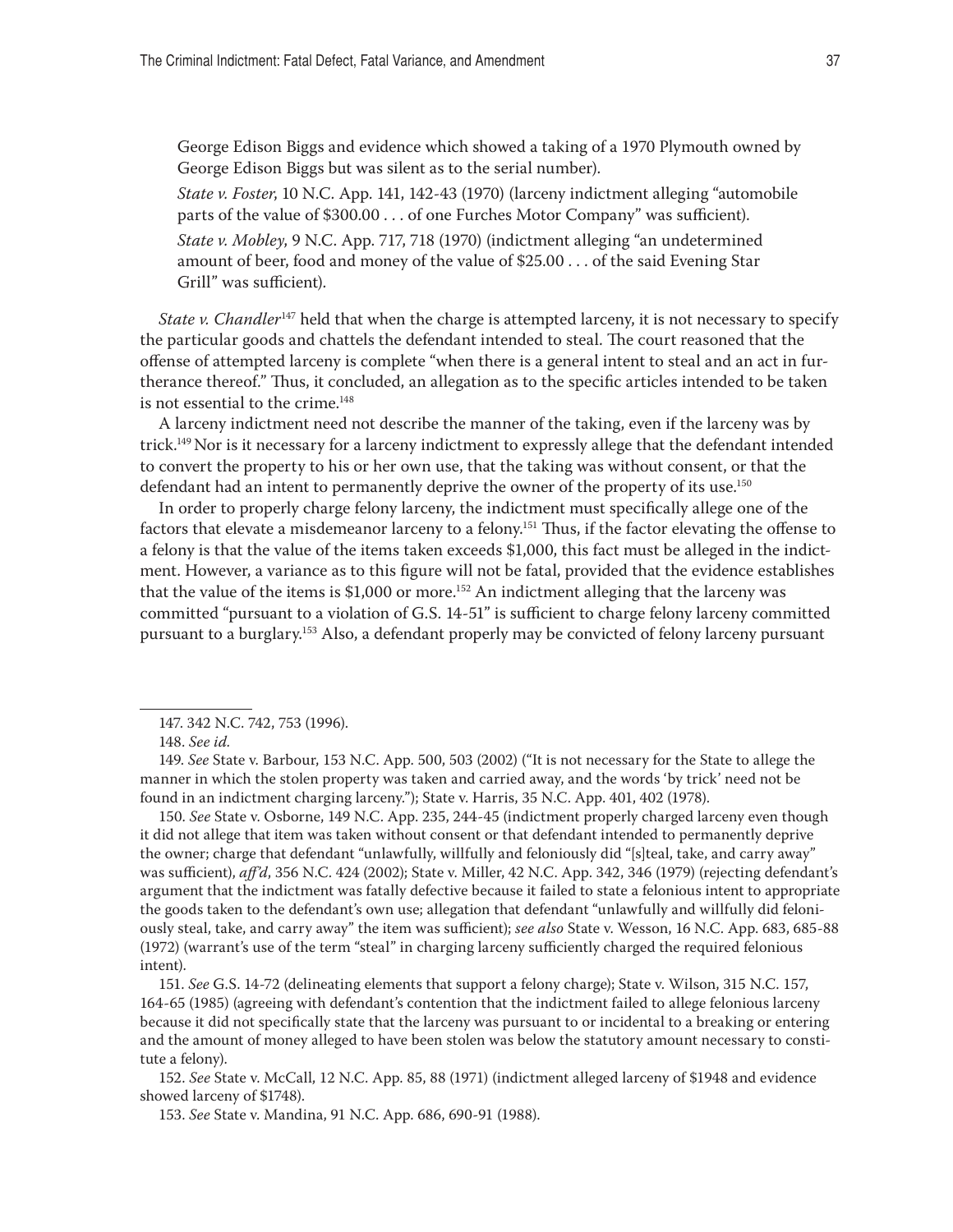<span id="page-37-0"></span>to a breaking and entering when the indictment charged felony larceny pursuant to a burglary,<sup>154</sup> because breaking or entering is a lesser included offense of burglary.155

## N. Receiving or Possession of Stolen Property

Unlike larceny, indictments charging receiving or possession of stolen property need not allege ownership of the property.156 The explanation for this distinction is that the name of the person from whom the goods were stolen is not an essential element of these offenses.<sup>157</sup>

## O. Injury to Personal Property

An indictment for injury to personal property must allege the owner or person in lawful possession of the injured property.158 If the entity named in the indictment is not a natural person, the indictment must allege that the victim was a legal entity capable of owning property.159 These rules follow those for larceny, discussed above.<sup>160</sup>

#### P. False Pretenses and Forgery

#### *1. False Pretenses*

One issue in false pretenses cases is how the false representation element should be alleged in the indictment. In *State v. Perkins*, 161 the court of appeals held that an allegation that the defendant used a credit and check card issued in the name of another person, wrongfully obtained and without authorization, sufficiently apprised the defendant that she was accused of falsely representing herself as an authorized user of the cards.162 In *State v. Parker*, 163 the court of appeals upheld the

157. *See Jones*, 151 N.C. App at 327.

158. *See* State v. Price, 170 N.C. App. 672, 673-74 (2005).

159. *See id.* at 674 (indictment for injury to personal property was defective when it named the property owner as "City of Asheville Transit and Parking Services," which was not a natural person; the indictment did not allege that it was a legal entity capable of owning property).

161. 181 N.C. App. 209, 215 (2007).

162. *Id.* (the indictment alleged that the defendant "unlawfully, willfully and feloniously did knowingly and designedly, with the intent to cheat and defraud, attempted to obtain BEER AND CIGARETTES from FOOD LION by means of a false pretense which was calculated to deceive. The false pretense consisted of the following: THIS PROPERTY WAS OBTAINED BY MEANS OF USING THE CREDIT CARD AND CKECK [sic] CARD OF MIRIELLE CLOUGH WHEN IN FACT THE DEFENDANT WRONGFULLY OBTAINED THE CARDS AND WAS NEVER GIVEN PERMISSION TO USE THEM").

163. 146 N.C. App. 715 (2001).

<sup>154.</sup> *See* State v. McCoy, 79 N.C. App. 273, 277 (1986); State v. Eldgridge, 83 N.C. App. 312, 316 (1986).

<sup>155.</sup> *See McCoy*, 79 N.C. App. at 277.

<sup>156.</sup> *See* State v. Jones, 151 N.C. App. 317, 327 (2002) (variance between ownership of property alleged in indictment and evidence of ownership introduced at trial is not fatal to charge of felonious possession of stolen goods); State v. Medlin, 86 N.C. App. 114, 123-24 (1987) ("In cases of receiving stolen goods, it has never been necessary to allege the names of persons from whom the goods were stolen, nor has a variance between an allegation of ownership in the receiving indictment and proof of ownership been held to be fatal. We now hold that the name of the person from whom the goods were stolen is not an essential element of an indictment alleging possession of stolen goods, nor is a variance between the indictments' allegations of ownership of property and the proof of ownership fatal.") (citations omitted).

<sup>160.</sup> *See supra* pp. 34–36.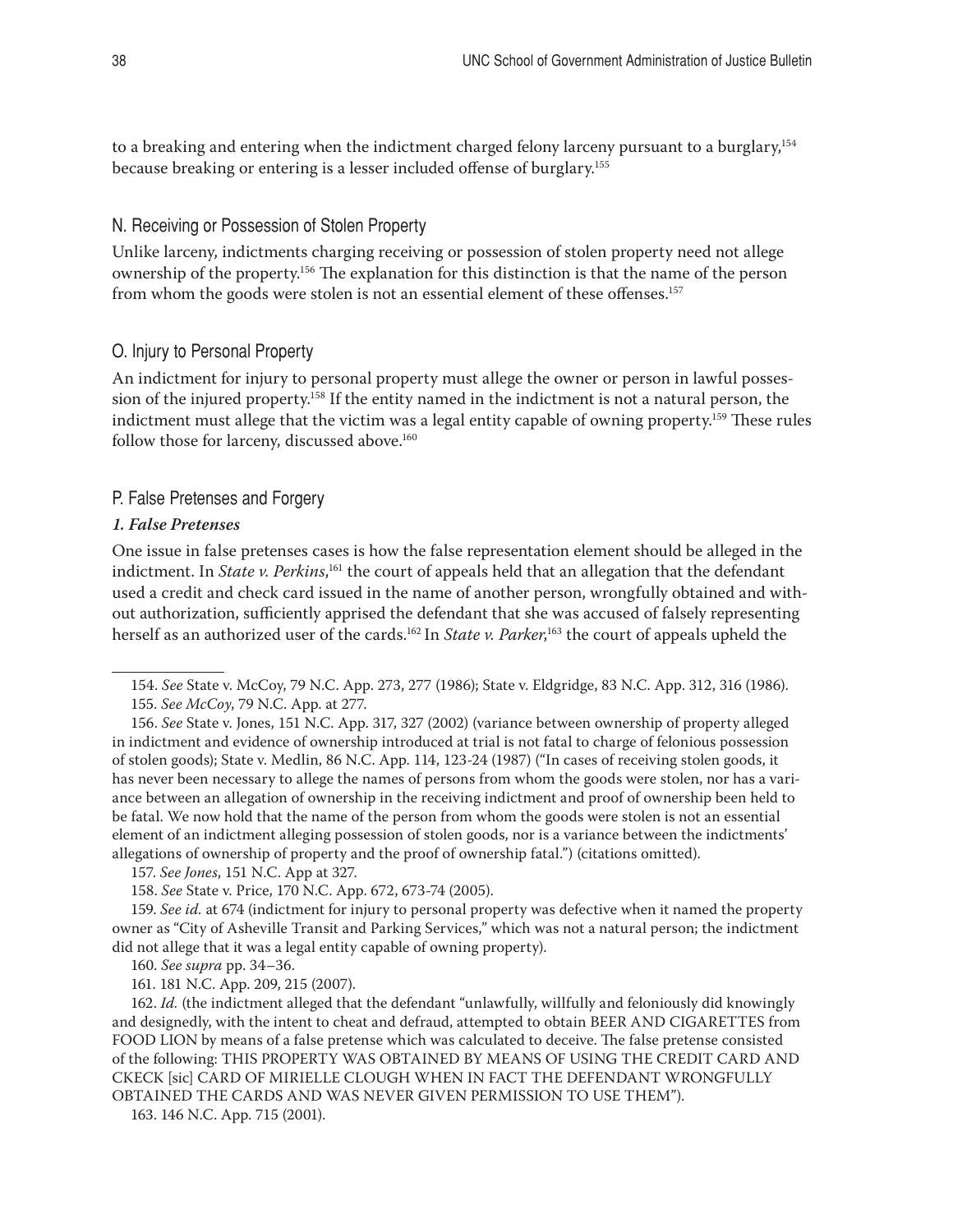<span id="page-38-0"></span>trial court's decision to allow the State to amend a false pretenses indictment by changing the items that the defendant represented as his own from "two (2) cameras and photography equipment" to a "Magnavox VCR."<sup>164</sup> The court held that the amendment was not a substantial alteration because the description of the item or items that the defendant falsely represented as his own was irrelevant to proving the essential elements of the crime charged. Those essential elements were simply that the defendant falsely represented a subsisting fact, which was calculated and intended to deceive, which did in fact deceive, and by which defendant obtained something of value from another.

In false pretenses cases, the thing obtained must be described with reasonable certainty.165 This standard was satisfied in *State v. Walston*, 166 where the court held that there was no fatal variance between a false pretenses indictment alleging that the defendant obtained \$10,000 in U.S. currency and the evidence that showed that the defendant deposited a \$10,000 check into a bank account. The court reasoned that "whether defendant received \$10,000.00 in cash or deposited \$10,000.00 in a bank account, he obtained something of monetary value which is the crux of the offense."167 Although early cases indicate that a false pretenses indictment should describe money obtained by giving the amount in dollars and cents,<sup>168</sup> more modern cases have been flexible on this rule. Thus, an indictment alleging that the defendant falsely represented to a store clerk that he had purchased a watch band in order to obtain "United States currency" was held to be sufficient, even though a dollar amount was not stated.<sup>169</sup> The court distinguished the earlier cases noting that in the case before it, the indictment alleged the item – the watch band – which the defendant used to obtain the money.<sup>170</sup>

G.S. 15-151 provides that in any case in which an intent to defraud is required for forgery or any other offense, it is sufficient to allege an intent to defraud, without naming the person or entity intended to be defrauded. That provision states that at trial, it is sufficient and not a variance if there is an intent to defraud a government, corporate body, public officer in his or her official capacity, or any particular person. Without citing this provision, at least one case has held that a false pretenses indictment need not specify the alleged victim.<sup>171</sup>

#### *2. Identity Theft*

Identity theft<sup>172</sup> is a relatively new crime and few cases have dealt with indictment issues regarding this offense. One case that has is *State v. Dammons,*<sup>173</sup> in which the indictment alleged that the defendant had fraudulently represented himself as William Artis Smith "for the purpose of making financial or credit transactions and for the purpose of avoiding legal consequences in the name of Michael Anthony Dammons." The State's evidence at trial indicated that the defendant assumed Smith's identity without consent in order to avoid legal consequences in the form of

<sup>164.</sup> *See id*. at 719.

<sup>165.</sup> *See* State v. Walston, 140 N.C. App. 327, 334 (2000) (quotation omitted).

<sup>166. 140</sup> N.C. App. 327 (2000).

<sup>167.</sup> *Id.* at 334-36

<sup>168.</sup> *See* State v. Smith*,* 219 N.C. 400, 401 (1941); State v. Reese*,* 83 N.C. 638 (1880).

<sup>169.</sup> State v. Ledwell, 171 N.C. App. 314, 317-18 (2005).

<sup>170.</sup> *See id.* at 318.

<sup>171.</sup> State v. McBride, \_\_ N.C. App. \_\_, 653 S.E.2d 218 (2007) (the court concluded that the statute proscribing the offense, G.S. 14-100, does not require that the State prove an intent to defraud any particular person).

<sup>172.</sup> G.S. 14-113.20.

<sup>173. 159</sup> N.C. App. 284 (2003).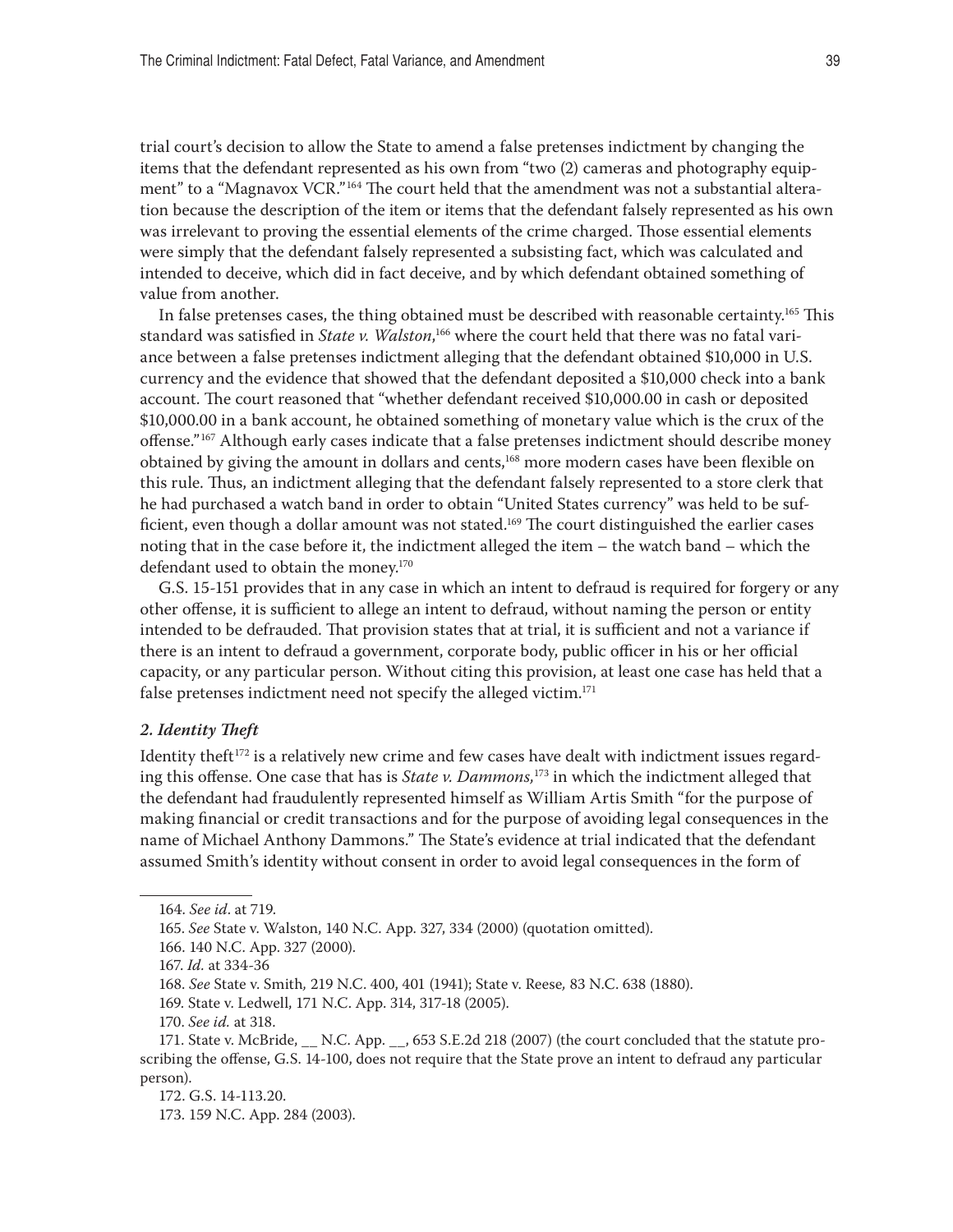<span id="page-39-0"></span>felony charges. The appellate court rejected the defendant's argument of fatal variance, concluding that the charging language about the financial transaction was unnecessary and was properly regarded as surplusage.174

#### *3. Forgery*

In North Carolina, there are common law and statutory offenses for forgery.<sup>175</sup> For offenses charged under G.S. 14-119 (forgery of notes, checks, and other securities; counterfeiting instruments), the indictment need not state the manner in which the instrument was forged.<sup>176</sup>

## Q. Perjury and Related Offenses

G.S. 15-145 provides the form for a bill of perjury. G.S. 15-146 does the same for a bill of subornation of perjury. G.S. 14-217(b) specifies the contents of an indictment for bribery of officials.

## R. Habitual and Violent Habitual Felon

In North Carolina, being a habitual felon or a violent habitual felon is not a crime but a status, the attaining of which subjects a defendant thereafter convicted of a crime to an increased punishment.<sup>177</sup> The status itself, standing alone, will not support a criminal conviction.<sup>178</sup> Put another way, an indictment for habitual or violent habitual felon must be "attached" to an indictment charging a substantive offense.179 Focusing on the distinction between a status and a crime, the

175. *See* Jessica Smith, North Carolina Crimes: A Guidebook on the Elements of Crime pp. 334-39 (6th ed. 2007).

176. State v. King, 178 N.C. App. 122 (2006) (indictment alleged that "on or about the 19th day of March, 2004, in Wayne County Louretha Mae King unlawfully, willfully, feloniously and with the intent to injure and defraud, did forge, falsely make, and counterfeit a Wachovia withdrawal form, which was apparently capable of effecting a fraud, and which is as appears on the copy attached hereto as Exhibit "A" and which is hereby incorporated by reference in this indictment as if the same were fully set forth"; rejecting the defendant's argument that the indictment was defective because it failed to allege how the defendant committed the forgery; concluding that the indictment clearly set forth all of the elements of the offense and that furthermore a copy of the withdrawal slip was attached to the indictment as an exhibit showing the date and time of day, amount of money withdrawn, account number, and particular bank branch from which the funds were withdrawn).

177. *See, e.g.,* State v. Allen, 292 N.C. 431, 433-35 (1977) ("Properly construed the [habitual felon] act clearly contemplates that when one who has already attained the status of an habitual felon is indicted for the commission of another felony, that person may then be also indicted in a separate bill as being an habitual felon. It is likewise clear that the proceeding by which the state seeks to establish that defendant is an habitual felon is necessarily ancillary to a pending prosecution for the 'principal,' or substantive felony. The act does not authorize a proceeding independent from the prosecution of some substantive felony for the sole purpose of establishing a defendant's status as an habitual felon.").

178. *See, e.g., id.* at 435.

179. *Compare id.* at 436 (holding that habitual felon indictment was invalid because there was no pending felony prosecution to which the habitual felon proceeding could attach) *and* State v. Davis, 123 N.C. App. 240, 243-44 (1996) (trial court erred by sentencing defendant as an habitual felon after arresting judgment in all the underlying felonies for which defendant was convicted) *with* State v. Oakes, 113 N.C. App. 332, 339 (1994) (until judgment was entered upon defendant's conviction of the substantive felony, there remained a pending, uncompleted felony prosecution to which a new habitual felon indictment could

<sup>174.</sup> *Id.* at 293.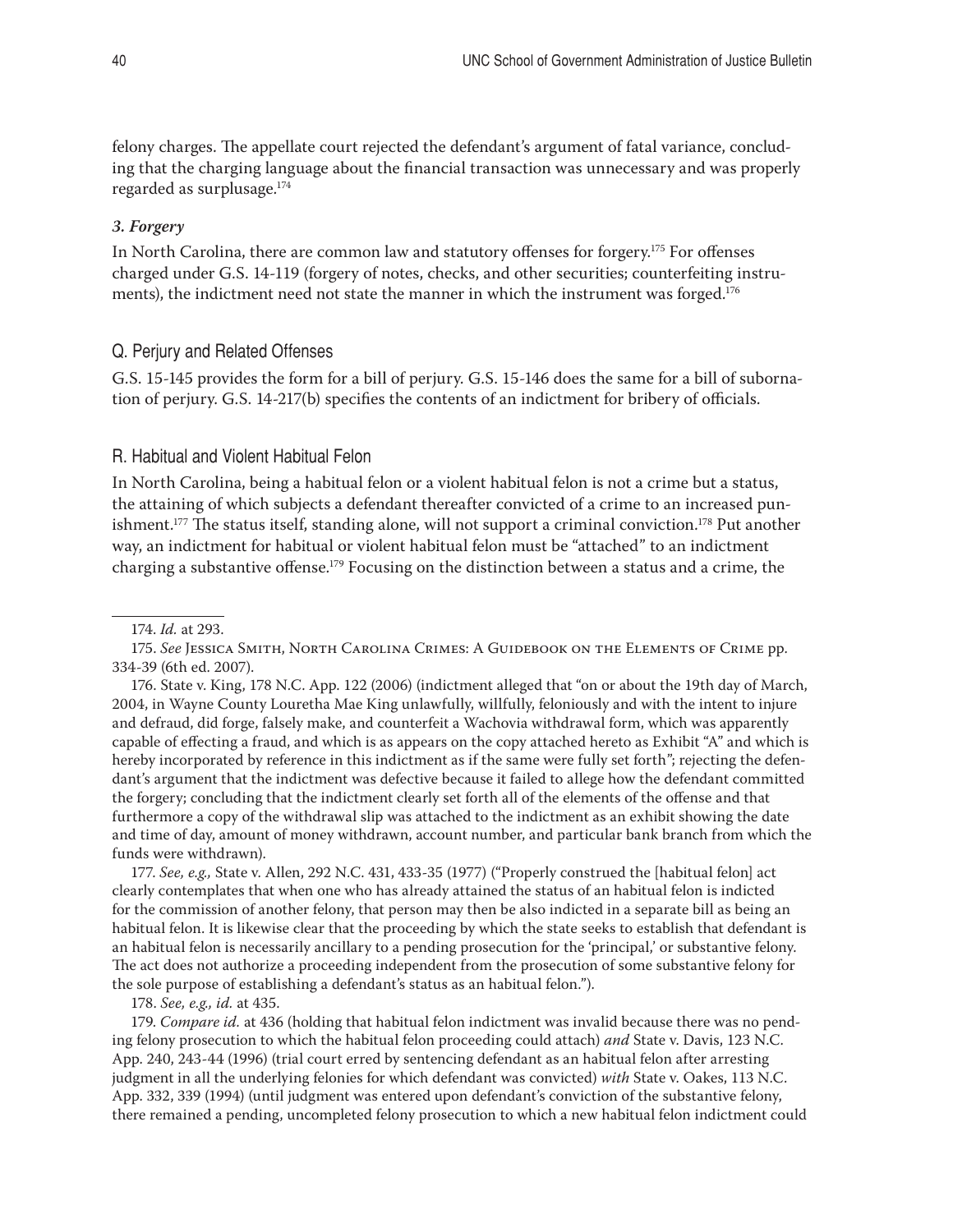<span id="page-40-0"></span>North Carolina Court of Appeals has stated that because being a habitual felon is not a substantive offense, the requirement in G.S. 15A-924(a)(5) that each element of the crime be pleaded does not apply.<sup>180</sup> It went on to indicate that as a status, "the only pleading requirement is that defendant be given notice that he is being prosecuted for some substantive felony as a recidivist."<sup>181</sup>

The relevant statutes provide that the indictment charging habitual felon or violent habitual felon status shall be separate from the indictment charging the substantive felony.182 Although it has not ruled on the issue, in *State v. Patton*, the North Carolina Supreme Court has indicated that this language requires separate indictments.183 In *State v. Young*, 184 the North Carolina Court of Appeals upheld an indictment that charged the underlying felony and habitual felon in separate counts of the same indictment. *Young* held that G.S. 14-7.3 does not require that a habitual felon indictment be contained in a separate bill of indictment; rather it held that the statute requires merely that the indictment charging habitual felon status "be distinct, or set apart, from the charge of the underlying felony." However, *Young* was decided before *Patton* and it is not clear that its rationale survives that later case.

The indictment for the substantive felony need not charge or refer to the habitual felon status.<sup>185</sup> Nor must the habitual felon indictment allege the substantive felony.<sup>186</sup> If the substantive felony is alleged in the habitual felon indictment and an error is made with regard to that allegation, the allegation will be treated as surplusage and ignored.<sup>187</sup> Finally a separate habitual felon indictment is not required for each substantive felony indictment.<sup>188</sup>

A number of issues have arisen regarding the timing of habitual and violent habitual felon indictments. The basic rule is that an indictment for habitual felon or violent habitual felon must be obtained before the defendant enters a plea at trial to the substantive offense.<sup>189</sup> The reason for this rule is "so that defendant has notice that he [or she] will be charged as a recidivist before pleading to the substantive felony, thereby eliminating the possibility that he [or she] will enter a

attach) *and* State v. Mewborn, 131 N.C. App. 495, 501 (1998) (after the original violent habitual felon indictment was quashed, prayer for judgment continued was entered on the substantive felony, a new indictment was issued, and defendant stood trial under that indictment as a violent habitual felon; because defendant had not yet been sentenced for the substantive felony and because the original indictment placed him on notice that he was being tried as a violent habitual felon, the subsequent indictment attached to the ongoing felony proceeding and defendant was properly tried as a violent habitual felon).

180. *See* State v. Roberts, 135 N.C. App. 690, 698 (1999).

181. *Id.* at 698 (quotation omitted and emphasis deleted).

182. *See* G.S. 14-7.3 (habitual felon); 14-7.9 (violent habitual felon).

183. *See* State v. Patton, 342 N.C. 633, 635 (1996); State v. Allen, 292 N.C. 431, 433 (1977).

184. 120 N.C. App. 456, 459-61 (1995).

185. *See* State v. Todd, 313 N.C. 110, 120 (1985); State v. Peoples, 167 N.C. App. 63, 71 (2004); State v. Mason, 126 N.C. App. 318, 322 (1997); State v. Hodge, 112 N.C. App, 462, 466-67 (1993); State v. Sanders, 95 N.C. App. 494, 504 (1989); State v. Keyes, 56 N.C. App. 75, 78 (1982).

186. *See* State v. Cheek, 339 N.C. 725, 727 (1995); State v. Smith, 160 N.C. App. 107, 124 (2003); State v. Bowens, 140 N.C. App. 217, 224 (2000); State v. Roberts, 135 N.C. App. 690, 698 (1999); *Mason,* 126 N.C. App. at 322.

187. *See, e.g., Bowens*, 140 N.C. App. at 224-25.

188. *See* State v. Patton, 342 N.C. 633, 635 (1996) (rejecting the notion that a one-to-one correspondence was required); State v. Taylor, 156 N.C. App. 172, 174 (2003).

189. *See* State v. Allen, 292 N.C. 431, 436 (1977); State v. Little, 126 N.C. App. 262, 269 (1997).

The court of appeals has rejected the argument that the "cut off" is when a defendant enters a plea at an arraignment. State v. Cogdell, 165 N.C. App. 368 (2004). The court concluded that "the critical event . . . is the plea entered before the actual trial." Id. at 373.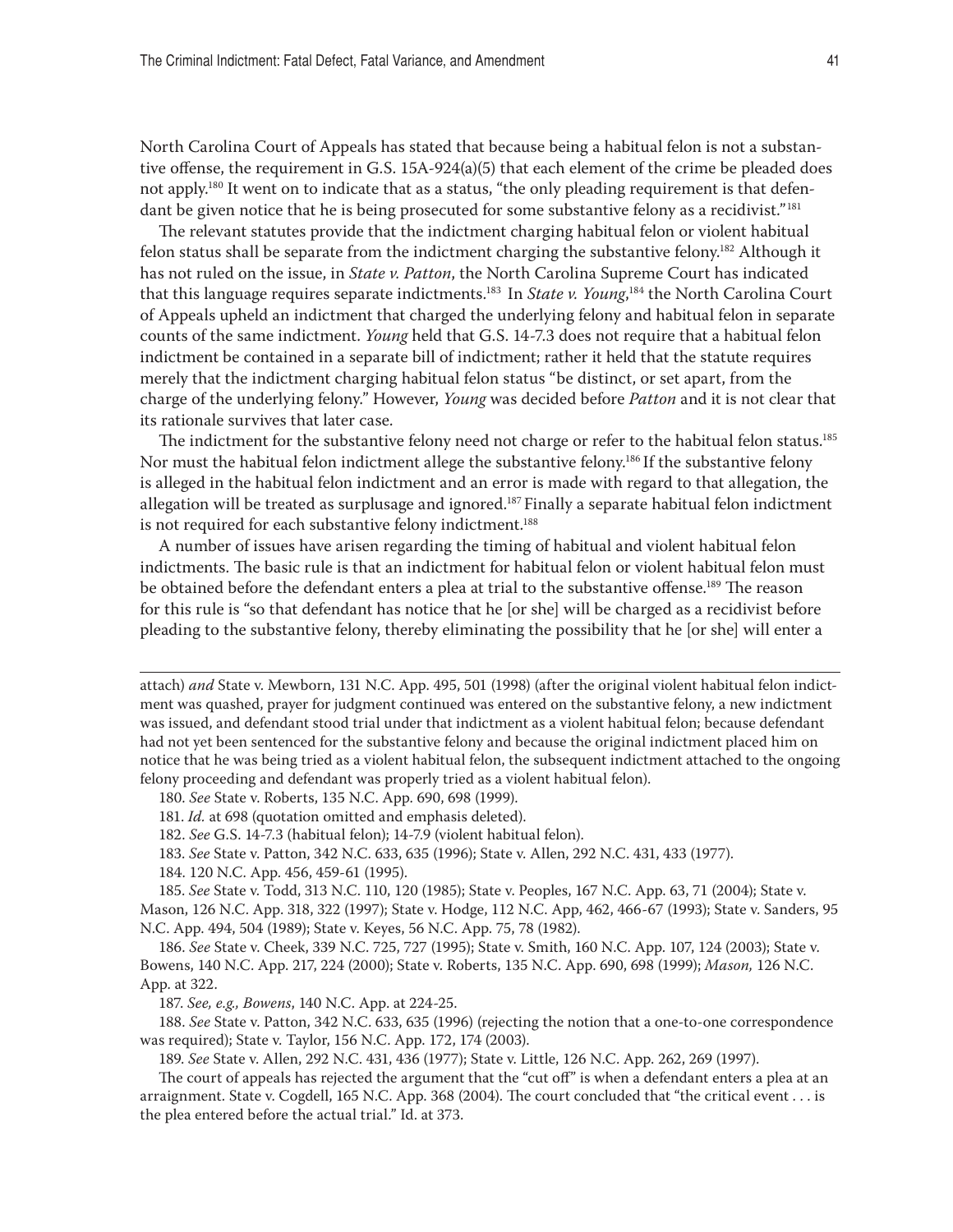guilty plea without a full understanding of the possible consequences of conviction."<sup>190</sup> A habitual or violent habitual indictment may be obtained before an indictment on the substantive charge is obtained, provided there is compliance with the statutes' notice and procedural requirements.<sup>191</sup> Once a guilty plea has been adjudicated on a habitual felon indictment or information, that particular pleading has been "used up" and cannot support sentencing the defendant as a habitual felon on another felony; this rule applies even if the sentencing on the original pleading has been continued.192

The most common challenges to habitual felon and violent habitual felon indictments are to the prior felonies alleged. G.S. 14-7.3 (charge of habitual felon), provides that indictments "must set forth the date that prior felony offenses were committed, the name of the state or other sovereign against whom said felony offenses were committed, the dates that pleas of guilty were entered to or convictions returned in said felony offenses, and the identity of the court wherein said pleas or convictions took place." G.S. 14-7.9 (charge of violent habitual felon) contains similar although not identical language. The prior convictions are treated as elements; thus, it is error to allow the State to amend an indictment to replace an alleged prior conviction.<sup>193</sup> Similarly, an indictment will be deemed defective if one of the alleged priors is a misdemeanor, not a felony, even if defense counsel stipulates that the prior convictions were felonies.194 By contrast, the courts are lenient with regard to the statutory requirement that the indictment identify the state or other sovereign against whom the prior felonies were committed.<sup>195</sup>

191. *See* State v. Blakney, 156 N.C. App. 671, 675 (2003); *see also* State v. Murray, 154 N.C. App. 631, 638 (2002).

192. State v. Bradley, 175 N.C. App. 234 (2005) (when the defendant pleaded guilty to two crimes and having attained habitual felon status as to each but sentencing was continued, the original habitual felon informations could not be used to support habitual felon sentencing for a subsequent felony charge).

193. *State v. Little*, 126 N.C. App. 262, 269-70 (1997) (the State should not have been allowed to obtain a superseding indictment which changed one of the three felony convictions listed as priors; the court concluded that a change in the prior convictions was substantive and altered an allegation pertaining to an element of the offense).

194. State v. Moncree*,* \_\_ N.C. App. \_\_, 655 S.E.2d 464 (2008) (habitual felon indictment was defective where one of the prior crimes was classified as a misdemeanor in the state where it was committed; defense counsel's stipulations that all of the priors were felonies did not foreclose relief on appeal).

195. State v. Montford, 137 N.C. App. 495, 500-01 (2000) (trial court did not err in allowing the State to amend the habitual felon indictment; original indictment listed three previous felonies, but did not state that they had been committed against the State of North Carolina, instead listing that they had occurred in Carteret County; State amended the indictment by inserting "in North Carolina" after each listed felony; "we need not even address the amendment issue, as we conclude that the original indictment itself was not flawed"; although the statute requires the indictment to allege the name of the state or sovereign, we have not required rigid adherence to this rule; "the name of the state need not be expressly stated if the indictment sufficiently indicates the state against whom the felonies were committed"; the original indictment sufficiently indicated the state against whom the prior felonies were committed because "State of North Carolina" explicitly appears at the top of the indictment, followed by "Carteret County," thus, Carteret County is clearly linked with the state name); State v. Mason, 126 N.C. App. 318, 323 (1997) (indictment stated the prior assault with a deadly weapon inflicting serious injury occurred in "Wake County, North Carolina" and

<sup>190.</sup> State v. Oakes, 113 N.C. App. 332, 338 (1994). The court of appeals has deviated from the basic timing rule in two cases. However, in both cases, (1) the habitual felon indictment was obtained before the defendant entered a plea at trial and was later replaced with either a new or superseding indictment; thus there was some notice as to the charge; and (2) both cases described the defects in the initial indictment as "technical"; thus, both probably could have been corrected by amendment. *See Oakes,* 113 N.C. App. 332; *Mewborn*, 131 N.C. App. 495.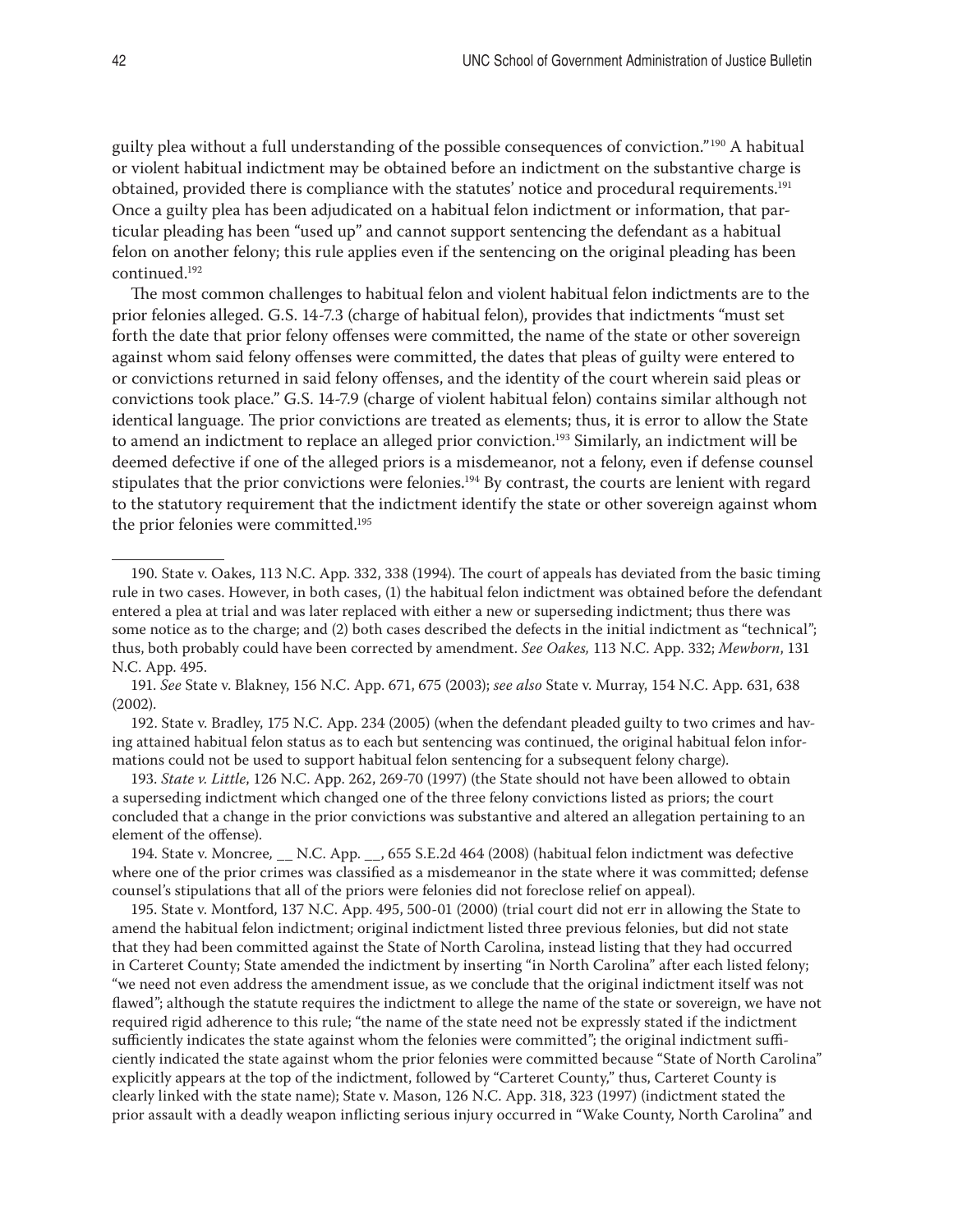Cases dealing with date issues regarding prior convictions in these indictments are summarized above, see *supra* pp. 8–9. The summaries below explore other challenges that have been asserted against the prior felony allegations in habitual felon and violent habitual felon indictments.

*State v. McIlwaine,* 169 N.C. App. 397, 399-499 (2005) (habitual felon indictment alleged that the defendant had been previously convicted of three felonies, including "the felony of possession with intent to manufacture, sell or deliver [S]chedule I controlled substance, in violation of N.C.G.S. 90-95"; the indictment was sufficient to charge habitual felon even though it did not allege the specific name of the controlled substance).

*State v. Briggs*, 137 N.C. App. 125, 130-31 (2000) (habitual felon indictment listing conviction for "felony of breaking and entering buildings in violation of N.C.G.S. 14-54" and containing the date the felony was committed, the court in which defendant was convicted, the number assigned to the case, and the date of conviction was sufficient).

*State v. Hicks*, 125 N.C. App. 158, 160 (1997) (no error by allowing State to amend habitual felon indictment; original indictment alleged that all of the previous felony convictions were committed after the defendant reached the age of eighteen; the State amended to allege that all but one of the previous felony convictions were committed after the defendant reached the age of eighteen; the three underlying felonies remained the same).

#### S. Drug Offenses

#### *1. Sale or Delivery*

Indictments charging sale or delivery of a controlled substance in violation of G.S. 90-95(a)(1) must allege a controlled substance that is included in the schedules of controlled substances.<sup>196</sup> Such indictments also must allege the name of the person to whom the sale or delivery was made, when that person's name is known, or allege that the person's name was unknown.<sup>197</sup> One exception

that judgment was entered in Wake County Superior Court and listed voluntary manslaughter as occurring in "Wake County" and that judgment was entered in Wake County Superior Court, but did not list a state; indictment was sufficient "because the description of the assault conviction indicates Wake County is within North Carolina, and the indictment states both judgments were entered in Wake County Superior Court, we believe this, along with the dates of the offenses and convictions, is sufficient to give defendant the required notice"); State v. Young, 120 N.C. App. 456, 462 (1995) (rejecting defendant's argument that habitual felon indictment inadequately alleged the name of the state or other sovereign against whom the prior felonies were committed); State v. Hodge, 112 N.C. App. 462, 467 (1993) (upholding indictment that alleged that the felony of common law robbery was committed in "Wake County, North Carolina," and that the other priors were committed in "Wake County," descriptions which were in the same sentence; the use of "Wake County" to describe the sovereignty against which the felonies were committed was clearly a reference to Wake County, North Carolina); State v. Williams, 99 N.C. App. 333, 334-35 (1990) (habitual felon indictment setting forth each of the prior felonies of which defendant was charged and convicted as being in violation of an enumerated "North Carolina General Statutes" contained a sufficient statement of the state or sovereign against whom the felonies were committed).

196. State v. Ahmadi-Turshizi, 175 N.C. App. 783, 785-86 (2006); *see infra* pp. 47-48 (discussing allegations regarding drug name).

197. *See* State v. Bennett, 280 N.C. 167, 168-69 (1971) (an indictment for sale of a controlled substance must state the name of the person to whom the sale was made or that his or her name was unknown) (decided under prior law); State v. Calvino, 179 N.C. App. 219, 221-222 (2006) (the indictment alleged that defendant sold cocaine to "a confidential source of information" and it was undisputed that the State knew the name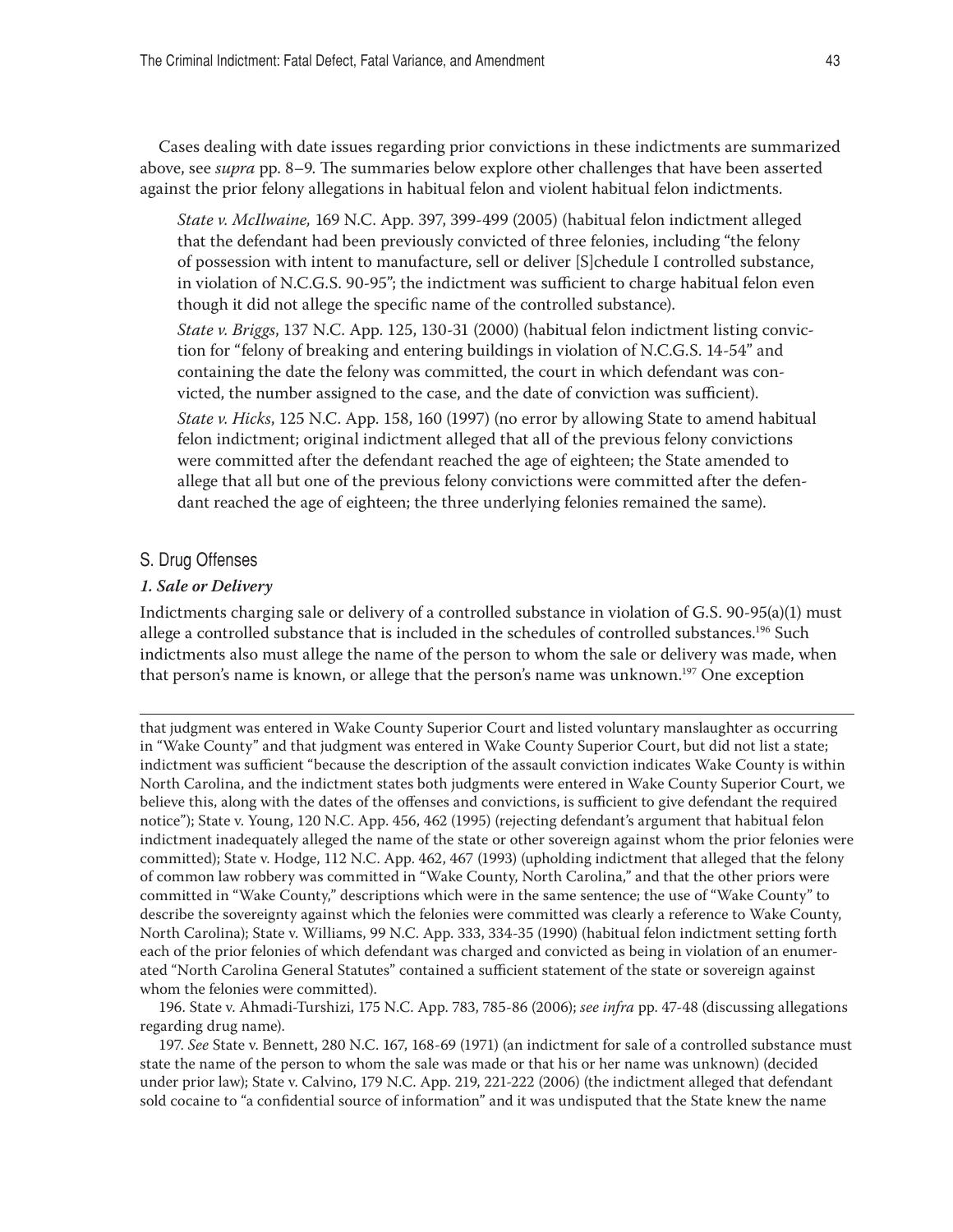<span id="page-43-0"></span>to this rule has been recognized by the court of appeals in cases involving middlemen. *State v. Cotton*<sup>198</sup> is illustrative. In *Cotton,* the sale and delivery indictment charged that the defendant sold the controlled substance to Todd, an undercover officer. The evidence at trial showed a direct sale to Morrow, who was acting as a middleman for Todd. Defendant unsuccessfully moved to dismiss on grounds of fatal variance. The court of appeals noted that the State could overcome the motion by producing substantial evidence that the defendant knew the cocaine was being sold to a third party, and that the third party was named in the indictment. Turning to the facts before it, the court noted that the evidence showed that Todd accompanied Morrow to the defendant's house and was allowed to stay in the house while Morrow and defendant had a discussion. Todd was brought upstairs with them and waited in the bedroom when they went into the bathroom. Morrow then came out and told Todd to give him the money because the defendant was paranoid, went back into the bathroom, and came out with the cocaine. The court concluded that there was substantial evidence that the defendant knew that Morrow was acting as a middleman, and that the cocaine was actually being sold to Todd, the person named in the indictment, and thus that there was no fatal variance.<sup>199</sup> When there is insufficient evidence showing that the defendant knew that the intermediary was buying or taking delivery for the purchaser named in the indictment, a fatal variance results.<sup>200</sup>

If the charge is conspiracy to sell or deliver, the person with whom the defendant conspired to sell and deliver need not be named.<sup>201</sup>

#### *2. Possession and Possession With Intent to Manufacture, Sell or Deliver*

An indictment for possession of a controlled substance must identify the controlled substance allegedly possessed.202 However, time and place are not essential elements of the offense of

of the individual to whom defendant allegedly sold the cocaine in question; the indictment was fatally defective); State v. Smith, 155 N.C. App. 500, 512-13 (2002) (fatal variance in indictment alleging that defendant sold marijuana to Berger; facts were that Berger and Chadwell went to defendant's bar to purchase marijuana; Berger waited in the car while Chadwell went into the building and purchased marijuana on their behalf; there was no substantial evidence that defendant knew he was selling marijuana to Berger); State v. Wall, 96 N.C. App. 45, 49-50 (1989); (fatal variance between indictment charging sale and delivery of cocaine to McPhatter, an undercover officer, and evidence showing that McPhatter gave Riley money to purchase cocaine, which she did; there was no substantial evidence that defendant knew Riley was acting on McPhatter's behalf); State v. Pulliman, 78 N.C. App. 129, 131-33 (1985) (no fatal variance between indictment charging sale and delivery to Walker, an undercover officer, and evidence; evidence showed that although the sale was made to Cobb, defendant knew Cobb was buying the drugs for Walker); State v. Sealey, 41 N.C. App. 175, 176 (1979) (fatal variance between indictment charging defendant with selling dilaudid to Mills and evidence showing that defendant made the sale to Atkins); State v. Ingram, 20 N.C. App. 464, 465-66 (1974) (fatal variance between indictment charging that defendant sold to Gooche and evidence showing that the purchaser was Hairston); State v. Martindate, 15 N.C. App. 216, 217-18 (1972) (indictment that did not name the person to whom a sale was allegedly made and did not allege that the purchaser's name was unknown was fatally defective); State v. Long, 14 N.C. App. 508, 510 (1972) (same).

198. 102 N.C. App. 93 (1991).

199. *See also Pulliman*, 78 N.C. App. at 131-33.

200. *See Wall,* 96 N.C. App. at 49-50; *Smith,* 155 N.C. App. at 512-13.

201. *See, e.g.,* State v. Lorenzo, 147 N.C. App. 728, 734-35 (2001) (indictment charging conspiracy to traffic in marijuana by delivery was not defective for failing to name the person to whom defendant allegedly conspired to sell or deliver the marijuana).

202. *See* State v. Ledwell, 171 N.C. App. 328, 331 (2005).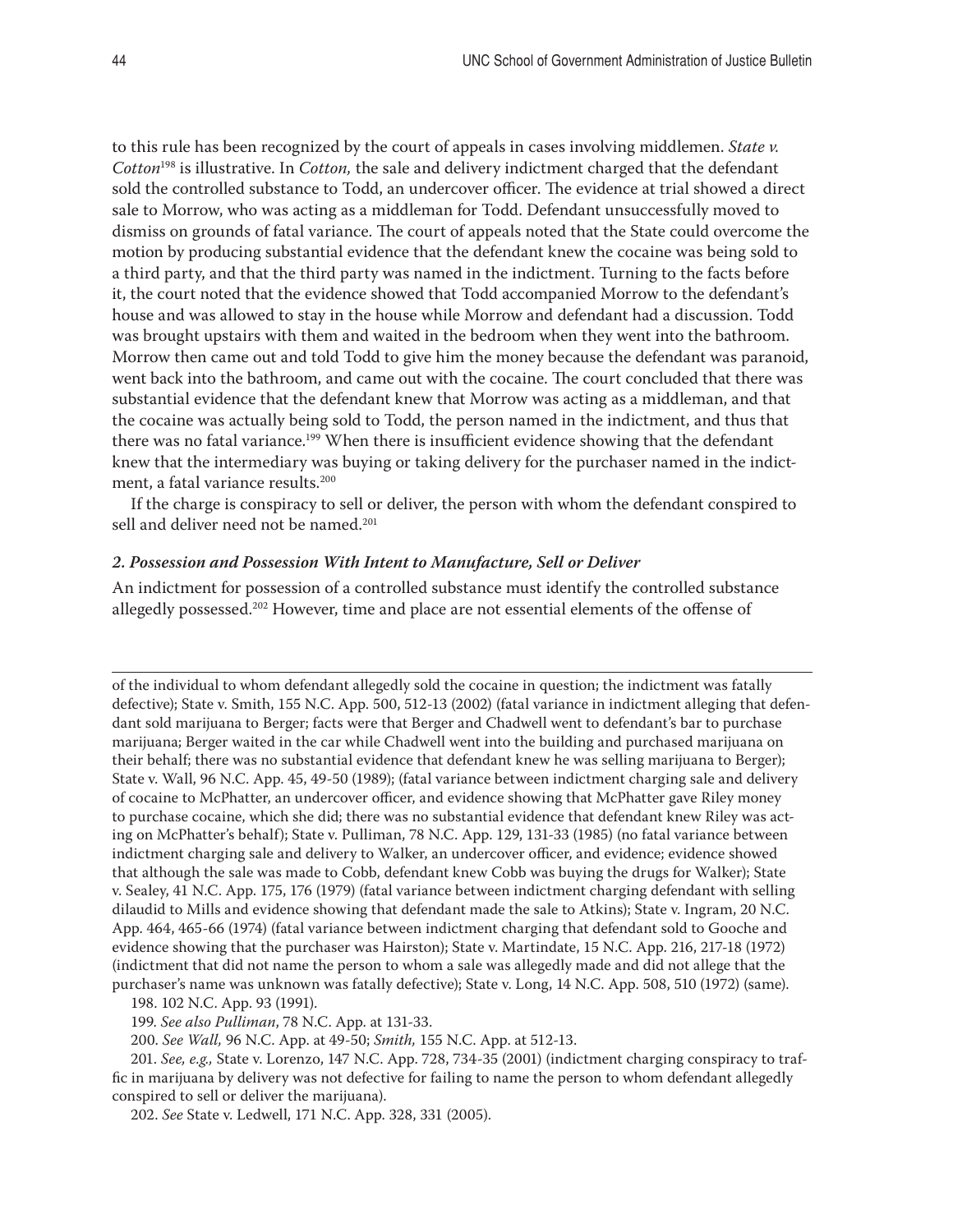<span id="page-44-0"></span>unlawful possession.203 Indictments charging possession with intent to sell or deliver need not allege the person to whom the defendant intended to distribute the controlled substance.<sup>204</sup>

For case law pertaining to drug quantity, see *infra* pp. 46–47*.* For case law pertaining to the name of the controlled substance, see *infra* pp. 47–48.

#### *3. Trafficking*

An indictment charging conspiracy to traffic in controlled substances by sale or delivery is sufficient even if it does not identify the person with whom the defendant conspired to sell or deliver the controlled substance.<sup>205</sup>

For case law pertaining to drug quantity in trafficking cases, see *infra* pp. 46–47.

#### *4. Maintaining a Dwelling*

The specific address of the dwelling need not be alleged in an indictment charging the defendant with maintaining a dwelling.<sup>206</sup>

## *5. Drug Paraphernalia*

In *State v. Moore*, 207 an indictment charging possession of drug paraphernalia alleged that the defendant possessed "drug paraphernalia, to wit: a can designed as a smoking device." However, none of the evidence at trial related to a can; rather, it described crack cocaine in a folded brown paper bag with a rubber band around it. After denying the defendant's motion to dismiss, the trial court granted the State's motion to amend the indictment striking "a can designed as a smoking device" and replacing it with "drug paraphernalia, to wit: a brown paper container." The court of appeals held that because this change constituted a substantial alteration of the indictment, it was impermissible and the motion to dismiss should have been granted. It reasoned: "As common household items and substances may be classified as drug paraphernalia when considered in the light of other evidence, in order to mount a defense to the charge of possession of drug paraphernalia, a defendant must be apprised of the item or substance the State categorizes as drug paraphernalia." Without citing *Moore,* a later case held that no plain error occurred when the indictment charged the defendant with possessing "drug paraphernalia, SCALES FOR PACKAGING A CONTROLLED SUBSTANCE," but the trial court instructed the jury that it could find the defendant guilty if it concluded that he knowingly possessed drug paraphernalia, without mentioning scales or packaging.<sup>208</sup>

<sup>203.</sup> *See Bennett*, 280 N.C. at 169.

<sup>204.</sup> *See* State v. Campbell, 18 N.C. App. 586, 589 (1973) (decided under prior law).

<sup>205.</sup> *See Lorenzo*, 147 N.C. App. at 734.

<sup>206.</sup> *See* State v. Grady, 136 N.C. App. 394, 396-98 (2000) (no error in allowing amendment of dwelling's address in indictment for maintaining dwelling for use of controlled substance; address changed from "919 Dollard Town Road" to "929 Dollard Town Road"; because the specific designation of the dwelling's address need not be alleged in an indictment for this offense, the amendment did not "substantially alter the charge set forth in the indictment"; also, defendant could not have been misled or surprised because another count in the same indictment contained the correct address).

<sup>207. 162</sup> N.C. App. 268 (2004).

<sup>208.</sup> State v. Shearin, 170 N.C. App. 222, 232-33 (2005).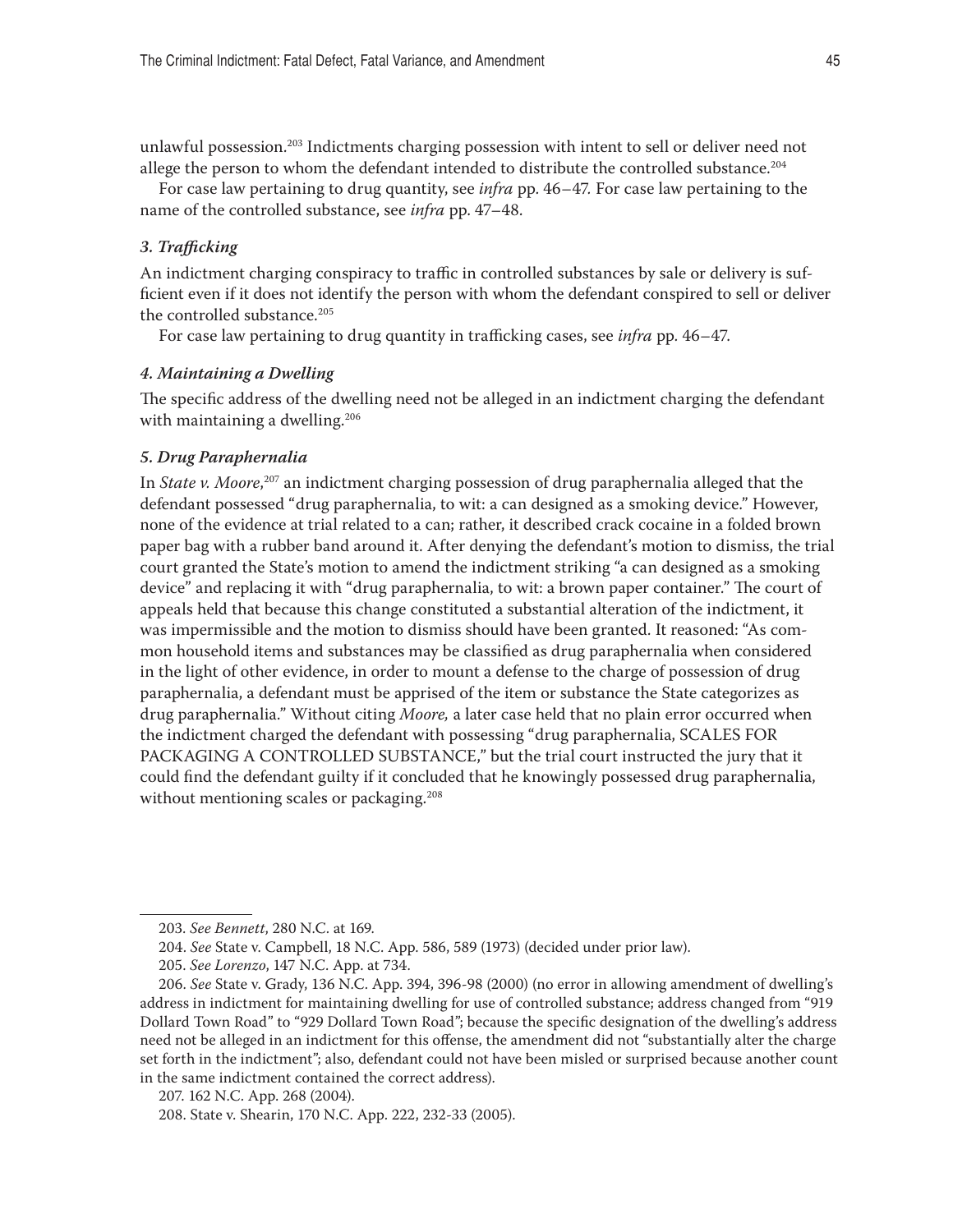# <span id="page-45-0"></span>*6. Obtaining Controlled Substance by Fraud or Forgery*

Cases involving challenges to indictments charging obtaining a controlled substance by forgery are annotated below.

*State v. Brady*, 147 N.C. App. 755, 758 (2001) (no error in allowing amendment to change the controlled substance named from "Xanax" to "Percocet" in an indictment for obtaining a controlled substance by forgery; the name of the controlled substance is not necessary in an indictment charging this offense).

*State v. Baynard*, 79 N.C. App. 559, 561-62 (1986) (indictments charging crime of obtaining controlled substance by fraud and forgery under G.S. 90-108(a)(10) were adequate to support conviction, even though they did not specifically state that defendant presented forged prescriptions knowing they were forged; indictments alleged that the offense was done "intentionally" and contained the words "misrepresentation, fraud, deception and subterfuge," all of which implied specific intent to misrepresent).

*State v. Fleming*, 52 N.C. App. 563, 565-66 (1981) (indictment properly charged offense under G.S. 90-108(a)(10); the illegal means employed was alleged with sufficient particularity).

*State v. Booze*, 29 N.C. App. 397, 398-400 (1976) (indictment alleging the time and place and the persons from whom defendant attempted to acquire the controlled substance, identifying the controlled substance, and stating the illegal means with particularity, "by using a forged prescription and presenting it to" the named pharmacists, was sufficient; "it was not necessary to make further factual allegations as to the nature of the forged prescriptions or to incorporate the forged prescriptions in the bills").

# *7. Amount of Controlled Substance*

When the amount of the controlled substance is an essential element of the offense, it must be properly alleged in the indictment. Amount is an essential element with felonious possession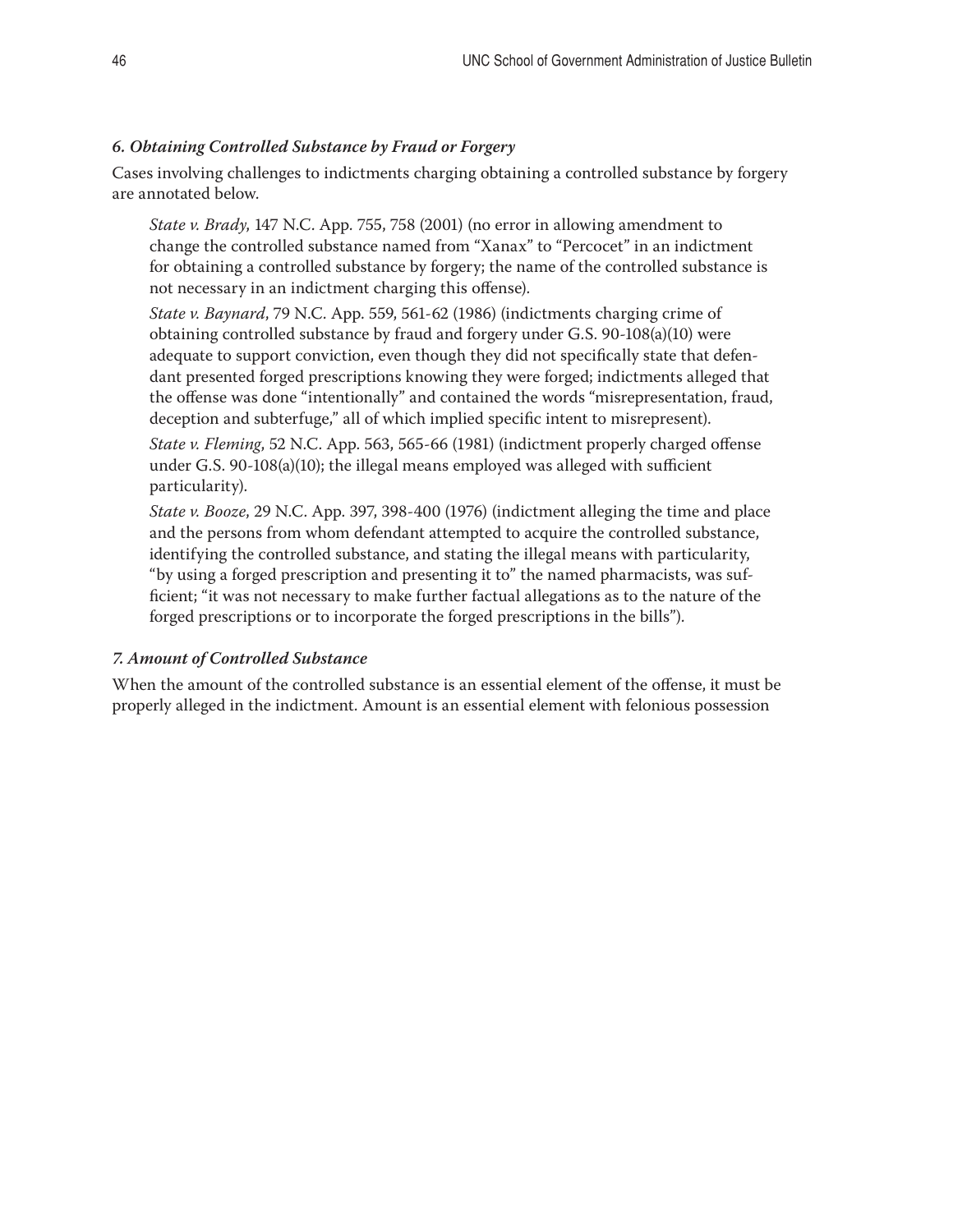<span id="page-46-0"></span>of marijuana,<sup>209</sup> felonious possession of hashish,<sup>210</sup> and trafficking in controlled substances.<sup>211</sup> Quantity is not an element of an offense under  $90-95(a)(1).^{212}$ 

#### *8. Drug Name*

When the identity of the controlled substance is an element of the offense,<sup>213</sup> the indictment must allege a substance that is included in the schedules of controlled substances.<sup>214</sup> Thus, when an indictment alleged that the defendant possessed "Methylenedioxyamphetamine (MDA), a controlled substance included in Schedule I," and no such controlled substance by that name is listed in Schedule I, the indictment was defective.<sup>215</sup> Similarly, an indictment that identified the controlled substance allegedly possessed, sold, and delivered as "methylenedioxymethamphetamine a controlled substance which is included in Schedule I of the North Carolina Controlled Substances Act" was defective because although 3, 4-Methylenedioxymethamphetamine was listed in

211. *See* State v. Outlaw, 159 N.C. App. 423 (trafficking indictment that failed to allege weight of cocaine was invalid) (citing State v. Epps, 95 N.C. App. 173 (1989)); State v. Trejo, 163 N.C. App. 512 (2004) (rejecting defendant's argument that the indictments charging him with trafficking in marijuana by possession and trafficking in marijuana by transportation were fatally defective because each failed to correctly specify the quantity of marijuana necessary for conviction; indictment charging trafficking in marijuana by possession alleged that defendant "possess[ed] 10 pounds or more but less than 50 pounds" of marijuana; the indictment charging defendant with trafficking in marijuana by transportation alleged that defendant "transport[ed] 10 pounds or more but less than 50 pounds" of marijuana; indictments, although overbroad, did allege the required amount of marijuana; fact that challenged indictments were drafted to include the possibility that defendant possessed and transported exactly ten pounds of marijuana (which does not constitute trafficking in marijuana) does not invalidate the indictments); *Epps*, 95 N.C. App. at 175-76 (quashing conspiracy to traffic in cocaine indictment for failure to refer to amount of cocaine); State v. Keyes, 87 N.C. App. 349, 358-59 (1987) (although statute makes it a trafficking felony to possess "four grams or more, but less than 14 grams" of heroin, the indictment charged possession of "more than four but less than fourteen grams of heroin"; distinguishing *Goforth*, discussed below, and holding that variance was not fatal; the indictment excludes from criminal prosecution the possession of exactly four grams, whereas the statute includes the possession of exactly four grams; the indictment, while limiting the scope of defendant's liability, is clearly within the confines of the statute); State v. Goforth, 65 N.C. App. 302, 305 (1983) (applying prior law that criminalized trafficking in marijuana at weights of in excess of 50 pounds and holding that indictment charging conspiracy to traffic "in at least 50 pounds" of marijuana was defective). *But see Epps*, 95 N.C. App. at 176-77 (affirming trafficking by sale conviction even though relevant count in indictment did not allege a drug quantity; defendant was charged in a two-count indictment, count one charged trafficking by possession of a specified amount of cocaine and count two charged trafficking by sale but did not state an amount; the two counts, when read together, informed defendant that he was being charged with trafficking by sale).

212. *See* State v. Hyatt, 98 N.C. App. 214, 216 (1990) ("while the quantity of drugs seized is evidence of the intent to sell, 'it is not an element of the offense'"); *Peoples*, 65 N.C. App. at 169 (same).

213. *See, e.g., supra* pp. 43, 44.

214. State v. Ahmadi-Turshizi, 175 N.C. App. 783, 784-85 (2006); State v. Ledwell, 171 N.C. App. 328 (2005).

215. *Ledwell*, 171 N.C. App. at 331-33.

<sup>209.</sup> *See* State v. Partridge, 157 N.C. App. 568, 570-71 (2003) (indictment charging felonious possession of marijuana was defective because it did not state drug quantity; the weight of the marijuana is an essential element of this offense); State v. Perry, 84 N.C. App. 309, 311 (1987) (the elements of felony possession were set out with sufficient clarity in indictment that specifically mentioned drug quantity).

<sup>210.</sup> *See* State v. Peoples, 65 N.C. App. 168, 168 (1983) (indictment that failed to allege the amount of hashish possessed could not support a felony conviction).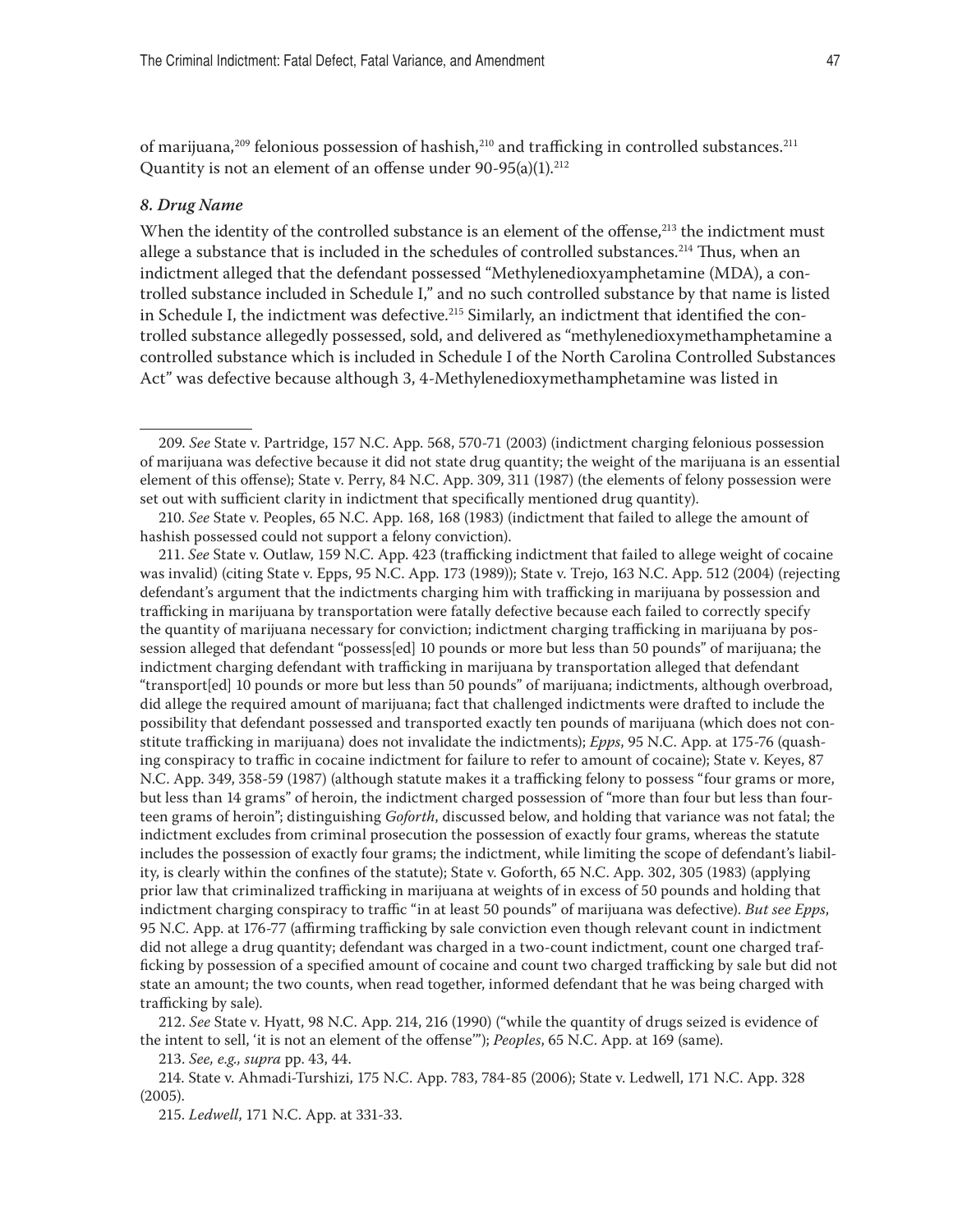<span id="page-47-0"></span>Schedule I, methylenedioxymethamphetamine was not.216 Notwithstanding this, cases have held that controlled substance indictments will not be found defective for minor errors in identifying the relevant controlled substance, such as "cocoa" instead of cocaine,<sup>217</sup> cocaine instead of a mixture containing cocaine, $218$  and the use of a trade name instead of a chemical name. $219$ 

# T. Weapons Offenses and Firearm Enhancement

Several cases addressing indictment issues with regard to weapons offenses and the firearm enhancement in G.S. 15A-1340.16A are annotated below.

# *1. Shooting into Occupied Property*

*State v. Pickens*, 346 N.C. 628, 645-46 (1997) (no fatal variance between indictment alleging that defendant fired into an occupied dwelling with a shotgun and evidence establishing that the shot came from a handgun; the essential element of the offense is "to discharge ... [a] firearm"; indictment alleging that defendant discharged "a shotgun, a firearm" alleged that element and the averment to the shotgun was not necessary, making it mere surplusage in the indictment).

*State v. Cockerham*, 155 N.C. App. 729, 735-36 (2003) (indictment charging shooting into occupied property was not defective for failing to allege that defendant fired into a "building, structure or enclosure"; indictment alleged defendant shot into an "apartment" and as such was sufficient; an indictment which avers facts constituting every element of the offense need not be couched in the language of the statute).

*State v. Bland*, 34 N.C. App. 384, 385 (1977) (no fatal variance between indictment alleging that defendant shot into an occupied building and evidence showing that he shot into an occupied trailer; indictment specifically noted that the occupied building was located at 5313 Park Avenue, the address of the trailer).

*State v. Walker*, 34 N.C. App. 271, 272-74 (1977) (indictment not defective for failing to allege that the defendant knew or should have known that the trailer was occupied by one or more persons).

# *2. Possession of Firearm by Felon*

G.S. 14-415.1 makes it a crime for a felon to possess a firearm or weapon of mass destruction. G.S. 14-415.1(c) provides that an indictment charging a defendant with this crime "shall be separate from any indictment charging him with other offenses related to or giving rise to a charge under this section." It further provides that the indictment

must set forth the date that the prior offense was committed, the type of offense and the penalty therefore, and the date that the defendant was convicted or plead guilty to such

<sup>216.</sup> *Ahmadi-Turshizi*, 175 N.C. App. at 785-86.

<sup>217.</sup> *See* State v. Thrift, 78 N.C. App. 199, 201-02 (1985).

<sup>218.</sup> State v. Tyndall, 55 N.C. App. 57, 61-62 (1981) (although the indictment alleged that defendant sold cocaine rather than a mixture containing cocaine, this was not a fatal variance).

<sup>219.</sup> State v. Newton, 21 N.C. App. 384, 385-86 (1974) (no fatal variance between indictment charging that defendant possessed Desoxyn and evidence that showed defendant possessed methamphetamine; Desoxyn is a trade name for methamphetamine hydrochloride).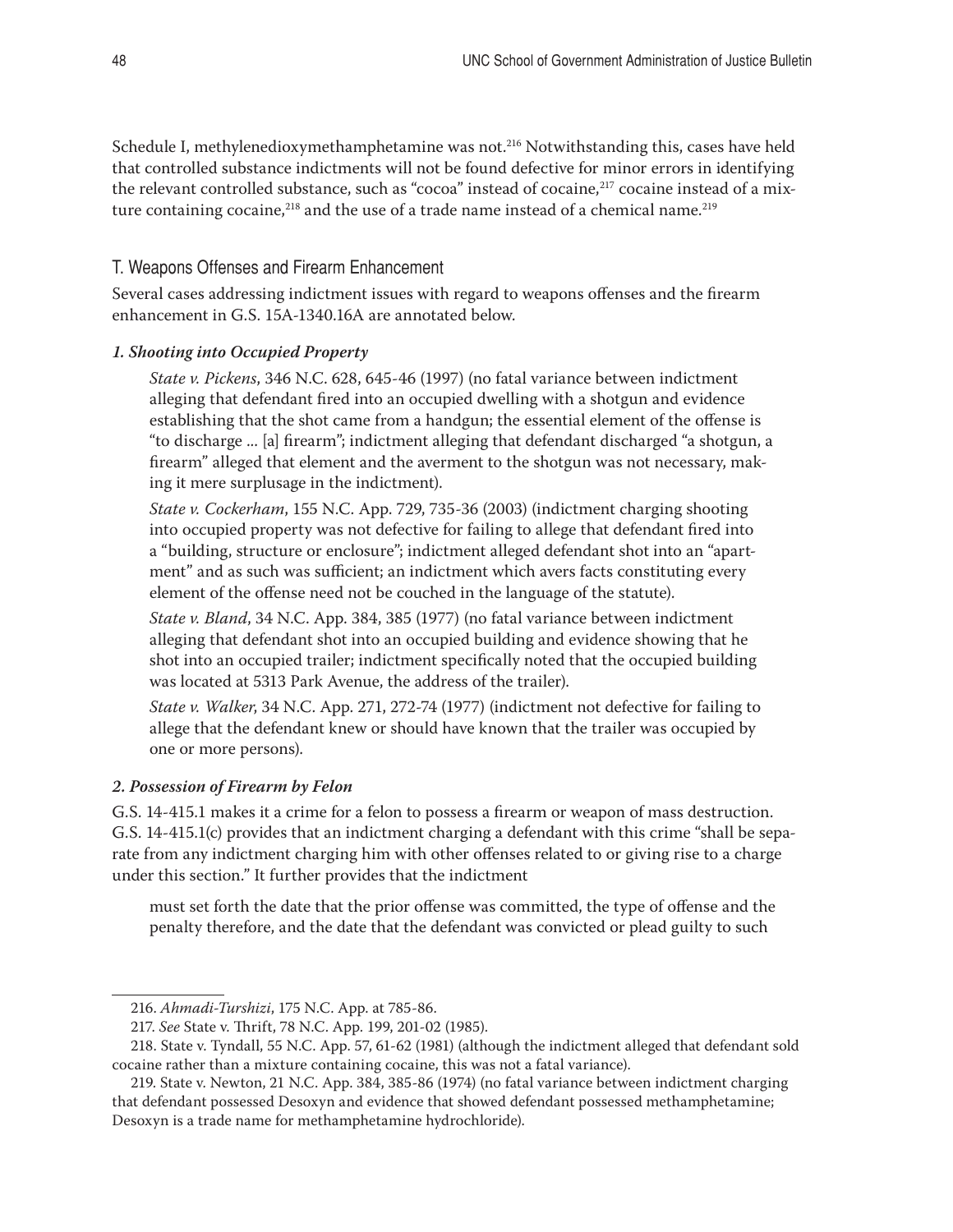offense, the identity of the court in which the conviction or plea of guilty took place and the verdict and judgment rendered therein.

The court of appeals has held that the statutory requirement that the indictment state the conviction date for the prior offense is directory and not mandatory.<sup>220</sup> Thus, it concluded that failure to allege the date of the prior conviction did not render an indictment defective.221 Also, *State v. Boston,*<sup>222</sup> rejected a defendant's claim that an indictment for this offense was fatally defective because it failed to state the statutory penalty for the prior felony conviction. The court held that "the provision . . . that requires the indictment to state the penalty for the prior offense is not material and does not affect a substantial right," that the defendant was apprised of the relevant conduct, and "[t]o hold otherwise would permit form to prevail over substance." Other relevant cases are summarized below.

#### *Cases Finding a Fatal Defect or Variance/Error With Respect to an Amendment*

*State v. Langley*, 173 N.C. App. 194, 196-99 (2005) (in conviction under a prior version of G.S. 14-415.1, the court held that there was a fatal variance where the indictment charged that the defendant was in possession of a handgun and the State's evidence at trial tended to show that defendant possessed a firearm with barrel length less than 18 inches and overall length less than 26 inches, a sawed-off shotgun).<sup>223</sup>

#### *Finding No Fatal Defect or Variance/No Error With Respect to an Amendment*

*State v. Coltrane,* N.C. App. , 656 S.E.2d 322 (2008) (the trial court did not err by allowing the State to amend the allegation that the defendant's underlying felony conviction occurred in Montgomery County Superior Court to state that it occurred in Guilford County Superior Court; the indictment correctly identified all of the other allegations required by G.S. 14-415.1(c).

*State v. Bishop*, 119 N.C. App. 695, 698-99 (1995) (indictment was not invalid for failing to allege (1) that possession of the firearm was away from defendant's home or business; (2) that defendant's prior Florida felony was "substantially similar" to a particular North Carolina crime; and (3) to which North Carolina statute the Florida conviction was similar; omission of the situs of the offense was not an error because situs is an exception to the offense, not an essential element; omission of a statement that the Florida felony was "substantially similar" to a particular North Carolina crime was not an error because the indictment gave sufficient notice of the offense charged; the indictment clearly described the felony committed in Florida, satisfying the requirements of G.S. 14-415.1(b)(3) and properly charging defendant with possession of firearms by a felon).

*State v. Riggs*, 79 N.C. App. 398, 402 (1986) (indictment charging that defendant possessed "a Charter Arms .38 caliber pistol, which is a handgun" was not invalid for failing to allege the length of the pistol).

<sup>220.</sup> State v. Inman, 174 N.C. App. 567 (2005).

<sup>221.</sup> *Id.* at 571.

<sup>222. 165</sup> N.C. App. 214 (2004).

<sup>223.</sup> At the time, the prior version of the statute made it a crime for a felon to possess "any handgun or other firearm with a barrel length of less than 18 inches or an overall length of less than 26 inches, or any weapon of mass destruction as defined by G.S. 14-288.8(c)." G.S. 14-415.1(a) (2003).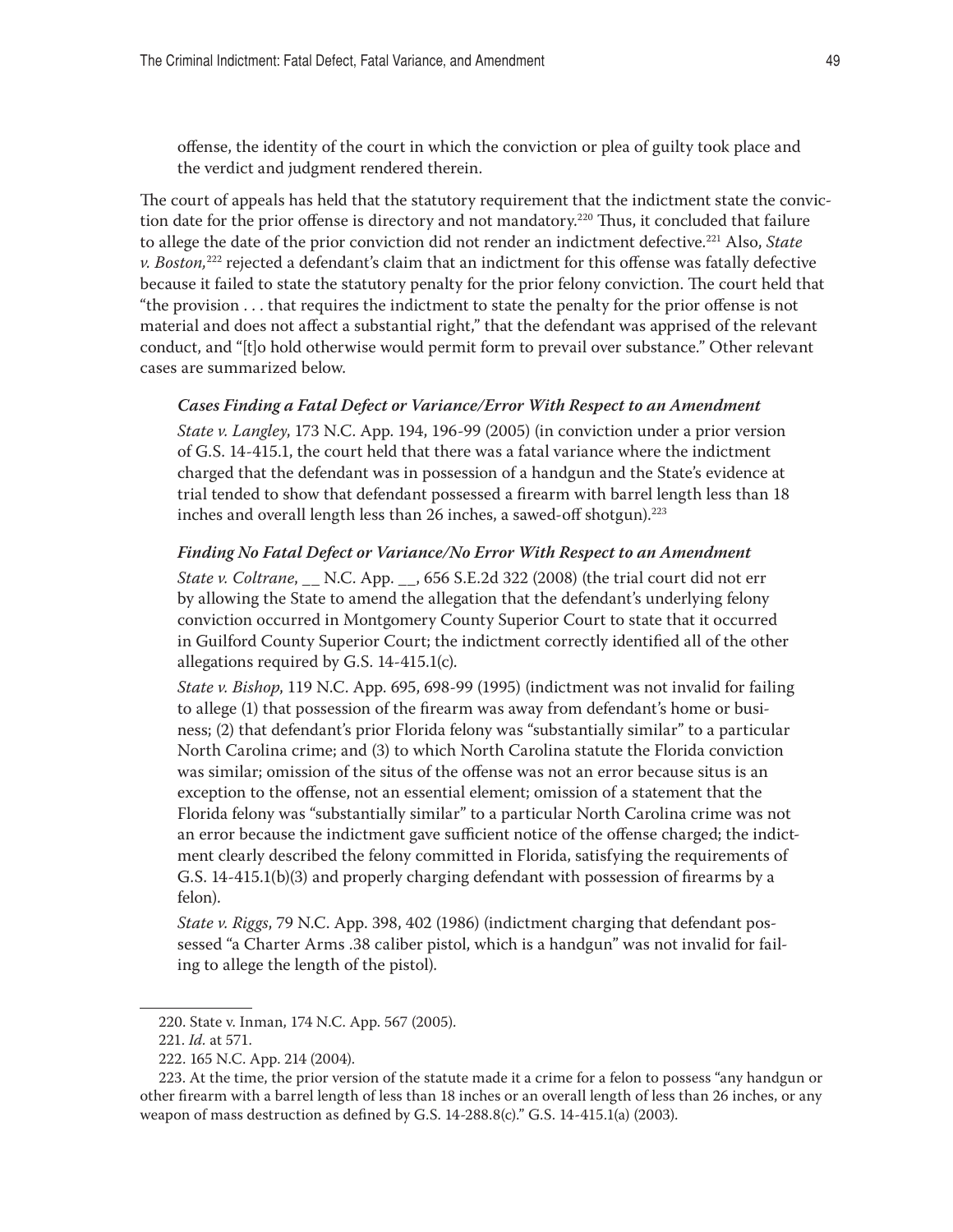# <span id="page-49-0"></span>*3. Possession of Weapon of Mass Destruction*

*State v. Blackwell*, 163 N.C. App. 12 (2004) (no fatal variance between indictment charging possession of weapon of mass destruction that alleged possession of "a Stevens 12 gauge single-shot shotgun" and evidence at trial that shotgun was manufactured by Jay Stevens Arms; even if there was no evidence that the shotgun was a "Stevens" shotgun, there would be no fatal variance because "any person of common understanding would have understood that he was charged with possessing the sawed-off shotgun that he used to shoot the victim).

# *4. Firearm Enhancement*

G.S. 15A-1340.16A provides for an enhanced sentence if the defendant is convicted of a felony falling within one of the specified classes and the defendant used, displayed, or threatened to use or display a firearm during commission of the felony. The statute provides that an indictment is sufficient if it alleges that "the defendant committed the felony by using, displaying, or threatening the use or display of a firearm and the defendant actually possessed the firearm about the defendant's person."224

# U. Motor Vehicle Offenses

# *1. Impaired Driving*

G.S. 20-138.1(c) and 20-138.2(c) allow short-form pleadings for impaired driving and impaired driving in a commercial vehicle respectively. For a discussion of the implications of *Blakely v. Washington,*<sup>225</sup> on these offenses, see *supra* p. 16. A case dealing with an allegation regarding the location of an impaired driving offense is summarized below.

*State v. Snyder*, 343 N.C. 61, 65-68 (1996) (indictment alleged that offense occurred on a street or highway; trial judge properly permitted the State to amend the indictment to read "on a highway or public vehicular area"; although the *situs* of the impaired driving offense is an essential element, the indictment simply needs to contain an allegation of *a situs* covered by the statute and no greater specificity is required; change in this case merely a refinement in the description of the type of *situs* on which the defendant was driving rather than a change in an essential element of the offense).

# *2. Habitual Impaired Driving*

Under the current version of the habitual impaired driving statute, $226$  this offense is committed when a person drives while impaired and has three or more convictions involving impaired driving within the last ten years. Under an earlier version of the statute, the "look-back period" for prior convictions was only seven years. At least one case has held, in connection with a prosecution under the prior version of the statute, that it was error to allow the State to amend a habitual impaired driving indictment to correct the date of a prior conviction and thereby bring it within the seven-year look-back period.<sup>227</sup> Indictments charging habitual impaired driving must conform to G.S. 15A-928. Cases on point are summarized below.

<sup>224.</sup> G.S. 15A-1340.16A(d).

<sup>225. 542</sup> U.S. 296 (2004).

<sup>226.</sup> G.S. 20-138.5.

<sup>227.</sup> State v. Winslow, 360 N.C. 161 (2005).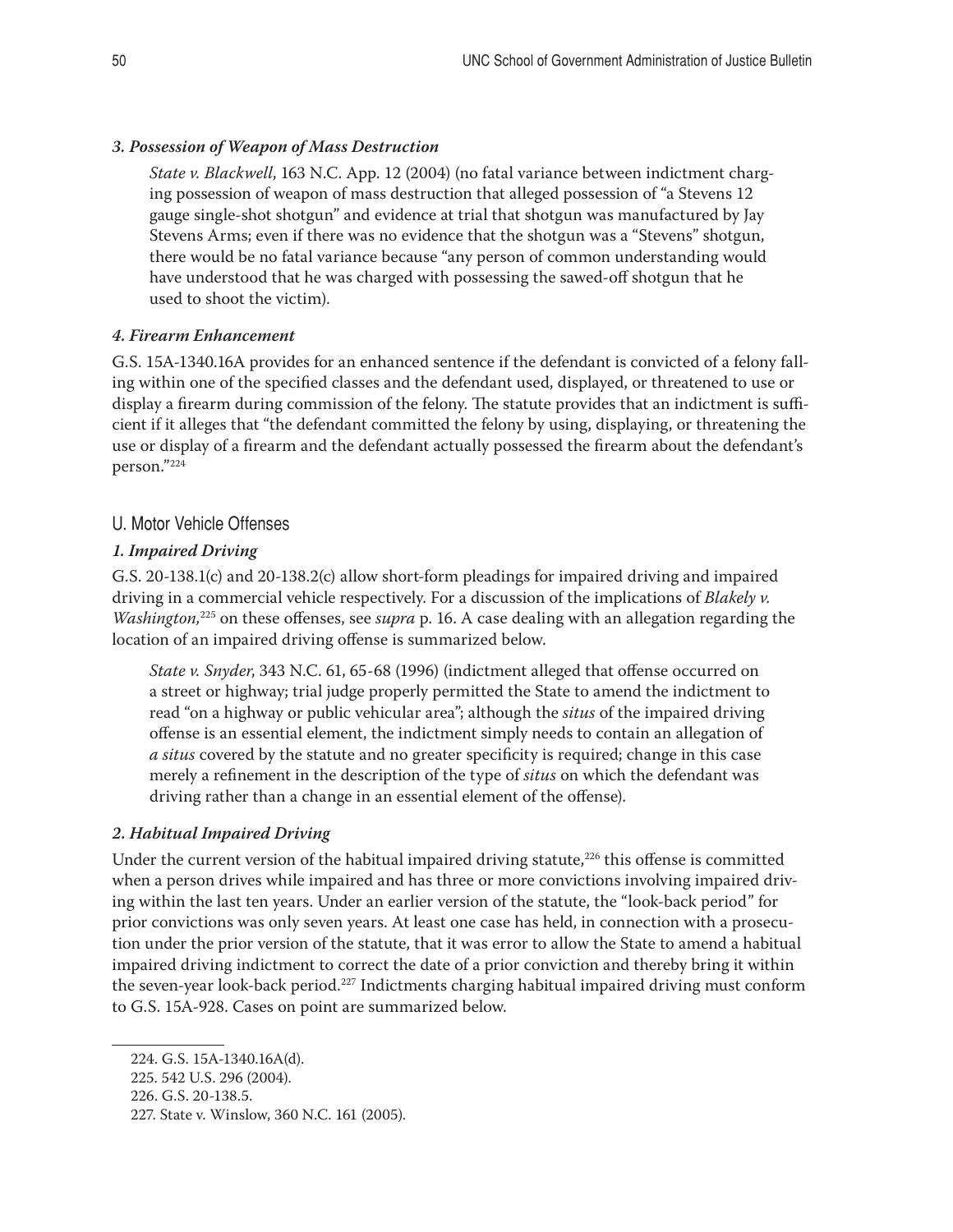<span id="page-50-0"></span>*State v. Mark*, 154 N.C. App. 341, 344-45 (2002) (rejecting defendant's argument that indictment violated G.S. 15A-928 because count three was entitled "Habitual Impaired Driving"), *aff'd,* 357 N.C. 242 (2003).

*State v. Lobohe*, 143 N.C. App. 555, 557-59 (2001) (indictment which alleged in one count the elements of impaired driving and in a second count the previous convictions elevating the offense to habitual impaired driving properly alleged habitual impaired driving) (citing G.S. 15A-928(b)).

*State v. Baldwin*, 117 N.C. App. 713, 715-16 (1995) (indictment alleged the essential elements of habitual impaired driving; contrary to defendant's claim, it alleged that defendant had been previously convicted of three impaired driving offenses).

#### *3. Speeding to Elude Arrest*

G.S. 20-141.5 makes it a misdemeanor to operate a motor vehicle while fleeing or attempted to elude a law enforcement officer who is in lawful performance of his or her duties. The crime is elevated to a felony if two or more specified aggravating factors are present, or if the violation is the proximate cause of death.

An indictment for this crime need not allege the lawful duties the officer was performing.<sup>228</sup> When the charge is felony speeding to elude arrest based on the presence of aggravating factors, the indictment is sufficient if it charges those aggravating factors by tracking the statutory language.<sup>229</sup> Thus, when the aggravating factor is "reckless driving proscribed by G.S. 20-140,"<sup>230</sup> the indictment need not allege all of the elements of reckless driving.<sup>231</sup> However, when the aggravating factor felony version of this offense is charged, the aggravating factors are essential elements of the crime and it is error to allow the State to amend the indictment to add an aggravating factor.<sup>232</sup>

#### *4. Driving While License Revoked*

In *State v. Scott,*<sup>233</sup> the court rejected the defendant's argument that an indictment for driving while license revoked was defective because it failed to list the element of notice of suspension. Acknowledging that proof of actual or constructive notice is required for a conviction, the court held that "it is not necessary to charge on knowledge of revocation when unchallenged evidence shows that the State has complied with the provisions for giving notice of revocation.<sup>234</sup>

<sup>228.</sup> State v. Teel, 180 N.C. App. 446, 448-49 (2006).

<sup>229.</sup> State v. Stokes*,* 174 N.C. App. 447, 451-52 (2005) (indictment properly charged this crime when it alleged that the defendant unlawfully, willfully and feloniously did operate a motor vehicle on a highway, Interstate 40, while attempting to elude a law enforcement officer, T.D. Dell of the Greensboro Police Department, in the lawful performance of the officer's duties, stopping the defendant's vehicle for various motor vehicle offenses, and that at the time of the violation: (1) the defendant was speeding in excess of 15 miles per hour over the legal speed limit; (2) the defendant was driving recklessly in violation of G.S. 20-140; and (3) there was gross impairment of the defendant's faculties while driving due to consumption of an impairing substance); *see also* State v. Scott*,* 167 N.C. App. 783, 787-88 (2005) (indictment charging driving while license revoked as an aggravating factor without spelling out all elements of that offense was not defective).

<sup>230.</sup> G.S. 20-141.5(b)(3).

<sup>231.</sup> *Stokes,* 174 N.C. App. at 451-52.

<sup>232.</sup> State v. Moses, 154 N.C. App. 332, 337-38 (2002) (error to allow the State to amend misdemeanor speeding to allude arrest indictment by adding an aggravating factor that would make the offense a felony).

<sup>233. 167</sup> N.C. App. 783 (2005).

<sup>234.</sup> *Id.* at 787.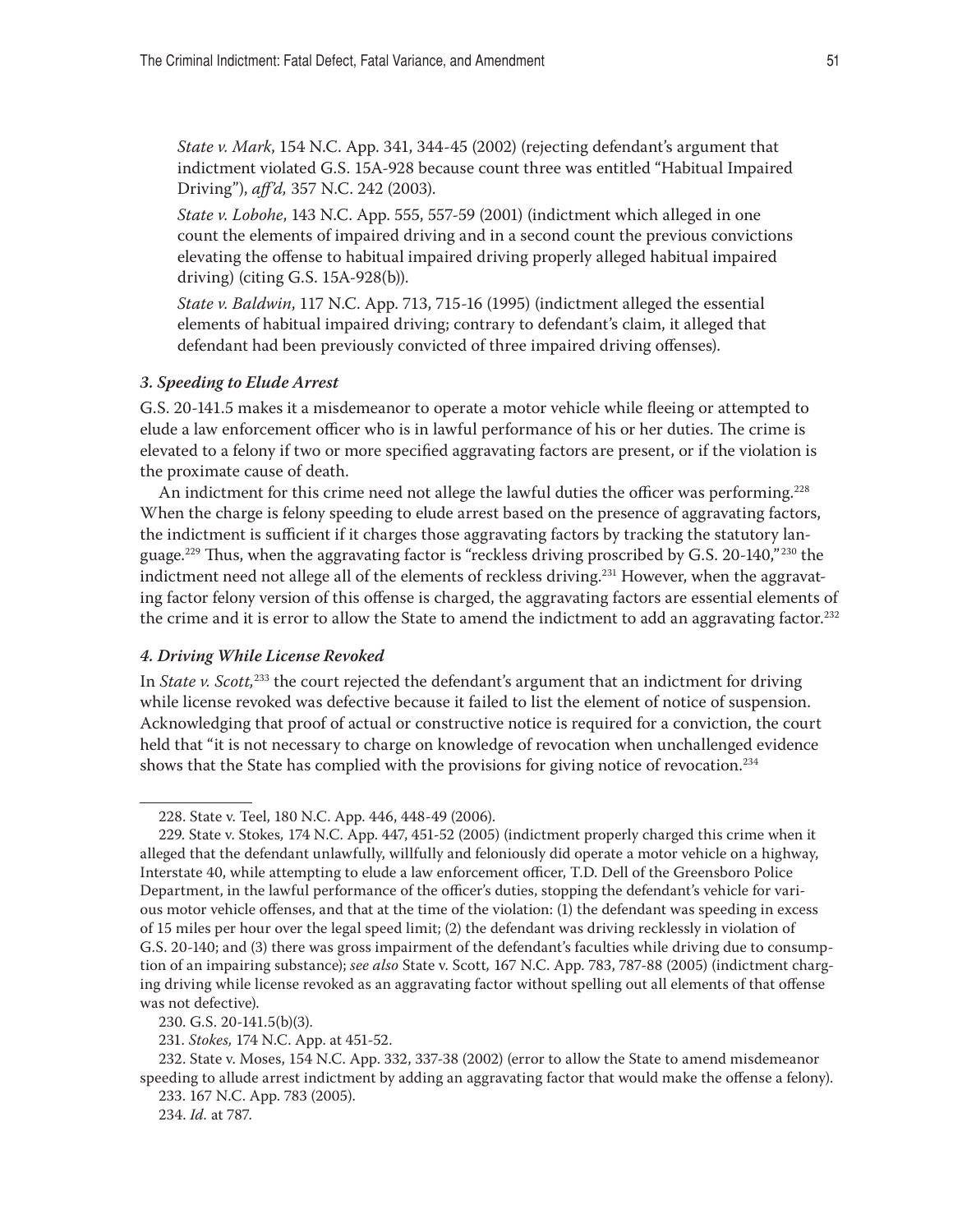# <span id="page-51-0"></span>V. General Crimes

#### *1. Attempt*

An indictment charging a completed offense is sufficient to support a conviction for an attempt to commit the offense.235 This is true even though the completed crime and the attempt are not in the same statute.<sup>236</sup> G.S. 15-144, the statute authorizing use of short-form indictment for homicide, authorizes the use of the short-form indictment to charge attempted first-degree murder.<sup>237</sup>

# *2. Solicitation*

In solicitation indictments, "it is not necessary to allege with technical precision the nature of the solicitation." <sup>238</sup>

## *3. Conspiracy*

For the law regarding conspiracy to sell or deliver controlled substances indictments, see *supra* p. 44. For cases pertaining to allegations regarding the date of a conspiracy offense, see *supra* p. 8.

Conspiracy indictments "need not describe the subject crime with legal and technical accuracy because the charge is the crime of conspiracy and not a charge of committing the subject crime."<sup>239</sup> Thus, the court of appeals has upheld a conspiracy indictment that alleged an agreement between two or more persons to do an unlawful act and contained allegations regarding their purpose, in that case to "feloniously forge, falsely make and counterfeit a check." 240 The court rejected the defendant's argument that the indictment should have been quashed for failure to specifically allege the forgery of an identified instrument.<sup>241</sup>

#### *4. Accessory After the Fact to Felony*

Accessory after the fact to a felony is not a lesser included offense of the principal felony.242 This suggests that an indictment charging only the principal felony will be insufficient to convict for accessory after the fact.<sup>243</sup>

239. State v. Nicholson, 78 N.C. App. 398, 401 (1985) (rejecting defendant's argument that conspiracy to commit forgery indictment was fatally defective because it "failed to allege specifically the forgery of an identified instrument").

243. *Compare infra* n. 246 & accompanying text (discussing accessory before the fact). For a case allowing amendment of an accessory after the fact indictment, see *State v. Carrington*, 35 N.C. App. 53, 56-58 (1978) (indictments charged defendant with being an accessory after the fact to Arthur Parrish and an

<sup>235.</sup> *See* G.S. 15-170; State v. Gray, 58 N.C. App. 102, 106 (1982); State v. Slade, 81 N.C. App. 303, 306 (1986)

<sup>236.</sup> *See Slade*, 81 N.C. App. at 306 (1987) (discussing State v. Arnold, 285 N.C. 751, 755 (1974), and describing it as a case in which the defendant was indicted for the common law felony of arson but was convicted of the statutory felony of arson).

<sup>237.</sup> State v. Jones, 359 N.C. 832, 834-38 (2005) (noting that it is sufficient for the State to insert the words "attempt to" into the short form language); State v. Reid, 175 N.C. App. 613, 617-18 (2006) (following *Jones*).

<sup>238.</sup> State v. Furr, 292 N.C. 711, 722 (1977) (holding "indictment alleging defendant solicited another to murder is sufficient to take the case to the jury upon proof of solicitation to find someone else to commit murder, at least where there is nothing to indicate defendant insisted that someone other than the solicitee commit the substantive crime which is his object").

<sup>240.</sup> *Id.*

<sup>241.</sup> *See id.*

<sup>242.</sup> *See* State v. Jones, 254 N.C. 450, 452 (1961).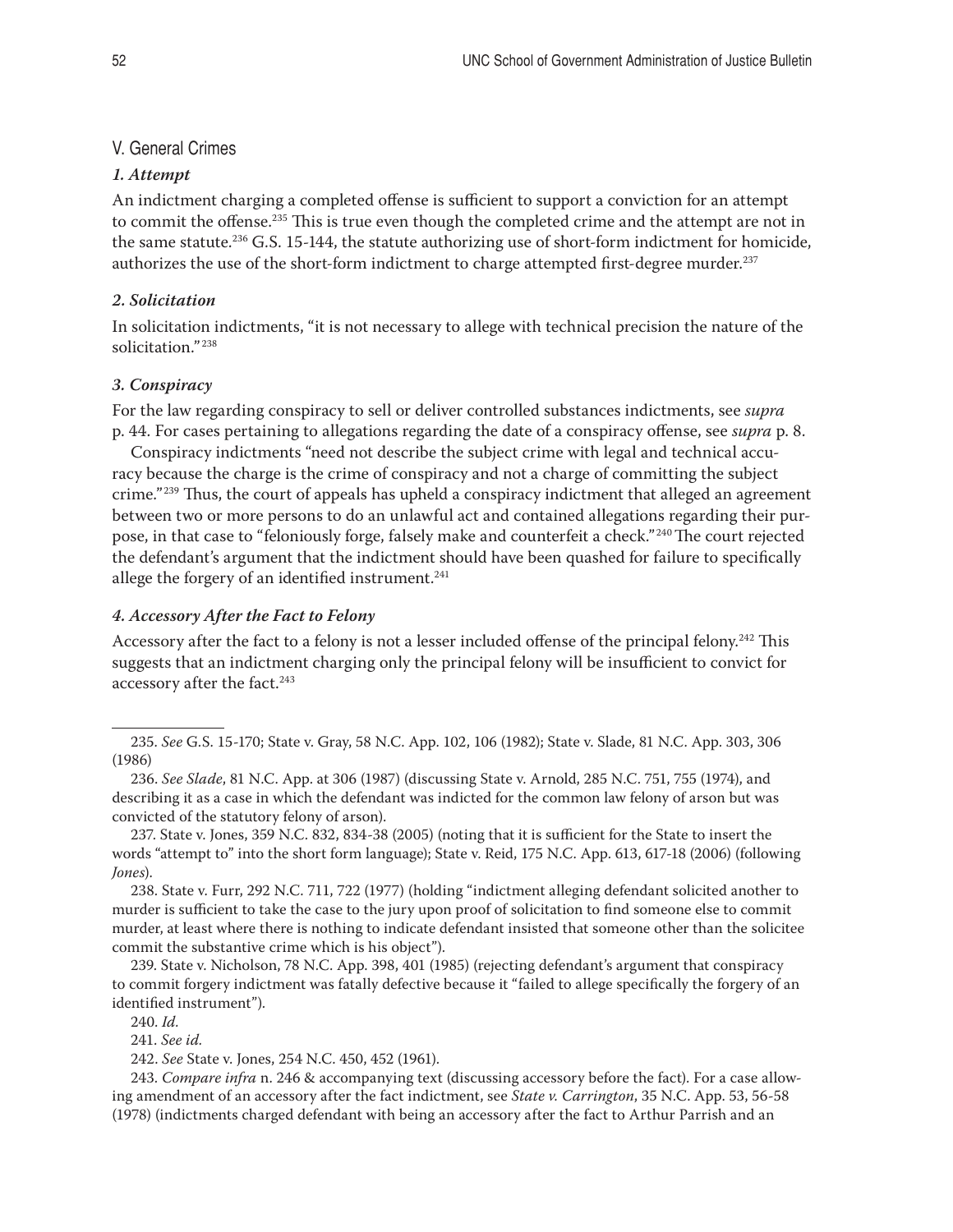## <span id="page-52-0"></span>W. Participants in Crime

An indictment charging a substantive offense need not allege the theory of acting in concert, <sup>244</sup> aiding or abetting, $245$  or accessory before the fact. $246$  Thus, the short-form murder indictment is sufficient to convict under a theory of aiding and abetting.<sup>247</sup> Because allegations regarding these theories are treated as "irrelevant and surplusage,"<sup>248</sup> the fact that an indictment alleges one such theory does not preclude the trial judge from instructing the jury that it may convict on another such theory not alleged,  $249$  or as a principal.  $250$ 

unknown black male in the murder and armed robbery of a named victim; trial court did not err by allowing amendment of the indictments to remove mention of Parrish, who had earlier been acquitted).

244. *See* State v. Westbrook, 345 N.C. 43, 57-58 (1996).

245. *See* State v. Ainsworth, 109 N.C. App. 136, 143 (1993) (rejecting defendant's argument that first degree rape indictment was insufficient because it failed to charge her explicitly with aiding and abetting); State v. Ferree, 54 N.C. App. 183, 184 (1981) ("[A] person who aids or abets another in the commission of armed robbery is guilty … and it is not necessary that the indictment charge the defendant with aiding and abetting."); State v. Lancaster, 37 N.C. App. 528, 532-33 (1978).

246. *See* G.S. 14-5.2 ("All distinctions between accessories before the fact and principals … are abolished."); *Westbrook*, 345 N.C. at 58 (1996) (indictment charging murder need not allege accessory before the fact); State v. Gallagher, 313 N.C. 132, 141 (1985) (indictment charging the principal felony will support trial and conviction as an accessory before the fact).

247. State v. Glynn, 178 N.C. App. 689, 694-95 (2006).

248. State v. Estes, N.C. App. , 651 S.E.2d 598 (2007).

249. *Estes*, \_\_ N.C. App. \_\_, 651 S.E.2d 598 (trial judge could charge the jury on the theory of aiding and abetting even though indictment charged acting in concert).

250. State v. Fuller, 179 N.C. App. 61, 66-67 (2006) (where superseding indictment charged the defendant only with aiding and abetting indecent liberties, the trial judge did not err in charging the jury that it could convict if the defendant was an aider or abettor or a principal).